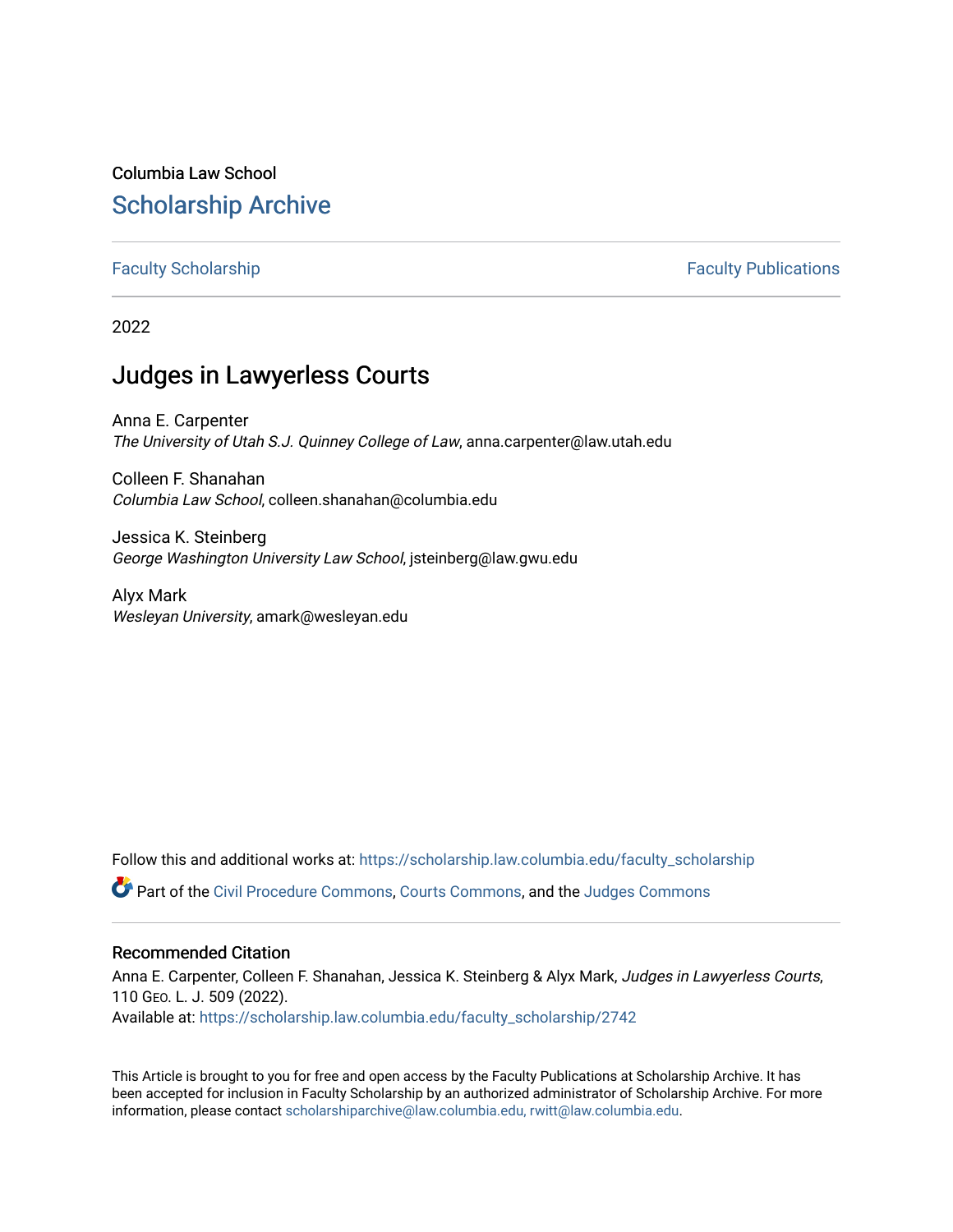# **Judges in Lawyerless Courts**

ANNA E. CARPENTER, COLLEEN F. SHANAHAN, JESSICA K. STEINBERG & ALYX MARK\*

*The typical American civil trial court is lawyerless. In response, access to justice reformers have embraced a key intervention: changing the judge's traditional role. The prevailing vision for judicial role reform calls on trial judges to offer accommodation, information, and process simplification to people without legal representation.* 

*Until now, scholars have known little about judicial behavior in lawyerless courts, including whether and how judges are implementing role reform recommendations. Our lack of knowledge stands in stark contrast to the responsibility civil trial judges bear*—*and the discretionary power they wield*—*in dispensing justice for millions of unrepresented people each year. While today's civil procedure scholarship focuses on documenting and analyzing growing judicial discretion in complex litigation, a much larger sphere of unexamined and largely unchecked judicial discretion has been hiding in plain sight in state civil trial courts.* 

*At the intersection of civil procedure, judicial behavior, and access to justice, this Article presents a theoretically driven multijurisdictional study of judges' interactions with unrepresented people in state civil trial court hearings. It examines courts in three jurisdictions at the top, above the median, and near the median in the Justice Index (a ranking of statelevel access to justice efforts). Despite significant jurisdictional differences, judges' behaviors are surprisingly homogenous in the data. Rather than offering accommodation, information, and simplification as reform models suggest, judges maintained the courts' legal complexity and exercised strict control over evidence presentation.* 

<sup>\*</sup> Anna E. Carpenter is Professor of Law, University of Utah S.J. Quinney College of Law. Colleen F. Shanahan is Clinical Professor of Law, Columbia Law School. Jessica K. Steinberg is Professor of Law, George Washington University Law School. Alyx Mark is Assistant Professor of Government, Wesleyan University. © 2022, Anna E. Carpenter, Colleen F. Shanahan, Jessica K. Steinberg & Alyx Mark. We thank David Engstrom, Dr. Rebecca Sandefur, Dr. Thomas Clarke, Zachary Clopton, James Comey, Renee Danser, Elizabeth Emens, Russell Engler, Allyson Gold, John Greacen, Bert Huang, Alexandra Lahav, Ethan Leib, Len Rieser, Judith Resnik, Dr. Michele Statz, Lauren Sudeall, Matt Tokson, Daniel Wilf-Townsend and the participants in the Sixth Annual Civil Procedure Workshop, the Poverty Law Workshop, Columbia Law School's Faculty Workshop, and the Self-Represented Litigation Network's Research Group for feedback on drafts of this Article. This Article and the underlying study would not have been possible without the help of the following stellar research assistants: Hilary Adkins, Michelle Bigony, Emily Bock, Anne Bonfiglio, Sophia Goh, Greg Hewitt, Esther Jiang, Joshua Katz, Michaela Lovejoy, Aryeh Mellman, Michelle Rodriguez, Ashton Ruff, Seojin Park, Lindsay Pearlman Hannibal, Scott McMurtrey, Elenore Wade, Mason Walther, and Ryan Williams. Special thanks to Catherine Twigg for her work on data collection. Thanks to our institutions for research support.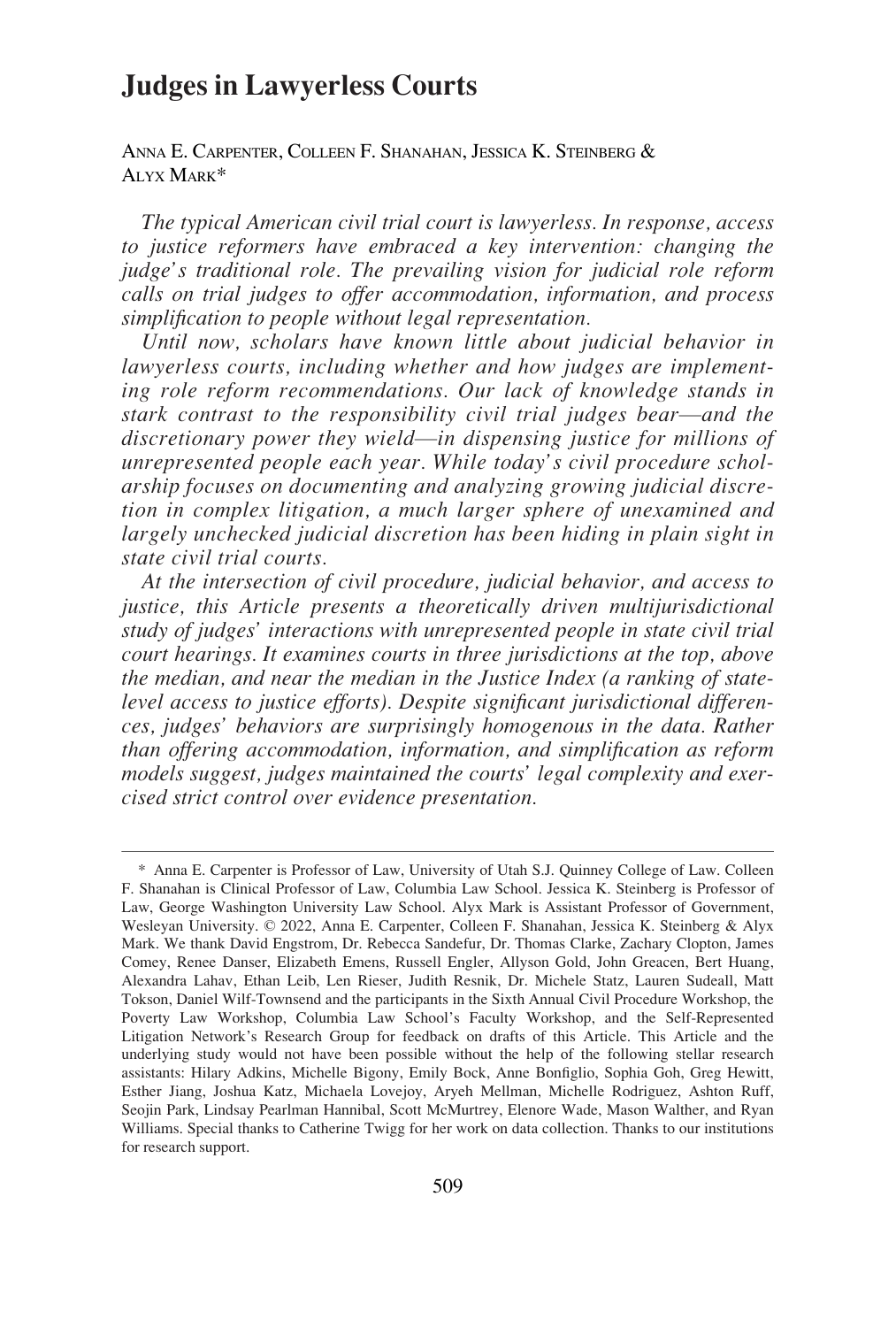*The Article theorizes that a fundamental structural problem drives this unexpected finding*—*civil courts were not designed for unrepresented people. And judicial behavior is shaped by three factors that result: ethical ambiguity and traditional assumptions about a judge's role in adversarial litigation, docket pressure, and systematic legal assistance provided only to petitioners. The Article concludes that judicial role failure is but one symptom of lawyerless courts' fundamental ailment: the mismatch between courts' adversarial, lawyer-driven dispute resolution design and the complex social, economic, and interpersonal problems they are tasked with solving for users without legal training.* 

# TABLE OF CONTENTS

|    |                                                       |                                                                | 511 |  |  |
|----|-------------------------------------------------------|----------------------------------------------------------------|-----|--|--|
| L  |                                                       |                                                                | 517 |  |  |
|    | A.                                                    |                                                                | 518 |  |  |
|    | B.                                                    |                                                                | 521 |  |  |
|    | C.                                                    |                                                                | 524 |  |  |
|    |                                                       | Offering Information and Explanations.<br>1.                   | 525 |  |  |
|    |                                                       | Fully Developing the Factual Record<br>2.                      | 527 |  |  |
| H. |                                                       |                                                                | 529 |  |  |
|    | A.                                                    |                                                                | 531 |  |  |
|    | В.                                                    |                                                                | 534 |  |  |
|    |                                                       | Consistent Substantive Law<br>$\mathbf{1}$ .                   | 534 |  |  |
|    |                                                       | 2.<br>Transferrable Analysis                                   | 535 |  |  |
|    |                                                       | 3.<br>Access to Justice Reform History                         | 536 |  |  |
|    | $C_{\cdot}$                                           | DATA COLLECTION AND ANALYSIS                                   | 537 |  |  |
| Ш. |                                                       |                                                                |     |  |  |
|    | SIMILARITIES IN JUDGES' COURTROOM BEHAVIOR<br>$A_{n}$ |                                                                |     |  |  |
|    |                                                       | Maintaining Legal and Procedural Complexity<br>1.              | 539 |  |  |
|    |                                                       | Opening Speeches as Explanations<br>$\mathfrak{a}.$            | 540 |  |  |
|    |                                                       | Limited Explanations and Frequent Use of Jargon<br>$h_{\cdot}$ | 542 |  |  |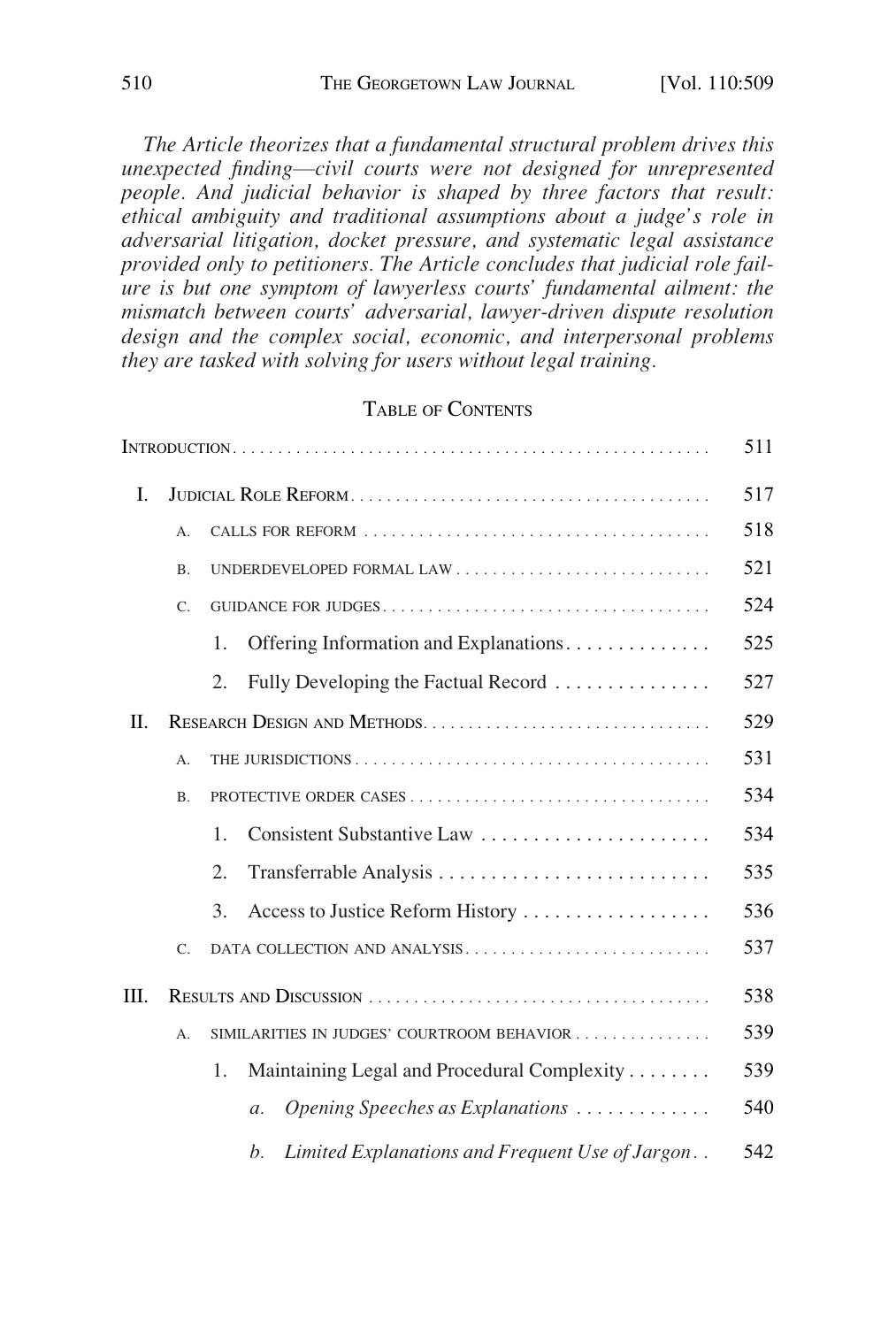<span id="page-3-0"></span>

| 2022]<br>JUDGES IN LAWYERLESS COURTS                                                    | 511 |
|-----------------------------------------------------------------------------------------|-----|
| $\mathcal{C}$ .                                                                         | 544 |
| Controlling and Constraining Evidence Presentation<br>2.                                | 548 |
| Relying on the Petition $\ldots \ldots \ldots \ldots \ldots \ldots$<br>$\mathfrak{a}$ . | 548 |
| Tightly Controlling Evidence Presentation $\ldots \ldots$<br>$h_{\cdot}$                | 551 |
| WHY DO JUDGES BEHAVE SIMILARLY?<br>$IV_{-}$                                             | 556 |
| ETHICAL AMBIGUITY AND JUDICIAL ROLE ASSUMPTIONS<br>$\mathsf{A}$                         | 557 |
| $\mathbf{B}$                                                                            | 561 |
| LEGAL ASSISTANCE FOR PETITIONERS ONLY<br>$\mathcal{C}$                                  | 562 |
|                                                                                         | 563 |
| APPENDIX A: SURVEY OF STATE JUDICIAL CANONS                                             | 566 |

#### **INTRODUCTION**

You are both adults. . . .You don't come here to the court to have your little disagreement. You don't answer my questions and you won't get heard at all.<sup>1</sup>

It is so hard just to be the referee but also want to get involved.<sup>2</sup>

State civil trial courts and judges have changed.<sup>3</sup> Historically, lawyers were expected to drive litigation through adversarial procedures.<sup>4</sup> Judges had a clear, specific role: passive umpire.<sup>5</sup> Today, most state civil trial courts are lawyerless. We define "lawyerless" courts as those where more than three-quarters of cases involve at least one unrepresented party.<sup>6</sup> In some areas of law, such as debt or eviction, imbalanced representation is the norm—plaintiffs have counsel,

<sup>1.</sup> This quote is an excerpt from this study's court observation data. Here, a judge, Centerville Judge 4, was speaking to two unrepresented litigants during a hearing. *See infra* Part II for a description of this study's methods.

<sup>2.</sup> This quote is an excerpt from this study's interview data. The speaker is a judge, Centerville Judge 1. *See infra* Part II for a description of this study's methods.

<sup>3.</sup> Anna E. Carpenter, Jessica K. Steinberg, Colleen F. Shanahan & Alyx Mark, *Studying the "New" Civil Judges*, 2018 WIS. L. REV. 249, 253, 273 (describing the access to justice crisis in state civil courts and offering a theoretical framework to support future research on trial judge behavior that includes four factors: disappearing adversary process, in-person interactions, an ethically ambiguous judicial role, and static written law).

<sup>4.</sup> *See, e.g.*, Jessica K. Steinberg, *Demand Side Reform in the Poor People's Court*, 47 CONN. L. REV. 741, 751–52 (2015).

<sup>5.</sup> *See* Norman W. Spaulding, Essay, *The Rule of Law in Action: A Defense of Adversary System Values*, 93 CORNELL L. REV. 1377, 1391 (2008).

<sup>6.</sup> For the best-available nationally representative data on representation rates in state civil trial courts, see generally PAULA HANNAFORD-AGOR, SCOTT GRAVES & SHELLEY SPACEK MILLER, NAT'L CTR. FOR STATE CTS., THE LANDSCAPE OF CIVIL LITIGATION IN STATE COURTS (2015).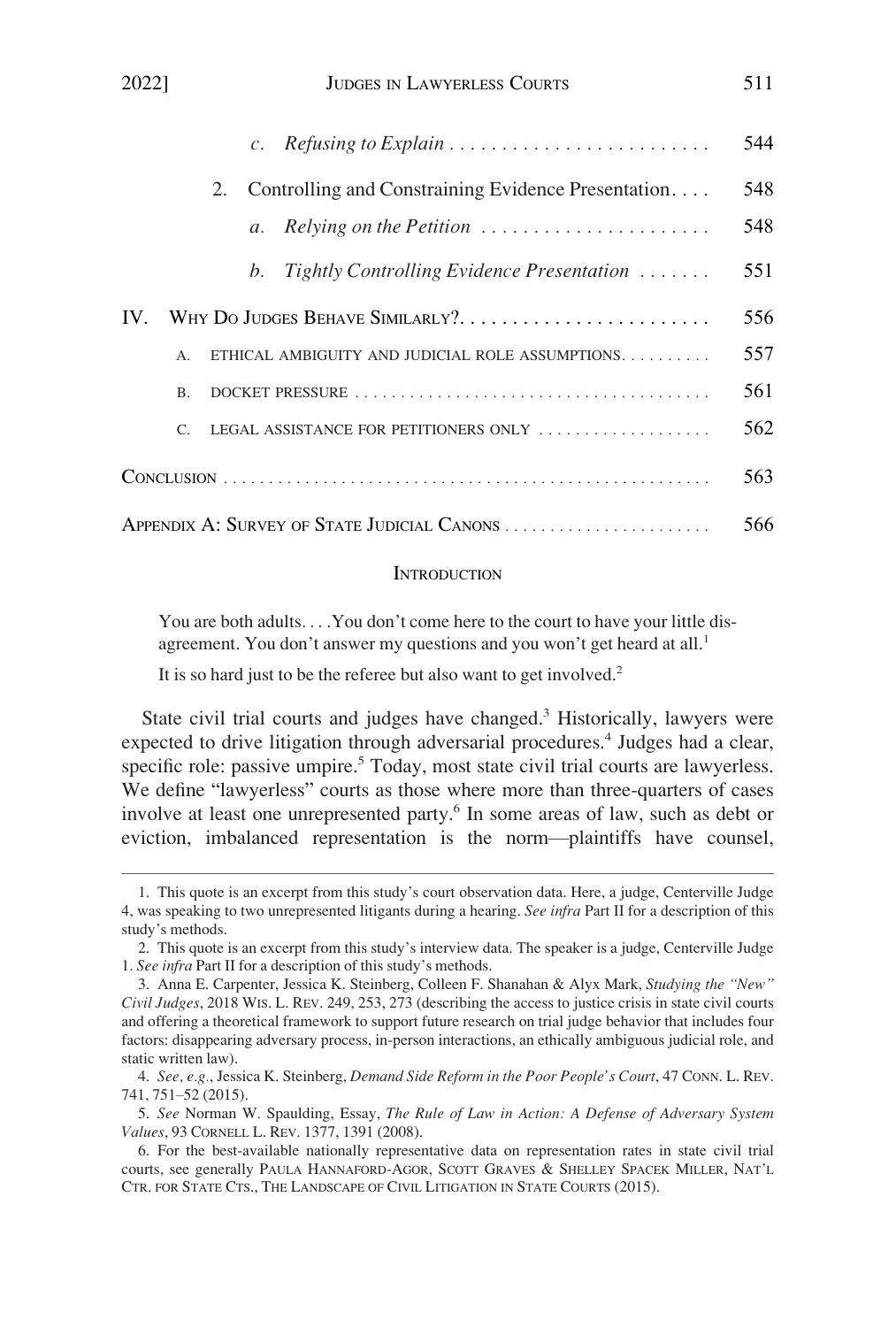defendants do not.<sup>7</sup> In other areas, such as family law, nearly all cases involve two unrepresented parties.<sup>8</sup> In America's civil justice system, millions of low- to middle-income people without counsel or legal training must protect and defend their rights and interests in courts designed by lawyers and for lawyers.<sup>9</sup>

Making matters worse, the issues at stake in these courts are deeply connected to fundamental human needs such as safety, intimate relationships, housing, and financial security.10 Many of those who find themselves pulled into civil court for issues ranging from medical debt to guardianship of an aging parent are already suffering the consequences of America's frayed social and economic safety nets.11 Too many people who represent themselves in civil trial courts are already living at or nearing the edge of any person's capacity for self-advocacy.

Over the past two decades, legal scholars, judges, and other experts have advanced a key intervention for lawyerless courts: a revised judicial role where judges cast away traditional passivity to assist and accommodate litigants without

10. *See* Sandefur, *What We Know*, *supra* note 9, at 443–44.

11. Colleen F. Shanahan & Anna E. Carpenter, *Simplified Courts Can't Solve Inequality*, 148 DAEDALUS 128, 130, 133 (2019) (arguing that state civil courts have become the government institution of last resort in a system where the legislative and executive branches have either perpetuated or ignored growing economic and social inequality).

<sup>7.</sup> *See id.* at iv–v.

<sup>8.</sup> Many studies show that both parties to a case are unrepresented in eighty to ninety percent of family law matters that do not involve the government. *See, e.g.*, Steinberg, *supra* note 4, at 751.

<sup>9.</sup> Legal and socio-legal scholars have documented the civil justice challenges facing low- to middleincome people, including those who end up involved in litigation and those whose legal problems never make it to a lawyer or see the inside of the courtroom. *See, e.g.*, Rebecca L. Sandefur, *What We Know and Need to Know About the Legal Needs of the Public*, 67 S.C. L. REV. 443 (2016) [hereinafter Sandefur, *What We Know*]; Michele Statz, Robert Friday & Jon Bredeson, *"They Had Access, but They Didn't Get Justice": Why Prevailing Access to Justice Initiatives Fail Rural Americans*, 28 GEO. J. ON POVERTY L. & POL'Y 321 (2021); Lauren Sudeall & Daniel Pasciuti, *Praxis and Paradox: Inside the Black Box of Eviction Court*, 74 VAND. L. REV. 1365 (2021); Daniel Wilf-Townsend, *Assembly-Line Plaintiffs*, 135 HARV. L. REV. (forthcoming 2022); Tonya L. Brito, *Producing Justice in Poor People's Courts: Four Models of State Legal Actors*, 24 LEWIS & CLARK L. REV. 145 (2020); Kathryn A. Sabbeth, *Simplicity as Justice*, 2018 WIS. L. REV. 287; Llezlie L. Green, *Wage Theft in Lawless Courts*, 107 CALIF. L. REV. 1303 (2019); Justin Weinstein-Tull, *The Structures of Local Courts*, 106 VA. L. REV. 1031, 1036 ("Local courts—and not federal courts—are the starting point from which we should define and evaluate our system of justice."); Jessica K. Steinberg, *A Theory of Civil Problem-Solving Courts*, 93 N.Y.U. L. REV. 1579 (2018); Allyson E. Gold, *No Home for Justice: How Eviction Perpetuates Health Inequity Among Low-Income and Minority Tenants*, 24 GEO. J. ON POVERTY L. & POL'Y 59 (2016); Victor D. Quintanilla, *Human-Centered Civil Justice Design*, 121 PENN ST. L. REV. 745 (2017); Mary Spector & Ann Baddour, *Collection Texas-Style: An Analysis of Consumer Collection Practices in and out of the Courts*, 67 HASTINGS L.J. 1427, 1464 (2016); Sara Sternberg Greene, *Race, Class, and Access to Civil Justice*, 101 IOWA L. REV. 1263, 1296 (2016); Colleen F. Shanahan, Anna E. Carpenter & Alyx Mark, *Can a Little Representation Be a Dangerous Thing?*, 67 HASTINGS L.J. 1367 (2016); Elizabeth L. MacDowell, *Reimagining Access to Justice in the Poor People's Courts*, 22 GEO. J. ON POVERTY L. & POL'Y 473 (2015); Peter A. Holland, *Junk Justice: A Statistical Analysis of 4,400 Lawsuits Filed by Debt Buyers*, 26 LOY. CONSUMER L. REV. 179, 179 (2014); Tanina Rostain, *Techno-Optimism & Access to the Legal System*, 148 DAEDALUS 93 (2019); Rebecca L. Sandefur, *The Fulcrum Point of Equal Access to Justice: Legal and Nonlegal Institutions of Remedy*, 42 LOY. L.A. L. REV. 949 (2009); *see also* Diego A. Zambrano, *Federal Expansion and the Decay of State Courts*, 86 U. CHI. L. REV. 2101 (2019) (positing that federal court expansion may lead to underinvestment in state-level courts).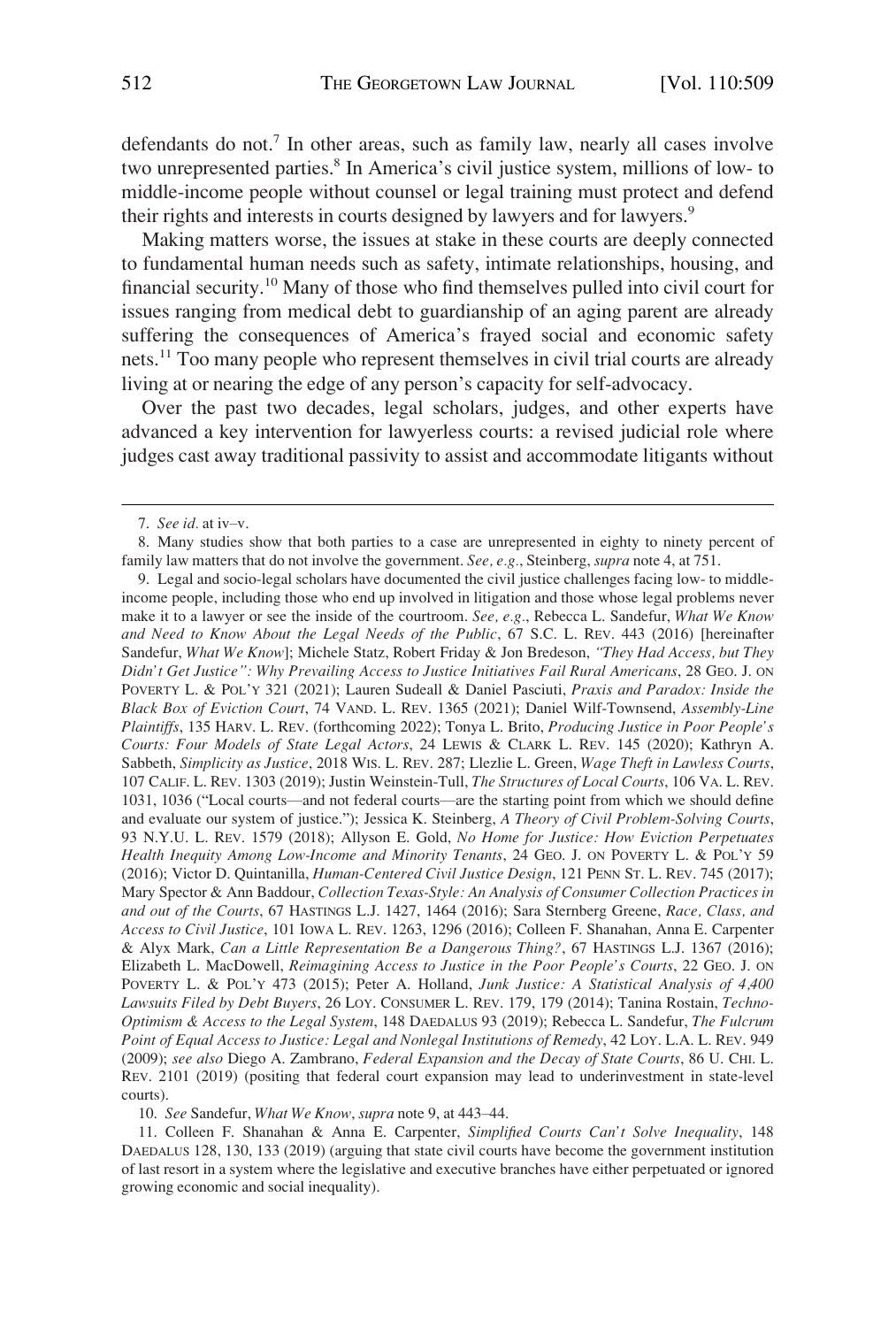lawyers.12 Proponents have highlighted the practicality and efficiency of judicial intervention in pro se cases, particularly when compared to the cost of providing legal assistance and services for every litigant before they enter the courtroom.<sup>13</sup> As this vision has taken hold and self-representation rates have exploded, judges have been charged with new expectations, including simplifying courtroom procedures, filling information gaps for unrepresented people, actively developing the factual record in trials, identifying legal issues, and otherwise exercising vast and nearly unfettered discretion to patch the gaping holes left by the dearth of lawyers in today's civil trial courts.<sup>14</sup> In response to these calls for change, a majority of states have altered judicial ethics rules to clarify that "reasonable accommodations" for pro se litigants do not violate a judge's duty of impartiality—a voluntary approach to judicial role reform.<sup>15</sup> Such changes have spurred state court systems and think tanks to create training and guidance materials encouraging judges to assist people without counsel and offering best practices.<sup>16</sup>

Though this shift in the judicial role has been unfolding across the country for years, particularly in the past decade, few studies have documented how judges interact with unrepresented people in civil trial courts.<sup>17</sup> And, until now, we have lacked comparative, empirical data about changes in judicial interactions with

14. For previous work describing and defining the changing judicial role and the evolution of procedural norms in courts where most cases lack lawyers, see generally Hannah Lieberman, *Uncivil Procedure: How State Court Proceedings Perpetuate Inequality*, 35 YALE L. & POL'Y REV. 257, 257, 270 (2016) (critically reviewing the operation of civil procedure in consumer debt cases); Carpenter et al., *supra* note 3, at 254; Jessica K. Steinberg, *Adversary Breakdown and Judicial Role Confusion in "Small Case" Civil Justice*, 2016 BYU L. REV. 899 (describing the breakdown of adversary procedure in ordinary, two-party cases including judges' confusion about their proper role and calling for an affirmative duty for courts and judges to drive civil litigation in pro se courts); Colleen F. Shanahan, *The Keys to the Kingdom: Judges*, *Pre-Hearing Procedure, and Access to Justice*, 2018 WIS. L. REV. 215 (examining how judges can increase or decrease access to courts through pre-hearing procedures); Anna E. Carpenter, *Active Judging and Access to Justice*, 93 NOTRE DAME L. REV. 647 (2017) (offering three possible dimensions of active judging behavior to assist pro se litigants in and presenting data on the prevalence of these behaviors).

15. *See infra* note 68 and accompanying text (describing the results of the authors' national survey of judicial canons and categorizing states' approaches as either silent (eleven states), permissive (twentynine states), or encouraging (eleven states)); *see also infra* Appendix A.

16. *See infra* Section I.C.

<sup>12.</sup> See *infra* Part I for a full discussion of these arguments and this scholarship.

*See, e.g.*, Benjamin H. Barton, *Against Civil* Gideon *(and for Pro Se Court Reform)*, 62 FLA. L. 13. REV. 1227, 1228 (2010) (arguing for pro se court reform including reform of the judges' role); Benjamin H. Barton & Stephanos Bibas, *Triaging Appointed-Counsel Funding and Pro Se Access to Justice*, 160 U. PA. L. REV. 967, 972 (2012) (arguing for pro se court reform by making civil litigation processes simpler and more accessible); NAT'L CTR. FOR STATE CTS., NCSC JUSTICE FOR ALL INITIATIVE GUIDANCE MATERIALS 32 (2019), [https://www.ncsc.org/\\_\\_data/assets/pdf\\_file/0021/25464/pdf-jfa](https://www.ncsc.org/__data/assets/pdf_file/0021/25464/pdf-jfa-guidance-materials.pdf)[guidance-materials.pdf](https://www.ncsc.org/__data/assets/pdf_file/0021/25464/pdf-jfa-guidance-materials.pdf) [\[https://perma.cc/ZC92-HYGG\]](https://perma.cc/ZC92-HYGG).

<sup>17.</sup> For other examples from a small body of research, see, for example, Barbara Bezdek, *Silence in the Court: Participation and Subordination of Poor Tenants' Voices in Legal Process*, 20 HOFSTRA L. REV. 533 (1992); John M. Conley & William M. O'Barr, *Fundamentals of Jurisprudence: An Ethnography of Judicial Decision Making in Informal Courts*, 66 N.C. L. REV. 467 (1988); Michele Cotton, *A Case Study on Access to Justice and How to Improve It*, 16 J.L. SOCIETY 61 (2014); Vicki Lens, Astraea Augsberger, Andrea Hughes & Tina Wu, *Choreographing Justice: Administrative Law Judges and the Management of Welfare Disputes*, 40 J.L. & SOC'Y 199 (2013).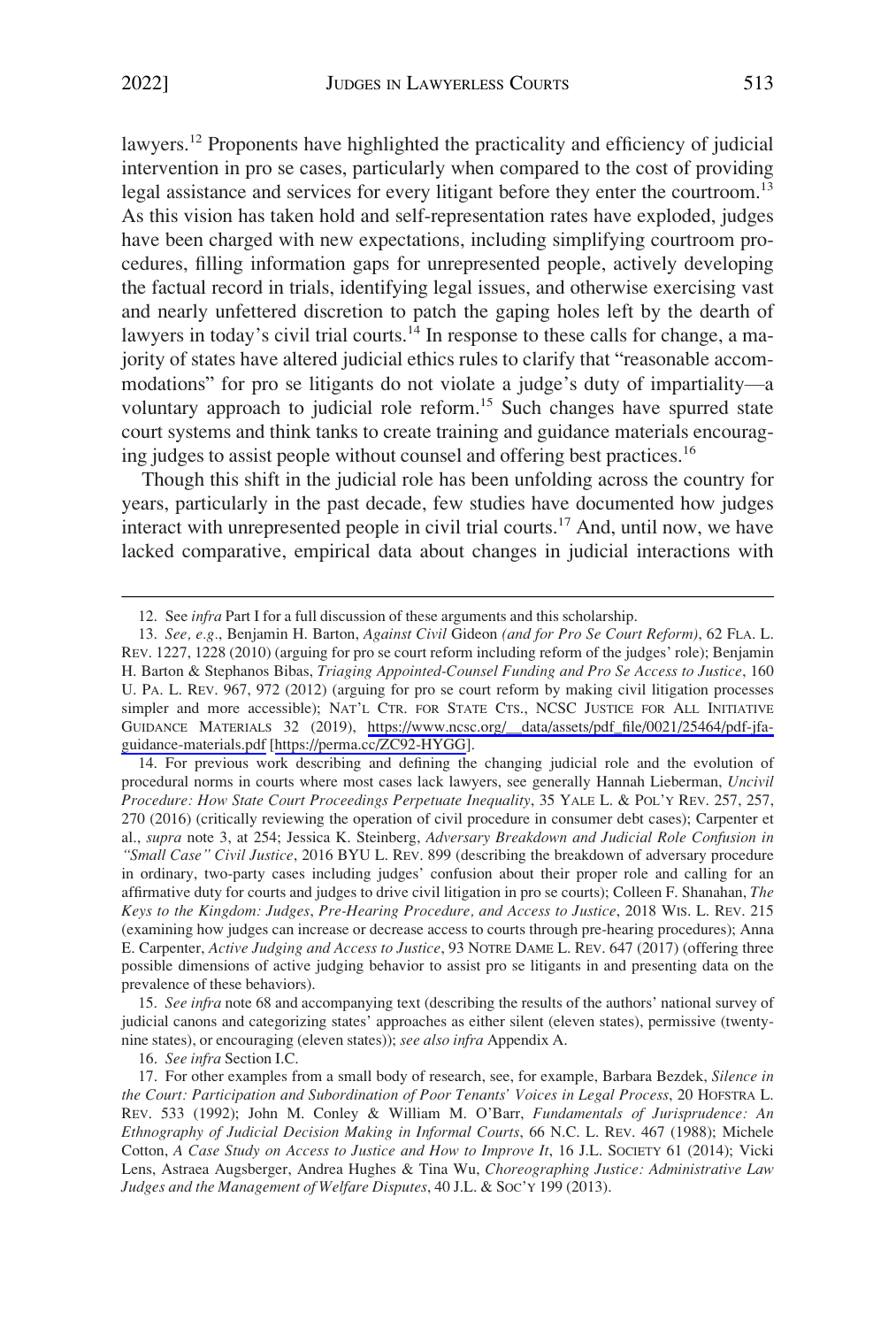pro se litigants. As we have explained and analyzed in previous work, legal scholars have historically ignored state civil trial courts.18 Today, most civil procedure and judicial behavior scholarship focuses on complex and appellate litigation in federal courts. In these courts, the bulk of case processing activity and party engagement with court procedures occurs outside the courtroom via the exchange of pleadings.19 Scholars writing about federal courts are concerned with an expanding sphere of unreviewable judicial discretion and the phenomena of ad hoc, party-driven procedural rules.<sup>20</sup> Some critics argue these trends lack transparency, do not reflect democratic values, and ultimately damage judicial legitimacy.21 These same concerns apply to the evolving judicial role in state civil trial courts.

Trial judges' unfettered, unchecked discretion in lawyerless courts is a pervasive and troubling phenomenon with serious potential consequences for substantive and procedural justice—and judicial legitimacy. In these courts, most parties lack representation, appeals are rare, and court records are sparse and difficult to access.<sup>22</sup> Party engagement with judges and procedures happens in real-time, in the courtroom, with little to no discovery or exchange of pleadings.<sup>23</sup> In many

20. *See, e.g.*, Alexandra D. Lahav, *Procedural Design*, 71 VAND. L. REV. 821, 860–69 (2018); Robin J. Effron, *Ousted: The New Dynamics of Privatized Procedure and Judicial Discretion*, 98 B.U. L. REV. 127 (2018); David L. Noll, *What Do MDL Leaders Do?: Evidence from Leadership Appointment Orders*, 24 LEWIS & CLARK L. REV. 433 (2020); Pamela K. Bookman & David L. Noll, *Ad Hoc Procedure*, 92 N.Y.U. L. REV. 767 (2017). For a seminal work on judicial intervention and management in complex litigation, see generally Judith Resnik, *Managerial Judges*, 96 HARV. L. REV. 374 (1982).

21. Robin Effron has made the case that, in the complex litigation context, the growing sphere of judicial discretion is linked to private procedural ordering, with parties increasingly co-managing litigation in collaboration with managerial judges. *See* Effron, *supra* note 20, at 169–74.

22. See Decker, *supra* note 18, at 1968–70 (discussing factors that make appeals from lower courts unlikely); Kathryn A. Sabbeth, *Market-Based Law Development*, LAW & POL. ECON. PROJECT: LPE BLOG (July 21, 2021), <https://lpeproject.org/blog/market-based-law-development/> [[https://perma.cc/](https://perma.cc/N4S6-QCMQ)  [N4S6-QCMQ\]](https://perma.cc/N4S6-QCMQ) (comparing the experiences of litigants in federal and state courts, and noting the lack of representation in state trial courts and the near-absence of appeals by people without counsel); Shanahan et al., *supra* note 9 (discussing the importance of law reform activity, including appeals, in state civil courts, and arguing that such activity is rare where parties lack full lawyer representation). For related methodological discussions, see Catherine R. Albiston & Rebecca L. Sandefur, *Expanding the Empirical Study of Access to Justice*, 2013 WIS. L. REV. 101 (setting out an expansive agenda for access to justice research and calling for scholars to make a range of theoretical and empirical contributions to better understand the operation of the civil justice system, including how everyday Americans experience law and the justice system); Carpenter et al., *supra* note 3.

23. *See* Paula L. Hannaford-Agor, *Helping the Pro Se Litigant: A Changing Landscape*, 39 CT. REV. 8, 12 (2003).

<sup>18.</sup> For discussions about and explanations of why legal scholarship has paid so little attention to state civil courts, see Carpenter et al., *supra* note 3; Stephen C. Yeazell, *Courting Ignorance: Why We Know So Little About Our Most Important Courts*, 143 DAEDALUS 129 (2014). Today, this trend is shifting as more scholars have begun exploring state-level civil justice. *See, e.g.*, Weinstein-Tull, *supra*  note 9; Zachary D. Clopton, *Making State Civil Procedure*, 104 CORNELL L. REV. 1 (2018); Ethan J. Leib, *Local Judges and Local Government*, 18 N.Y.U. J. LEGIS. & PUB. POL'Y 707 (2015); Annie Decker, *A Theory of Local Common Law*, 35 CARDOZO L. REV. 1939 (2014).

<sup>19.</sup> Most legal scholarship that does engage with state-level civil justice focuses on state appellate courts. *See, e.g.*, Marin K. Levy, *Packing and Unpacking State Courts*, 61 WM. & MARY L. REV. 1121 (2020).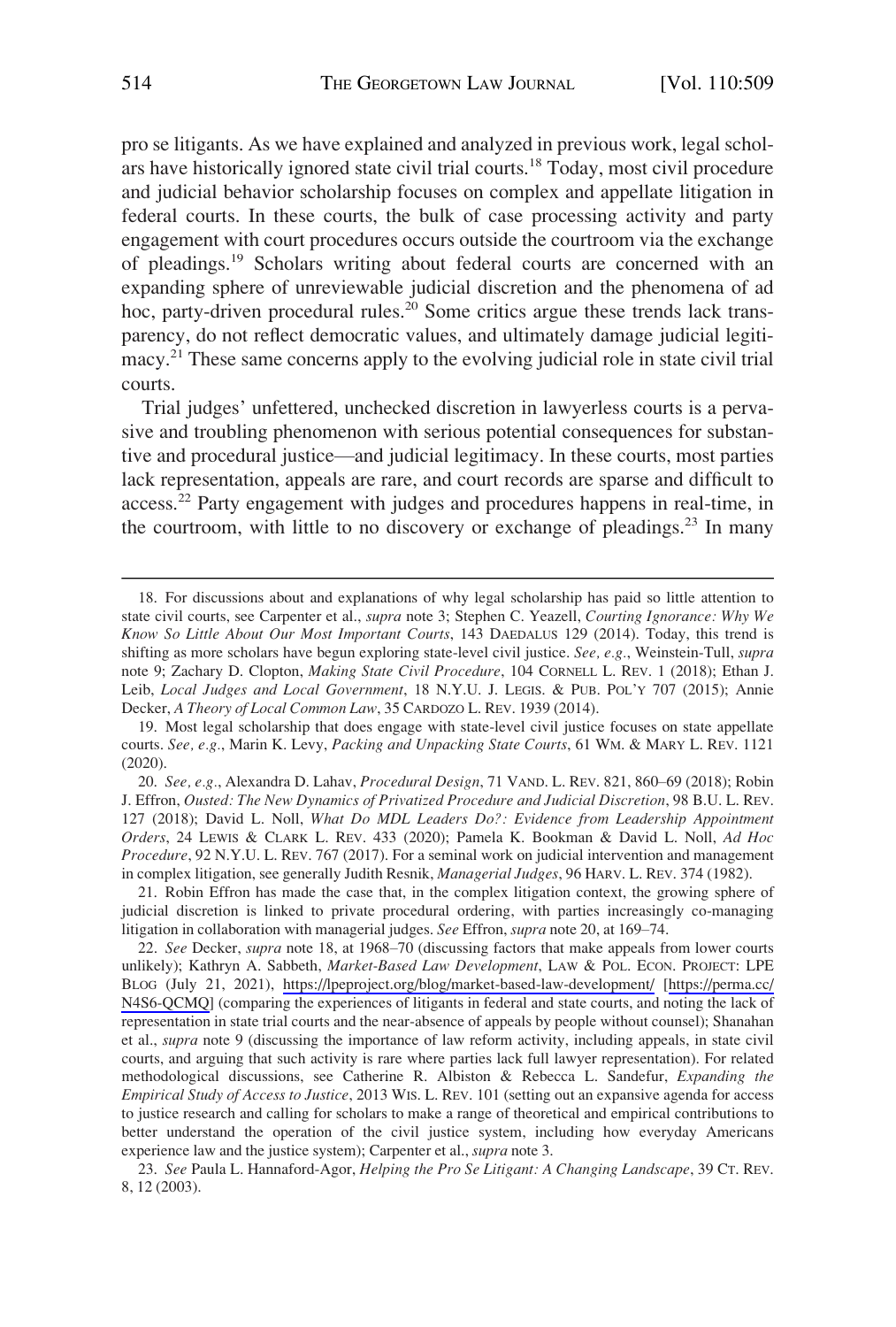cases, no lawyer other than the judge is involved in observing, let alone driving, the litigation process. $^{24}$  The oversight and advocacy functions normally performed by lawyers are largely absent or one-sided.<sup>25</sup> In lawyerless courts, a lack of party control over procedure collides with nearly unfettered and unreviewed judicial discretion.<sup>26</sup> Moreover, civil defendants are disproportionately women and people of color, which may influence how judicial discretion is implemented in these courts.<sup>27</sup>

This Article presents findings from a study investigating judicial behavior in lawyerless courts through a comparative, multijurisdictional research design. The study leverages key similarities and distinctions among jurisdictions to examine our assumptions about judicial behavior. The jurisdictions are geographically, demographically, and politically varied and rank at the top, above the median, and near the median of the Justice Index—a measure of access to justice reform.<sup>28</sup> The data show how judges from different parts of the country use their discretion and responsibility as they manage civil litigation in live hearings, including whether and how they alter the traditional judicial role to assist or accommodate people without counsel.

The study captures judges' courtroom behavior and perspectives in three U.S. jurisdictions while holding the law, in effect, constant.<sup>29</sup> The study focuses on a single area of law that varies relatively little across jurisdictions—protective orders—and includes more than 200 hours of live court observation, hand-collected transcripts of 357 hearings where at least one person lacked counsel, and interviews with observed judges.30 With these data, we consider how geographic,

Examining the cases filed by the most common plaintiffs in our nation's civil justice systems paints a picture in which state courts appear to frequently act as ministerial claims processors for large corporations, advancing their claims from filing to judgment to collection without much, if any, significant probing or analysis.

#### *Id.* at 5.

<sup>24.</sup> *Id.* at 8.

<sup>25.</sup> For example, see Wilf-Townsend, *supra* note 9, for an original study and critique of the one-sided power dynamics in state civil trial courts. Wilf-Townsend outlines the structure of what he calls "assembly-line" litigation, noting, for example:

<sup>26.</sup> *See, e.g.*, Kathryn A. Sabbeth, *Housing Defense as the New* Gideon, 41 HARV. J.L. & GENDER 55, 78–79 (2018) (describing unrepresented tenants' lack of power in eviction matters and judges' routine misapplication of procedural rules in eviction cases).

<sup>27.</sup> *See generally* Kathryn A. Sabbeth & Jessica K. Steinberg, *The Gender of Gideon*, 69 UCLA L. REV. (forthcoming 2022) (showing that women's encounters with the legal system disproportionately occur in civil court).

<sup>28.</sup> Our assessment of each jurisdiction is based on our own original research, which we describe in Part II, as well as aggregating sources, such as the Justice Index, which ranks states' access to justice reform efforts, including reform of the judicial role. *See, e.g.*, *Justice Index - 2020*, NAT'L CTR. FOR ACCESS TO JUST., <https://ncaj.org/state-rankings/2021/justice-index> [[https://perma.cc/T6FX-4T73\]](https://perma.cc/T6FX-4T73) (last visited Jan. 7, 2022).

<sup>29.</sup> For a detailed discussion of this study's design and methodology, see *infra* Part II. To protect the confidentiality of study sites and research subjects, this Article reports no identifying information about the three jurisdictions, which we call Centerville, Townville, and Plainville. We describe the jurisdictions *infra* Section II.A.

<sup>30.</sup> For more about protective order cases and law, see *infra* Section II.B.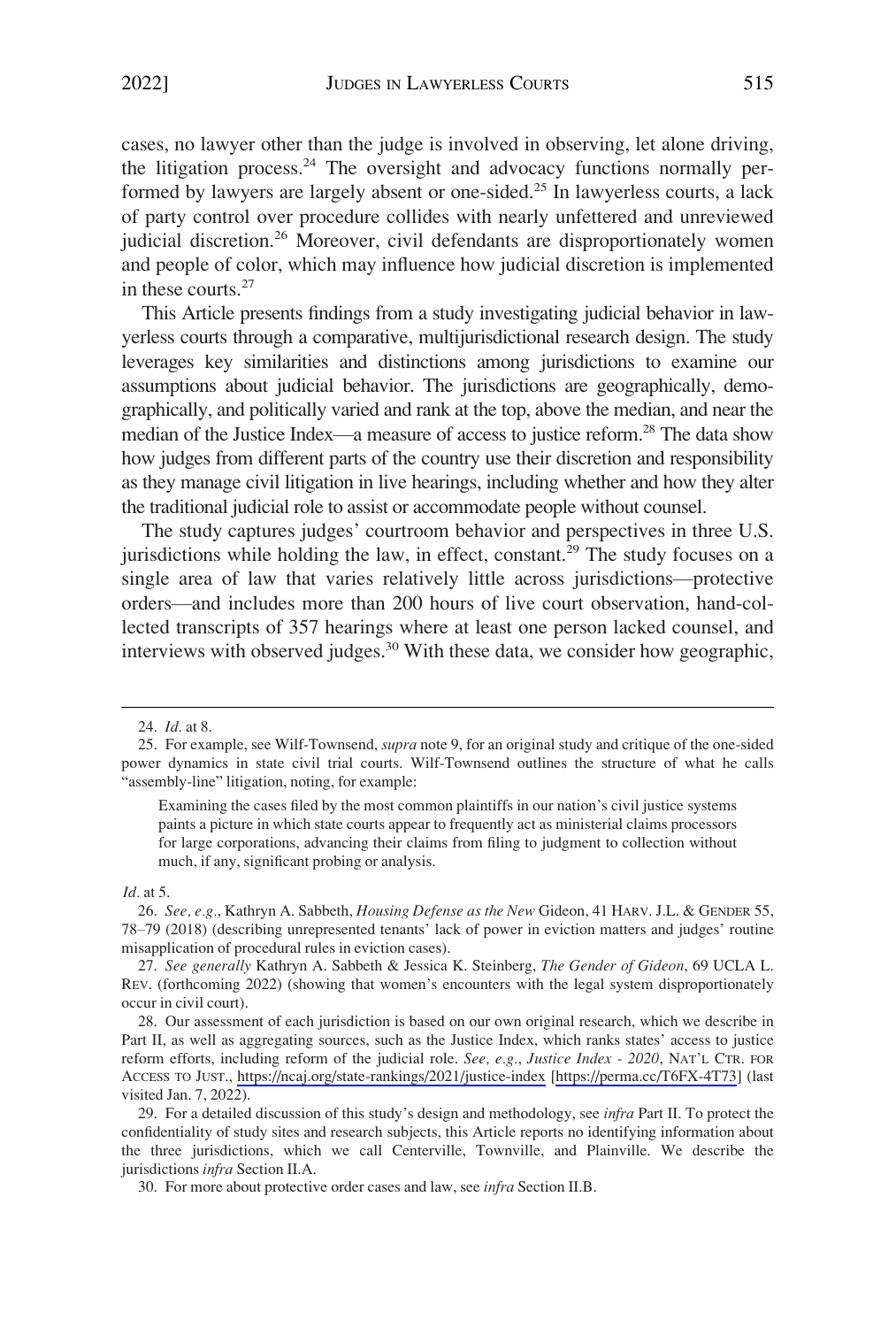political, and demographic variations across jurisdictions—as well as variations in their purported levels of commitment to ethics rules reform and judicial training—may or may not contribute to inter-jurisdictional differences in judicial behavior.

We expected to find significant differences in judges' behavior across study sites based on jurisdictional differences in formal law and guidance and the effects of judicial discretion in state civil trial courts. Instead, we found surprising homogeneity and a shared approach characterized not by simplicity and accommodation but by complexity and control. Judges maintained legal and procedural complexity in their courtrooms by offering only the most limited explanations of court procedures and legal terms and refusing to answer litigants' questions. Judges exercised control by tightly managing evidence presentation, relying heavily on petitioners' pleadings to shape fact development, and limiting the evidence they were willing to hear from either party, particularly from defendants.

Drawing on our data, we provide possible explanations for these results. Explanations include judges' self-reported confusion about ethical boundaries and assumptions about a judge's traditional role in adversarial litigation, the pressure judges face to clear cases in crowded dockets, and pre-hearing case development assistance that court-connected nonprofit organizations offer to petitioners only. These results suggest that judicial role reform, currently a widely accepted access to justice intervention, is not being implemented in the way its proponents envision. The courts in this study may have been lawyerless, but they were still fundamentally lawyer-centric.

The Article proceeds as follows: Part I reviews the evolution of judicial role reform over the past few decades, including the formal law and judicial ethics rules governing judges' interactions with unrepresented litigants. This Part offers a novel categorization of state-level judicial ethics rules related to pro se assistance. States' judicial ethics rules are either silent on the topic (eleven states), permit such assistance (twenty-nine states), or encourage it (eleven states).<sup>31</sup> Part I also synthesizes a body of advisory materials on judicial role reform developed by scholars, courts, and access to justice think tanks. This guidance asks judges to help pro se parties in two key ways: offering explanations and information about legal standards, procedures, and technical terms and gathering information to develop a full factual record through party testimony and judicial questioning. Part II presents our research design and methods and describes the cases and jurisdictions in the study sample. Importantly, this Part describes why understanding judicial behavior in civil trial courts requires a methodological approach specifically designed for a setting where live, in-person interactions between judges and litigants are common, written records are sparse or non-existent, and appeals are vanishingly rare. Part III presents the results of our study. Instead of observing expected variations in judicial behavior, we show how judges in the sample behaved similarly across jurisdictions and offered litigants little

<sup>31.</sup> *See infra* Appendix A.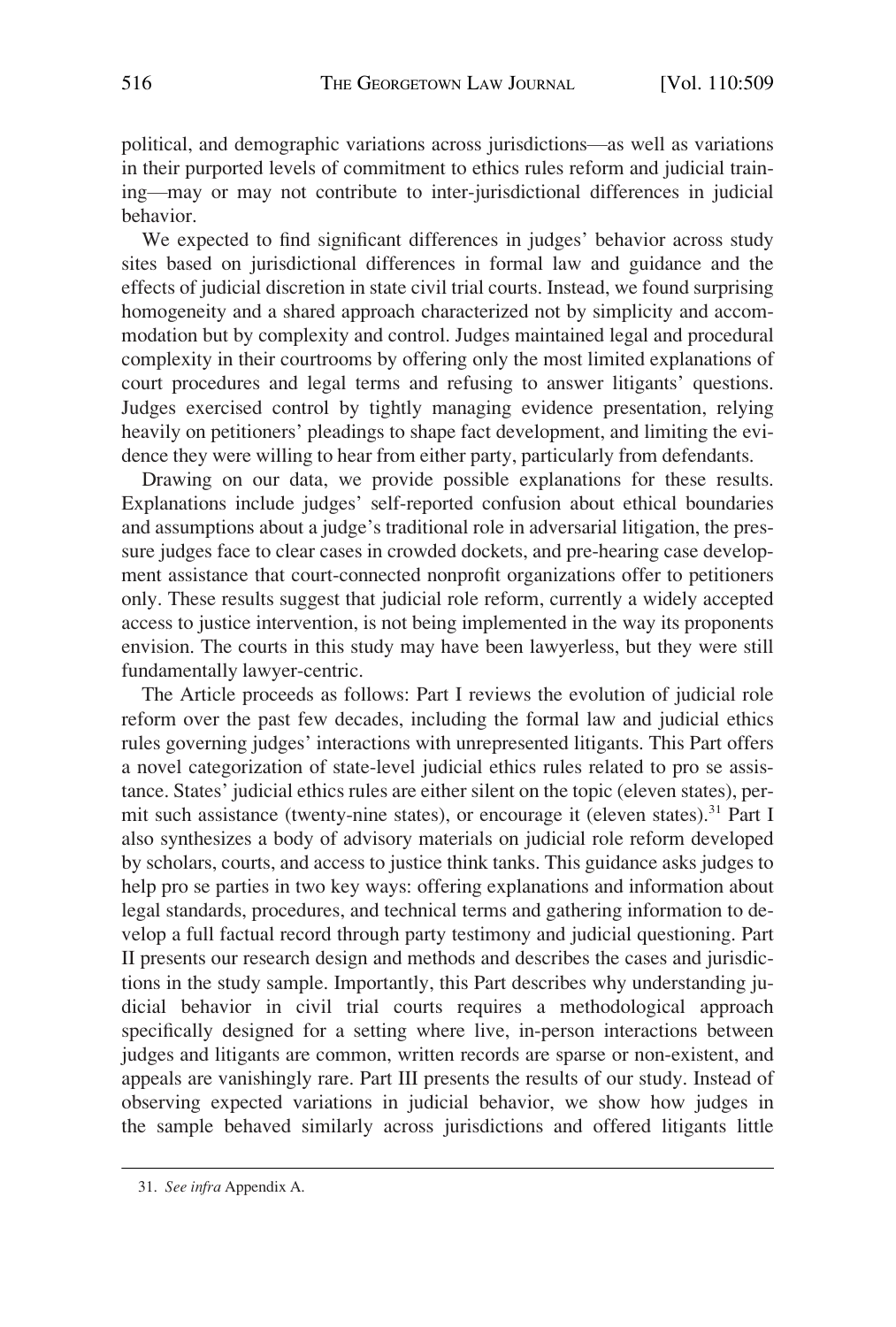<span id="page-9-0"></span>assistance. We draw on interviews and court observations to analyze how judges maintained legal and procedural complexity and tightly controlled case presentation. In Part IV, we discuss three possible factors that might shape the behavior we observed: judges' ethical confusion and traditional assumptions, docket pressure, and robust pre-hearing assistance that court-connected nonprofit organizations provide to only one party. The Article concludes by theorizing that the judicial role failure this study reveals is one of many signs of the core structural flaw in state civil courts: these institutions were designed for lawyer-driven adversarial dispute resolution and not for unrepresented, untrained users who are managing a range of complex social, economic, and interpersonal challenges.

#### I. JUDICIAL ROLE REFORM

In this Part, we offer historical, conceptual, and legal context for the changing judicial role in lawyerless courts. We first briefly review the history of scholarship and expert commentary advocating for a changed judicial role as an access to justice intervention. We show how, for more than twenty years, legal scholars, judicial and court associations, court administrators, and other civil justice stakeholders have called for judges to let go of the traditional, passive judicial stance and actively assist people without counsel.

Second, we survey the status of formal law, including ethics rules, on the judicial role in lawyerless courts and find that judges are authorized to accommodate and assist pro se litigants in limited ways. However, formal law remains largely silent on the appropriate scope and depth of judicial interventions. Case law in this area is notably underdeveloped and sometimes contradictory. Reported cases include admonitions for judges to adhere to traditional roles while also carving out ambiguous terrain within which judges can make discretionary accommodations for pro se parties. Based on a national review of judicial ethics rules, we categorize states' judicial canons as taking one of three approaches to judicial assistance for pro se litigants: silent, permissive, or encouraging.

Third, we review guidance on judging in lawyerless courts developed by scholars, state court systems, and nonprofit access to justice organizations. We find that a significant body of informal, advisory guidance stands in the gulf between strong scholarly support for judicial role reform and anemic formal law, offering judges suggestions about how to perform their roles in lawyerless courts. In the past five years, state court administrative bodies and think tanks have accelerated the production of such guidance, reflecting a growing conventional wisdom that reforming the judicial role is a key access to justice intervention. Drawing on this guidance, we surface two core features of the role reform vision. First, judges are encouraged to offer transparent, accessible explanations of law and procedure throughout the litigation process. Second, judges are urged to elicit information, including narrative testimony, to build the factual record and ensure parties are fully heard. Ultimately, however, without formal law and ethical principles that require reform, individual judges are left with near-complete discretion and responsibility to implement this new role.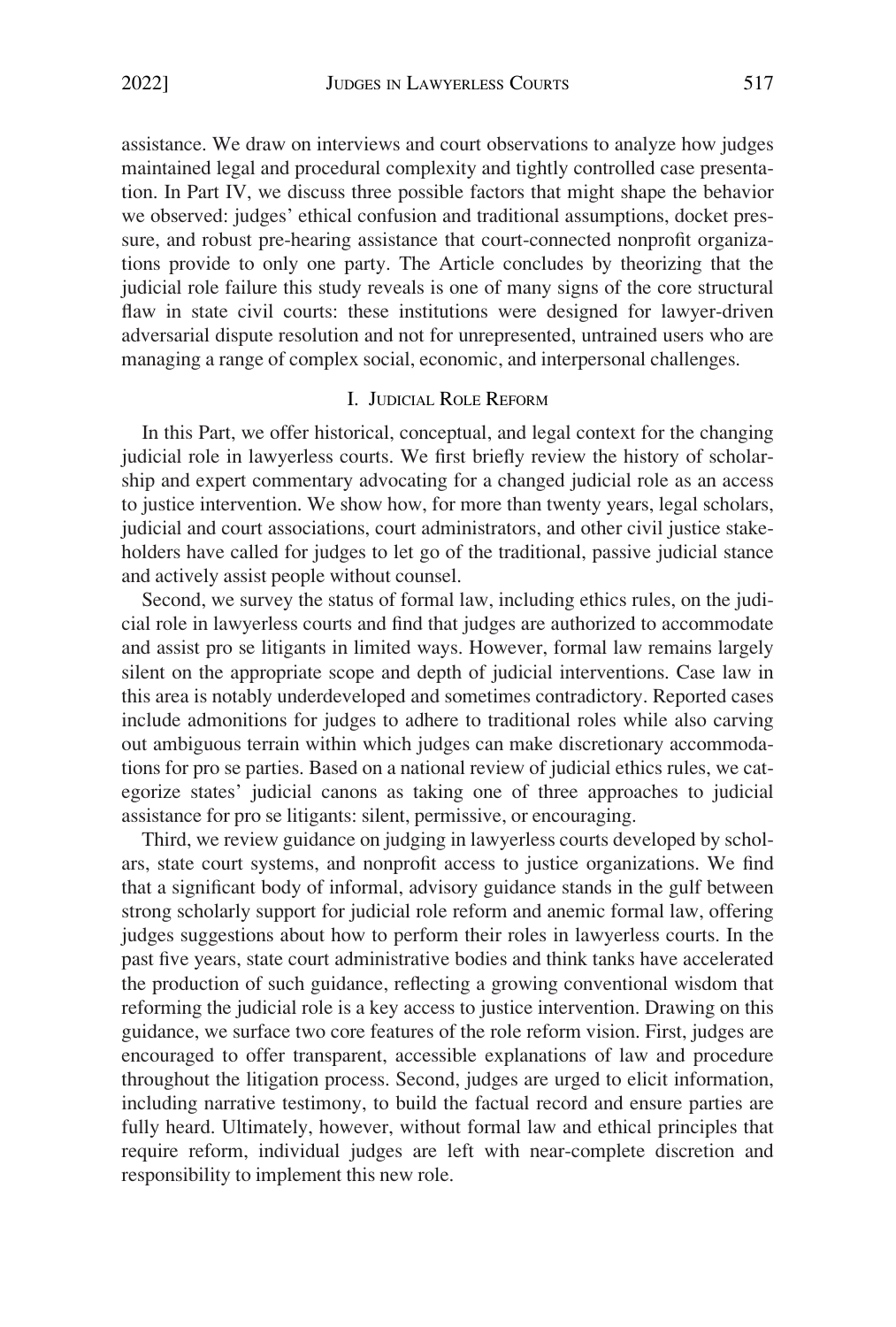#### A. CALLS FOR REFORM

<span id="page-10-0"></span>More than twenty years ago, when rates of pro se litigation were on the rise, legal scholars began calling for and describing a new judicial role in trial courts.<sup>32</sup> Since then, civil trial courts have become lawyerless. Legal scholars concerned with access to justice have consistently argued for an end to traditional judicial passivity in favor of an active, interventionist role in lawyerless dockets.33 Many supporters have praised role reform as an efficient and pragmatic access to justice intervention.<sup>34</sup> Most scholars speaking on this topic have advocated for retraining, guidance, and voluntary action by individual judges, including encouraging judges to ask questions, offer information, and adjust procedural rules.<sup>35</sup> At least two commentators have pushed for a mandatory approach that requires judges to offer certain types of assistance.<sup>36</sup> Today, the permissive, voluntary approach prevails.

33. For recent work on this subject, see generally Barton, *supra* note 13 (arguing an active role for judges is a key solution to the crisis facing state trial courts); Barton & Bibas, *supra* note 13, at 985 (arguing for pro se court reform, including judicial assistance, rather than civil *Gideon*); Gene R. Nichol, Jr., *Judicial Abdication and Equal Access to the Civil Justice System*, 60 CASE W. RSRV. L. REV. 325 (2010) (charging judges with the responsibility to modify rigid roles); Russell Engler, *And Justice for All* 

—*Including the Unrepresented Poor: Revisiting the Roles of the Judges, Mediators, and Clerks*, 67 FORDHAM L. REV. 1987 (1999) [hereinafter Engler, *And Justice for All*] (calling for judicial intervention and assistance as a key element of access to justice court reform); Russell Engler, *Ethics in Transition: Unrepresented Litigants and the Changing Judicial Role*, 22 NOTRE DAME J.L., ETHICS & PUB. POL'Y, 367, 368, 376 (2008) [hereinafter Engler, *Ethics in Transition*]; Deborah L. Rhode, *Whatever Happened to Access to Justice?*, 42 LOY. L.A. L. REV. 869 (2009) (asserting that closing the justice gap calls for concerted efforts from all stakeholders, including courts, and calling for pro se court reform); Steinberg, *supra* note 4.

34. *See infra* Section I.A.; *cf.* Sabbeth, *supra* note 9 (arguing against remaking the courts via simplification reforms).

*See* Zorza, *supra* note 32, at 438–39; SELF-REPRESENTED LITIG. NETWORK, STATE JUST. INST., 35. BEST PRACTICES IN COURT-BASED PROGRAMS FOR THE SELF-REPRESENTED: CONCEPTS, ATTRIBUTES, ISSUES FOR EXPLORATION, EXAMPLES, CONTACTS, AND RESOURCES 54 (2008), [https://www.srln.org/](https://www.srln.org/system/files/attachments/SRLN&hx0025;20Best&hx0025;&hx0025;20Practices&hx0025;20Guide&hx0025;20&hx0025;282008&hx0025;29.pdf)  [system/files/attachments/SRLN%20Best%20Practices%20Guide%20%282008%29.pdf](https://www.srln.org/system/files/attachments/SRLN%20Best%20Practices%20Guide%20%282008%29.pdf) [[https://perma.](https://perma.cc/U3RF-4WP7)  [cc/U3RF-4WP7\]](https://perma.cc/U3RF-4WP7).

36. Sabbeth, *supra* note 9, at 304 n.92.

<sup>32.</sup> Early work includes: JONA GOLDSCHMIDT, BARRY MAHONEY, HARVEY SOLOMON & JOAN GREEN, MEETING THE CHALLENGE OF PRO SE LITIGATION: A REPORT AND GUIDEBOOK FOR JUDGES AND COURT MANAGERS (1998); RICHARD ZORZA, THE SELF-HELP FRIENDLY COURT: DESIGNED FROM THE GROUND UP TO WORK FOR PEOPLE WITHOUT LAWYERS (2002) (suggesting how to design a court for pro se litigants); Jona Goldschmidt, *The Pro Se Litigant's Struggle for Access to Justice: Meeting the Challenge of Bench and Bar Resistance*, 40 FAM. CT. REV. 36 (2002) (discussing judicial resistance to assistance for pro se litigants and asserting judicial obligations to provide assistance); Rebecca A. Albrecht, John M. Greacen, Bonnie Rose Hough & Richard Zorza, *Judicial Techniques for Cases Involving Self-Represented Litigants*, 42 JUDGES' J. 16 (2003) (calling for judicial role reform and proposing best practices); Russell G. Pearce, *Redressing Inequality in the Market for Justice: Why Access to Lawyers Will Never Solve the Problem and Why Rethinking the Role of Judges Will Help*, 73 FORDHAM L. REV. 969 (2004); Richard Zorza, *The Disconnect Between the Requirements of Judicial Neutrality and Those of the Appearance of Neutrality when Parties Appear Pro Se: Causes, Solutions, Recommendations, and Implications*, 17 GEO. J. LEGAL ETHICS 423 (2004) (arguing judicial assistance to pro se parties is consistent with impartiality and fairness)*; see also* Jane M. Spinak, *Judicial Leadership in Family Court: A Cautionary Tale*, 10 TENN. J.L. & POL'Y 47 (2014) (discussing the current trends toward judicial problem-solving roles in family court and their historical antecedents).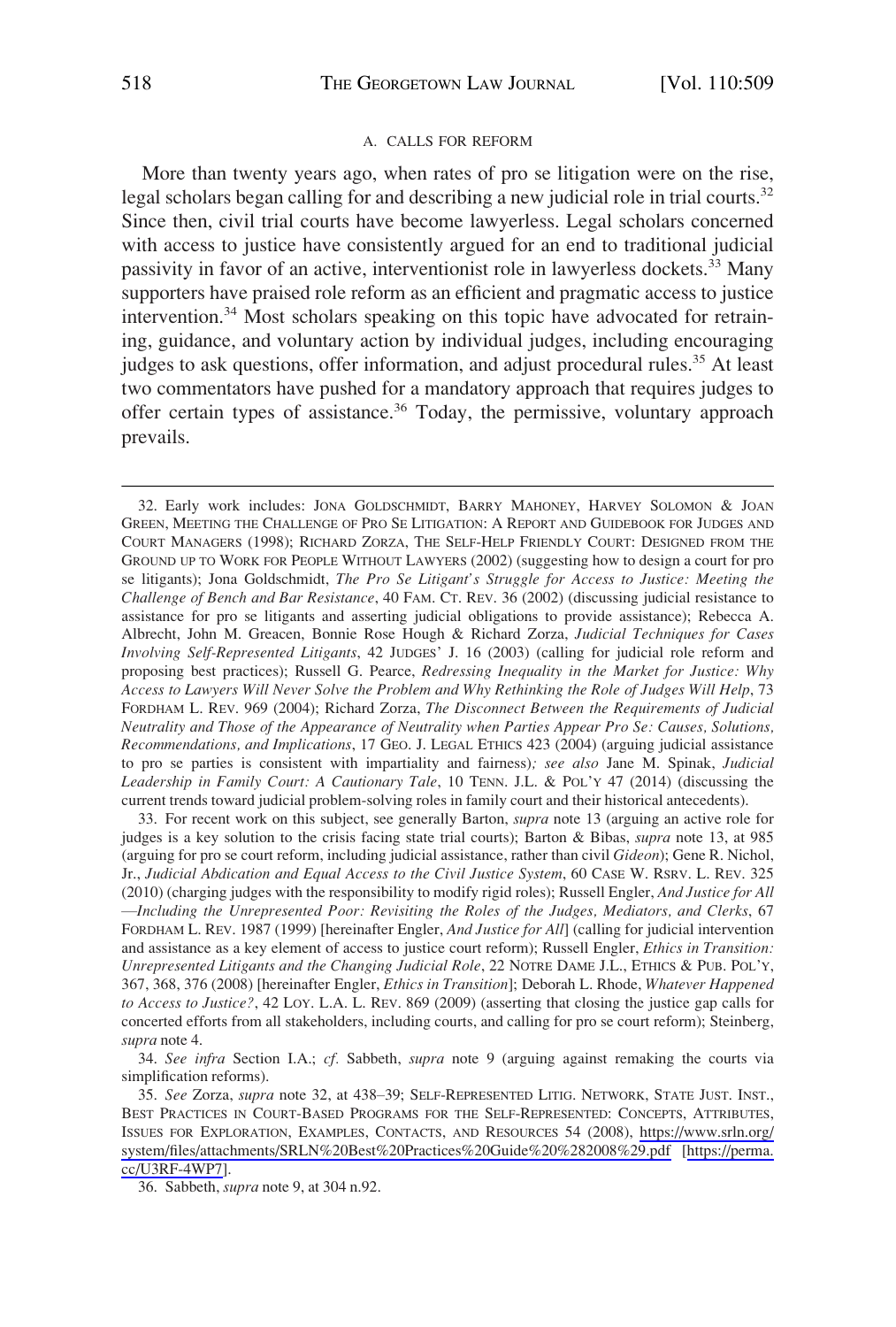Criticisms of the traditional, passive judicial role in pro se cases appeared in legal scholarship in the late 1990s and early  $2000s$ .<sup>37</sup> At that time, formal law, including judicial ethics rules, generally required judges to be "impartial" in their interactions with all parties, with the underlying assumption that most parties would be represented.38 Until 2010, judicial canons were silent about judicial behavior in pro se cases.<sup>39</sup> Thus, early critics of judicial passivity focused on arguing that judges could, as a matter of ethics, actively engage with litigants such as asking questions to develop the record or explaining a procedural step while still maintaining their impartiality and neutrality under then-existing ethical rules.40

One of the first legal scholars to advocate for changes to the judge's role, Russell Engler, began writing on the topic as early as 1999. Engler's seminal work highlighted the then-increasing rates of unrepresented people in state courts, articulated the challenges they faced in navigating court processes, and argued that judges, with the support of ethical guidance and retraining, could offer assistance and support to those without counsel. $41$  Engler documented uncertainty among judges and other court staff about the permissible boundaries for their interactions with unrepresented people and noted the lack of guidelines to help judges "redefin $[e]$ " their roles.<sup>42</sup> He emphasized that, at the time, many trial judges assumed that appearing in court without counsel was a rational, considered choice as opposed to something forced upon some litigants by the unavailability or unaffordability of legal assistance.<sup>43</sup> As a result, some judges believed that people without counsel should "live with the consequences" of their decisions.<sup>44</sup> However, Engler also documented signs of shifts in judicial attitudes, including directives from some state courts instructing their trial judges to "set up different procedures" in pro se cases.<sup>45</sup>

In response to these dynamics, Engler and others writing at the time argued that being impartial does not inherently require judges to be passive.<sup>46</sup> Engler suggested that judicial assistance for people without counsel in trial courts could be modeled after the practices of small claims and administrative judges who, at the time, were more commonly expected to deal with unrepresented people and

<sup>37.</sup> Carpenter et al., *supra* note 3, at 263 n.56.

<sup>38.</sup> *See, e.g.*, Albrecht et al., *supra* note 32, at 19.

<sup>39.</sup> *See id.*; *see also* Engler, *Ethics in Transition*, *supra* note 33, at 370.

<sup>40.</sup> *See supra* note 33; *see also* Engler, *And Justice for All*, *supra* note 33, at 1988 (noting unrepresented people are "forced to make choices at every turn without understanding either the range of options available or the pros and cons of each option").

<sup>41.</sup> Engler, *And Justice for All*, *supra* note 33, at 1988–89.

<sup>42.</sup> *Id.* at 1991.

<sup>43.</sup> *Id.* at 1988–89, 2027.

<sup>44.</sup> *Id.* at 1989.

<sup>45.</sup> Engler, *Ethics in Transition*, *supra* note 33, at 372–73.

<sup>46.</sup> *Id.* at 386; *see also* GOLDSCHMIDT ET AL., *supra* note 32; ZORZA, *supra* note 32; Goldschmidt, *supra* note 32, at 42–43; Albrecht et al., *supra* note 32; Zorza, *supra* note 32.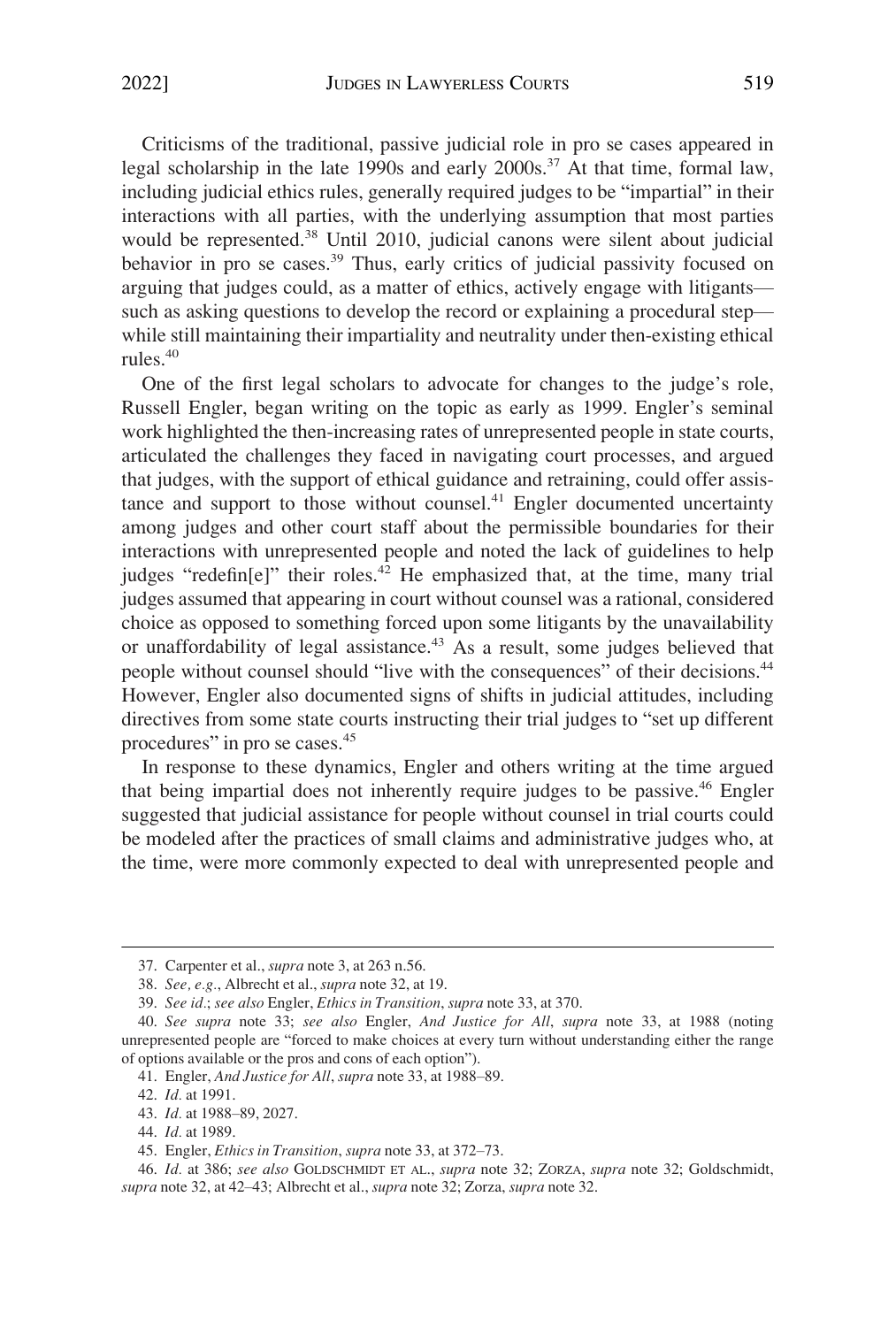help them advance their cases while also maintaining impartiality.<sup>47</sup> Ultimately, Engler's work asserted that judges could and should assist unrepresented people in a range of ways, including developing facts, identifying claims and defenses, assessing what sort of assistance or information the litigant might have received prior to coming to the courtroom, and correcting any misunderstandings, particularly in the context of settlement agreements with a represented opposing party.<sup>48</sup>

Following Engler's early work, Deborah Rhode's seminal book, *Access to Justice*, was published in 2004 and sparked a broader conversation about the growth of pro se parties in state courts, the lack of legal assistance for the public more broadly, and the legal profession's responsibility for these systemic challenges.49 Russell Pearce explicitly cited Rhode's book as the inspiration for his argument that judges should be affirmatively required to assist unrepresented people, particularly by ensuring that procedural errors do not block people without counsel from presenting relevant evidence and arguments.<sup>50</sup> In Pearce's words, "the paradigm of judge as passive umpire" should be replaced with "the paradigm of judge as active umpire."<sup>51</sup>

Around the same time, Richard Zorza wrote a series of papers calling for judges to take an active role in cases involving unrepresented people.<sup>52</sup> This work emphasized the importance of transparency and judicial "engagement" with parties and detailed the downsides of judicial passivity with a strong emphasis on the risk that party confusion, intimidation, or lack of understanding would result in judges missing the chance to hear relevant evidence or legal arguments.53 Zorza, like others writing at the time, also argued that passive judging created risks for courts as institutions, potentially threatening their legitimacy in the eyes of the public.<sup>54</sup> To minimize risks to substantive justice and court legitimacy, Zorza asserted that judges should explain legal standards and the steps of the litigation process, regularly confirm understanding with litigants, ask questions of litigants to elicit relevant facts, and clearly explain the judge's decision and its consequences.<sup>55</sup>

*Id.* at 2028 (alterations in original) (footnotes omitted) (citations omitted).

49. DEBORAH L. RHODE, ACCESS TO JUSTICE (2004).

<sup>47.</sup> Engler, *And Justice for All*, *supra* note 33, at 2017–19, 2028–29 ("Far from offending notions of impartiality, the call for judges to provide vigorous assistance to unrepresented litigants is consistent with the need for impartiality.").

<sup>48.</sup> *Id.* at 2028–30. Engler states:

Judges should conduct trials in the manner "best suited to discover the facts and do justice in the case." "In an effort to . . . secur[e] substantial justice," the court must assist the unrepresented litigant on procedure to be followed, presentation of evidence, and questions of law. Further, the court may call witnesses and conduct direct or cross examinations. The court has a "basic obligation to develop a full and fair record . . . . " Each of these duties is not only wholly consistent with the notion of impartiality, but also necessary for the system to maintain its impartiality.

<sup>50.</sup> Pearce, *supra* note 32, at 970–72.

<sup>51.</sup> *Id.* at 970.

<sup>52.</sup> *See* Zorza, *supra* note 32, at 426–31; ZORZA, *supra* note 32, at 109–14; Richard Zorza, *Courts in the 21st Century: The Access to Justice Transformation*, 49 JUDGES J. 14 (2010).

<sup>53.</sup> *See generally* Zorza, *supra* note 32.

<sup>54.</sup> *See id.* at 438–39.

<sup>55.</sup> *See id.*; Zorza, *supra* note 52, at 34.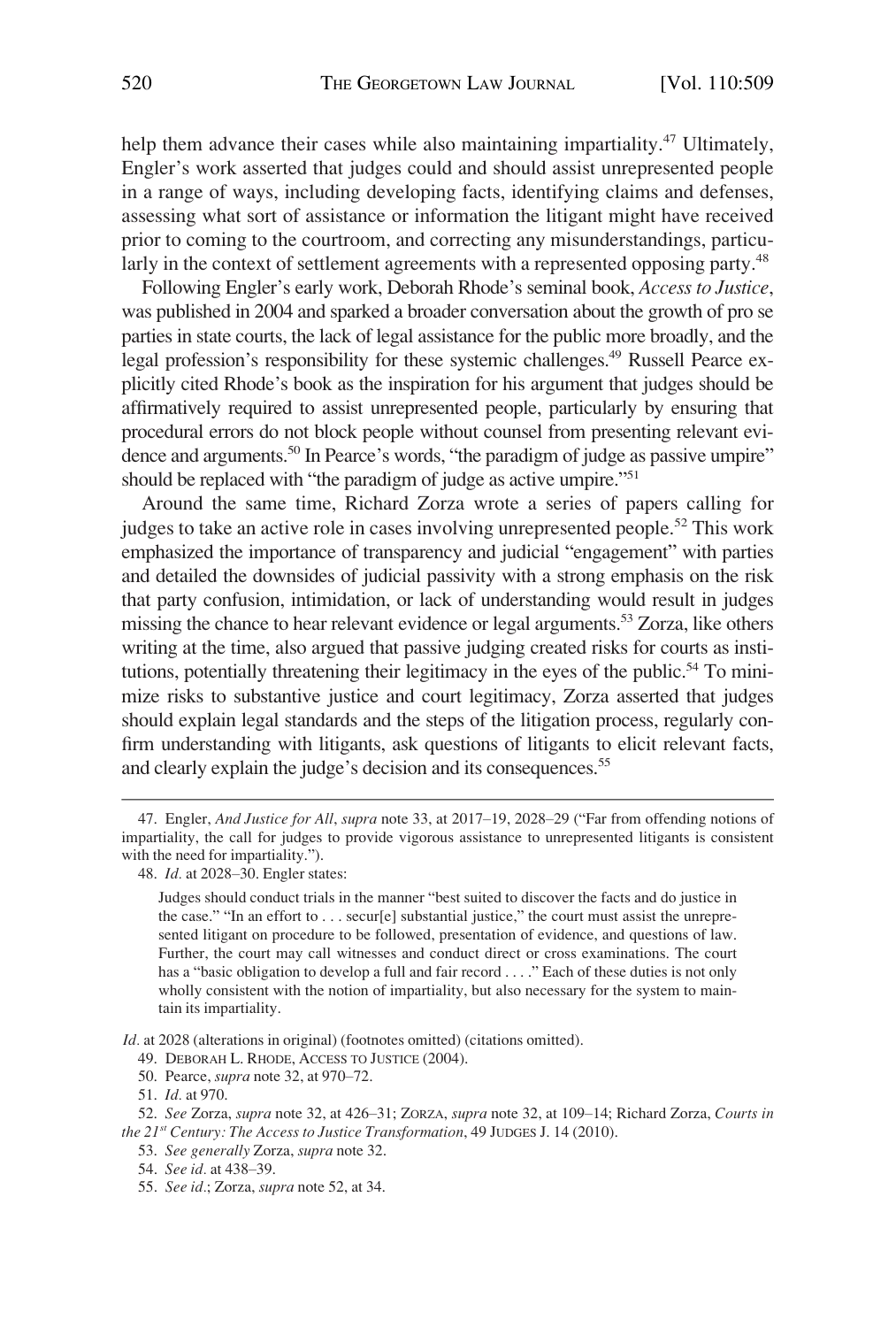<span id="page-13-0"></span>In a paper comparing the possibility of pro se court reform to the alternative of a legal right to counsel for all civil litigants, Benjamin Barton called for retraining judges to assist people without counsel and asked readers to "imagine a world where the courts that deal with the poor are so simple, efficient, transparent, and pleasant that for once the justice system of the poor was the envy of the rich. Pro se court reform actually offers this possibility."<sup>56</sup> Barton criticized calls for an expanded right to counsel in civil cases, comparing the promise of "civil *Gideon*" to the pragmatic reality of how the right to counsel operates in the criminal context.57 He further argued that the need for lawyers in civil courts could be eliminated in the first place if those courts became systematically more accessible to people without counsel, including through a re-thinking of the judicial role.<sup>58</sup> Barton also asserted the pragmatic value of judicial role reform, a view that other scholars and advocates for role reform share.<sup>59</sup> As the National Center for State Courts says in its *Justice for All Initiative Guidance Materials*, "It is more effective to train one judge on how to assist a self-represented litigant than to teach hundreds of [self-represented litigants] how to be lawyers."<sup>60</sup>

A more recent proposal advanced by one of the authors of this Article, Jessica Steinberg, makes a more expansive argument about the type of judicial role reform needed to solve the crisis of lawyerless courts.<sup>61</sup> Steinberg's ambitious proposal calls for fundamental changes to the role of judges and judicial ethics but, critically, also calls for removing the norm of party-driven litigation in civil courts.62 Drawing on the model of the Social Security Administration's disability claim adjudication, where judges have affirmative case development duties, Steinberg proposes a new set of procedural and evidentiary rules that require courts and judges to bear the burden of moving cases through the litigation process, including providing form pleadings, serving process, scheduling hearings, developing the factual record, raising potential legal claims, and drafting orders.<sup>63</sup> To date, courts have not created affirmative requirements of judicial assistance like those advocated by Pearce and Steinberg.

#### B. UNDERDEVELOPED FORMAL LAW

Today, formal law, including case law and judicial ethics, tends to be vague and underdeveloped and is sometimes contradictory. In this Section, we review the state of the law, categorize states' approaches to judicial ethics rules related to judicial assistance for people without counsel as silent, permissive, or

<sup>56.</sup> Barton, *supra* note 13, at 1228.

<sup>57.</sup> *See id.* 

<sup>58.</sup> *See id.* at 1227–28, 1233 ("If a systematic effort were made to simplify the law and procedure in courts with large pro se dockets, it could improve outcomes in those courts and do more for the poor than a guarantee of counsel, all at less cost.").

<sup>59.</sup> *See, e.g.*, *id.* at 1228; Barton & Bibas, *supra* note 13.

<sup>60.</sup> *See, e.g.*, NAT'L CTR. FOR STATE CTS., *supra* note 13.

<sup>61.</sup> *See generally* Steinberg, *supra* note 14.

<sup>62.</sup> *See id.* at 905–07.

<sup>63.</sup> *See id.* at 947–65.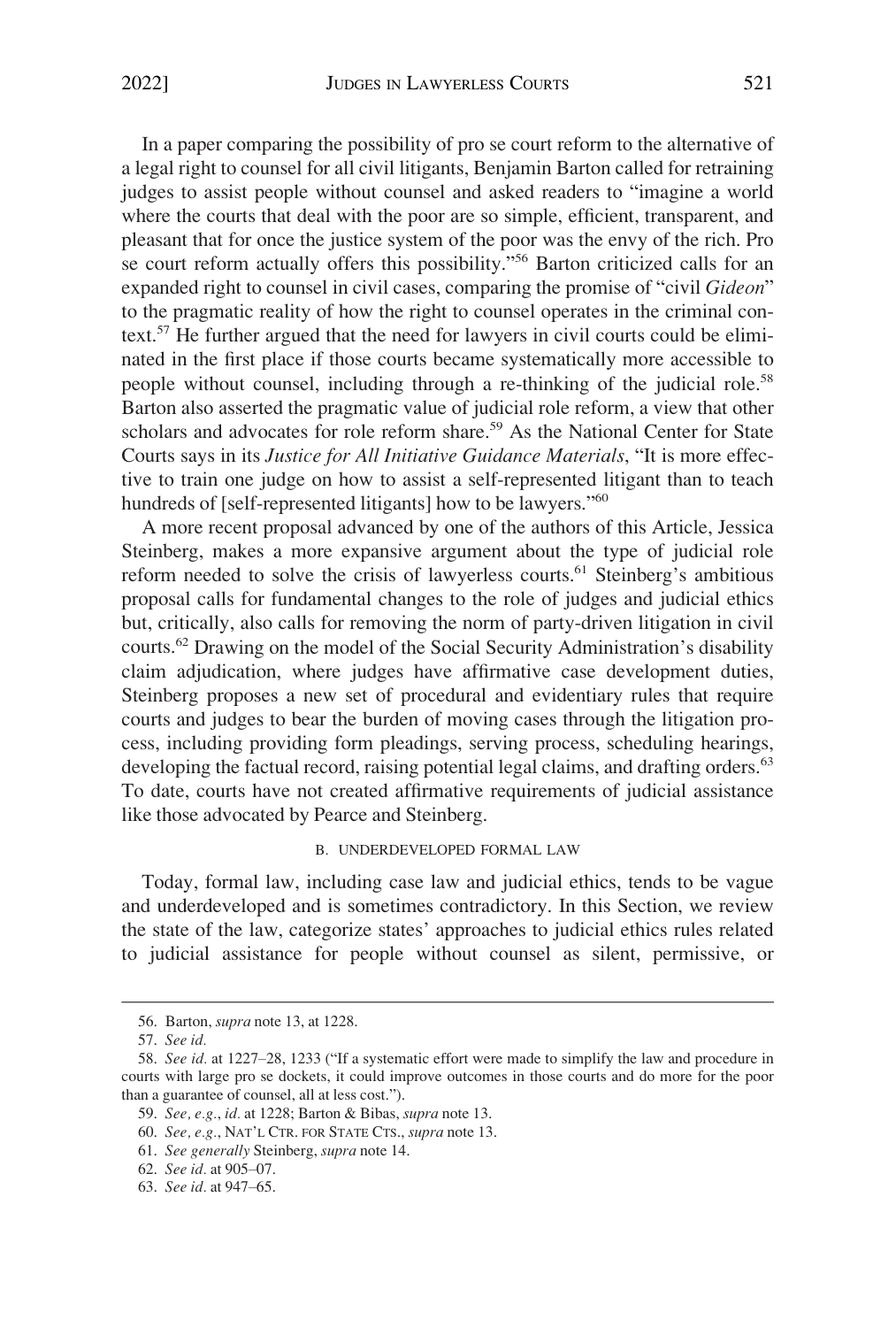encouraging, and conclude that formal law offers judges little purchase in understanding what they should and should not be doing in their interactions with unrepresented people.

Early advocates of judicial role reform developed persuasive arguments that judges who affirmatively accommodated and assisted pro se litigants by asking questions, explaining legal standards, or modifying procedural rules, for example, were not violating ethical duties of impartiality and neutrality.<sup>64</sup> Such arguments, along with the pragmatic reality of the growing pro se crisis, influenced the American Bar Association (ABA) and many states to alter judicial ethics rules to reflect this new understanding of the legally permissible scope of judicial assistance.

In 2010, the ABA modified Model Code of Judicial Conduct Rule 2.2 to explicitly permit judges to make "reasonable accommodations" for unrepresented people, clarifying that doing so is not a violation of the duty of impartiality.65 Rule 2.2 states, "A judge shall uphold and apply the law, and shall perform all duties of judicial office fairly and impartially."<sup>66</sup> The revision appears in Comment 4 to Rule 2.2: "It is not a violation of this Rule for a judge to make reasonable accommodations to ensure pro se litigants the opportunity to have their matters fairly heard."67 Many states, though not all, have followed suit.

Our original, national review of judicial canons reveals states have taken one of three approaches in the context of judicial assistance for people without counsel: judicial canons are either silent, permissive, or encouraging of such assistance.68 No state currently requires judicial assistance for people without counsel. Eleven states have taken the approach we label "silent." In these states, judicial ethics rules or comments to the rules do not include any language clarifying that assisting or accommodating people without counsel is not a violation of a judge's duty of impartiality. Most states, twenty-nine, have followed the ABA and added language clarifying that "reasonable accommodations" do not violate impartiality. We call this approach "permissive." Finally, eleven states, including one of those in our study, have adopted ethical rules that go a step further and ask judges to consider offering accommodations and assistance. These states outline specific

68. Data from original, national survey of judicial canons on file with authors. *See infra* Appendix A.

<sup>64.</sup> *See* Engler, *Ethics in Transition*, *supra* note 33, at 372–73, 385; *see also* Zorza, *supra* note 32. *See generally* CYNTHIA GRAY, AM. JUDICATURE SOC'Y, REACHING OUT OR OVERREACHING: JUDICIAL ETHICS AND SELF-REPRESENTED LITIGANTS (2005) (arguing that active judging practices do not violate ethics or compromise impartiality).

<sup>65.</sup> MODEL CODE OF JUD. CONDUCT r. 2.2 cmt. 4 (AM. BAR ASS'N 2020).

<sup>66.</sup> *Id.* at r. 2.2.

<sup>67.</sup> *Id.* at r. 2.2 cmt. 4. Also in 2010, the ABA revised Rule 2.6, which states, "A judge shall accord to every person who has a legal interest in a proceeding, or that person's lawyer, the right to be heard according to law." *Id.* at r. 2.6(A). The update appears in Comment 2 and states, "Among the factors that a judge should consider when deciding upon an appropriate settlement practice for a case are . . . whether the parties and their counsel are relatively sophisticated in legal matters . . . [or] whether any parties are unrepresented by counsel . . . ." *Id.* at r. 2.6 cmt. 2.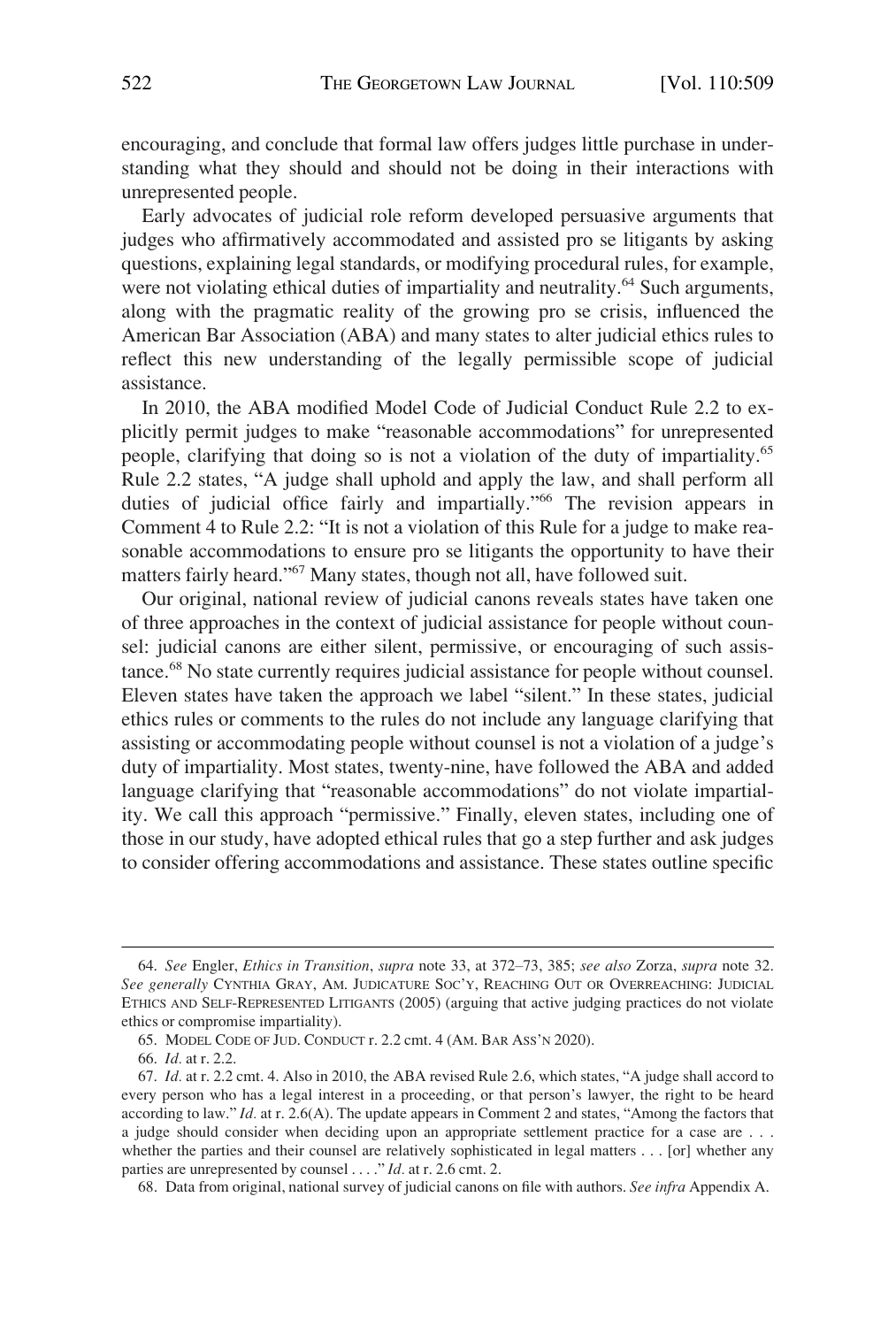actions a judge may take and explicitly urge judges to consider taking such actions.69 We label this approach "encouraging."

While most jurisdictions now explicitly permit judges to accommodate pro se litigants, formal law largely leaves the task of operationalizing this role up to individual trial judges. Appellate opinions discussing pro se assistance are limited, vague, and often contradictory, particularly considering the huge numbers of civil cases and massive amount of trial court work that touches unrepresented people.<sup>70</sup> A recent analysis found that appellate courts "often issue opinions laden with stock language advising judges to adhere to adversary procedure but also to ensure substantive justice is achieved," while providing little or no "instruction on how to strike this balance" in practice.<sup>71</sup> Courts consistently decline to require judges to affirmatively assist pro se parties and often make a point of explicitly stating that judges have no such duty.<sup>72</sup> The most common framework that emerges from case law around the country has two components. First, pro se litigants are held to the same procedural and evidentiary standards as lawyers. Second, trial judges may in some circumstances waive or explain technical requirements, liberally construe pleadings, or give multiple opportunities to amend where such steps would not affect substantive justice or violate due process.<sup>73</sup>

As a matter of law, American civil trial judges generally have the discretion to accommodate and assist pro se litigants, including waiving procedural

A judge may take affirmative steps, consistent with the law, as the judge deems appropriate to enable an unrepresented litigant to be heard. A judge may explain the requirements of applicable rules and statutes so that a person appearing before the judge understands the process to be employed. A judge may also inform unrepresented individuals of free or reduced cost legal or other assistance that is available in the courthouse or elsewhere.

ME. CODE OF JUD. CONDUCT R. 2.6(C).

70. *See* Steinberg, *supra* note 14, at 904–05. This dearth of appellate treatment is related to a topic of the authors' future work: the phenomenon of generally limited law development in substantive legal areas with pro se majorities.

71. *Id.* 

1. The trial judge has broad discretion to adjust procedures to make sure a self-represented litigant is heard;

3. Judges will usually be affirmed if they refuse to make a specific adjustment, unless such refusal is manifestly unreasonable and unfair.

CTR. FOR FAMS., CHILD. & THE CTS., JUD. COUNCIL OF CAL., HANDLING CASES INVOLVING SELF-REPRESENTED LITIGANTS: A BENCHGUIDE FOR JUDICIAL OFFICERS 3-12 (2019).

<sup>69.</sup> The jurisdiction in this study that has adopted "encouraging" ethical rules is Centerville, as we describe in greater detail *infra* Section II.A. Here is an example of such language from Maine:

<sup>72.</sup> *See, e.g.*, Austin v. Ellis, 408 A.2d 784, 785 (N.H. 1979); Hudson v. Hardy, 412 F.2d 1091, 1094– 95 (D.C. Cir. 1968); Breck v. Ulmer, 745 P.2d 66, 75 (Alaska 1987); *see also* Steinberg, *supra* note 14, at 927 (citing Fitzgerald v. Fitzgerald, 629 N.W.2d 115, 119–20 (Minn. Ct. App. 2001), as "an example of the courts' emphasis on the norm of party control," where parties are expected to act like lawyers). The California Judicial Council offers this summary of California appellate cases on unrepresented litigant assistance:

<sup>2.</sup> Judges will always be affirmed if they make these adjustments without prejudicing the rights of the opposing party to have the case decided on the facts and the law.

<sup>73.</sup> CTR. FOR FAMS., CHILD. & THE CTS., *supra* note 72.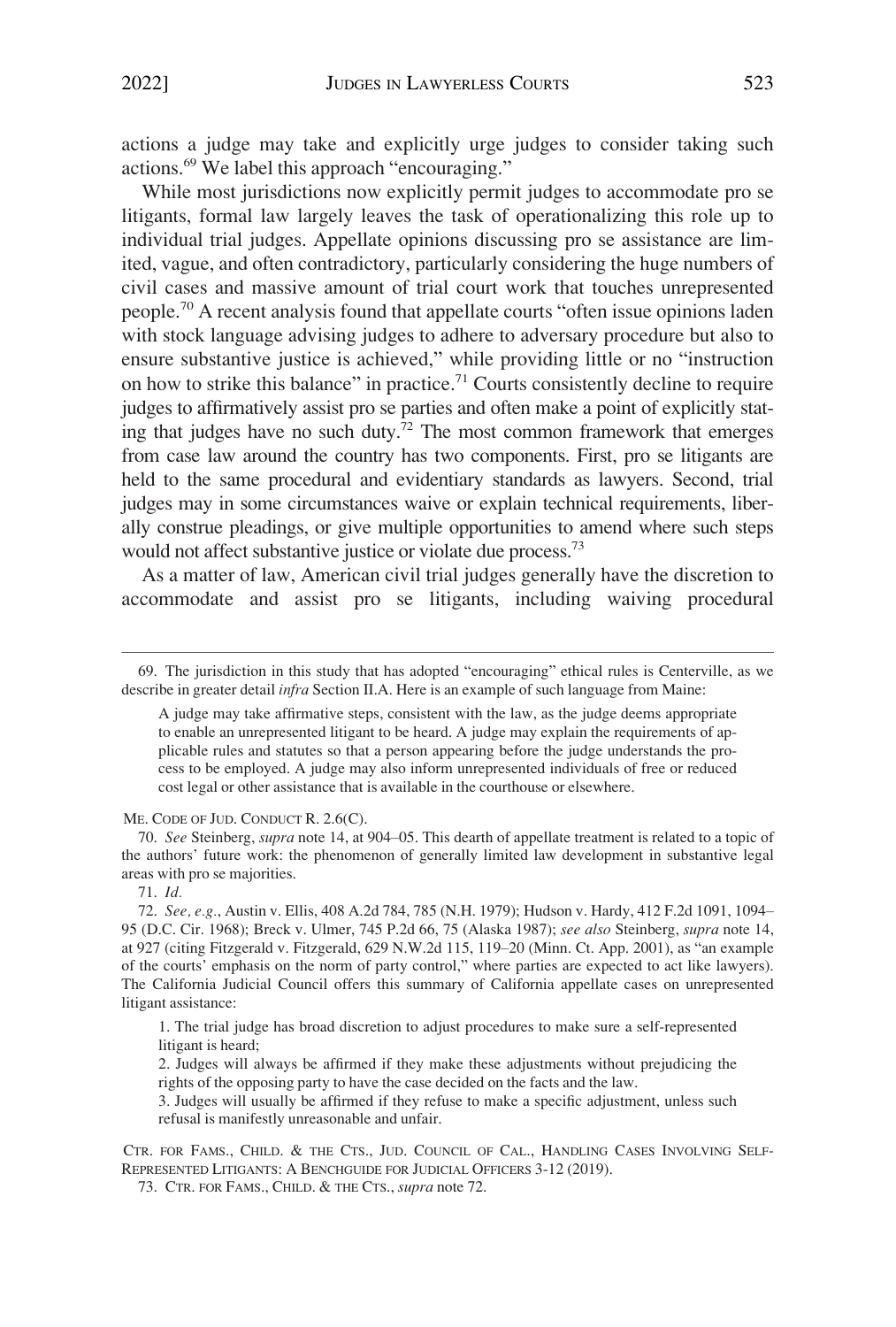<span id="page-16-0"></span>technicalities if they choose. In most jurisdictions, formal law offers little beyond this broad and vague authorization. As a result, most judges cannot look to formal law to identify the permissible bounds of any assistance they might offer. In the absence of formal law to guide individual judge behavior, civil justice reform experts, think tanks, and court administrative bodies have developed informal guidance aimed at shaping judges' behavior.<sup>74</sup>

#### C. GUIDANCE FOR JUDGES

As trial judges have wrestled with the challenge of pro se majorities filling their courtrooms—and absent much guidance from formal law—scholars, courts, judges, and other legal experts have produced a large body of guidance, best practices, and training materials aimed at shaping and influencing judges' behavior. Sources of these materials include the Conference of Chief Justices, state supreme courts, judicial leaders, $75$  legal scholars, and think tanks such as the National Center for State Courts and the Self-Represented Litigation Network.<sup>76</sup>

76. *See, e.g.*, SELF-REPRESENTED LITIG. NETWORK, *supra* note 35; JOHN M. GREACEN & MICHAEL HOULBERG, INST. FOR THE ADVANCEMENT OF THE AM. LEGAL SYS., ENSURING THE RIGHT TO BE HEARD:

<sup>74.</sup> *See infra* note 75 and accompanying text.

*See, e.g.*, CIV. JUST. IMPROVEMENTS COMM., NAT'L CTR. FOR STATE CTS., CALL TO ACTION: 75. ACHIEVING CIVIL JUSTICE FOR ALL 16–18, 34 (2016), [https://iaals.du.edu/sites/default/files/documents/](https://iaals.du.edu/sites/default/files/documents/publications/cji-report.pdf)  [publications/cji-report.pdf](https://iaals.du.edu/sites/default/files/documents/publications/cji-report.pdf) [<https://perma.cc/5UJS-PAQZ>]; CTR. FOR FAMS., CHILD. & THE CTS., *supra*  note 72; MONTANA JUDGES' DESKBOOK: MUNICIPAL, JUSTICE, & CITY COURTS 5–6 (John H. Duehr ed., 2010), [https://courts.mt.gov/External/lcourt/deskbook/2010\\_Deskbook.pdf](https://courts.mt.gov/External/lcourt/deskbook/2010_Deskbook.pdf) [\[https://perma.cc/TXN6-](https://perma.cc/TXN6-B6N4)  [B6N4](https://perma.cc/TXN6-B6N4)]; FRANKIE J. MOORE & TERESA K. LUTHER, NEB. SUP. CT. COMM. ON SELF-REPRESENTED LITIG., STRATEGIC PLAN 2015-2020, at 11 (2015), [https://supremecourt.nebraska.gov/sites/default/files/misc/](https://supremecourt.nebraska.gov/sites/default/files/misc/nsc-self-rep-lit-strat-plan-2015-2020.pdf)  [nsc-self-rep-lit-strat-plan-2015-2020.pdf](https://supremecourt.nebraska.gov/sites/default/files/misc/nsc-self-rep-lit-strat-plan-2015-2020.pdf) [\[https://perma.cc/F8T5-U7BZ\];](https://perma.cc/F8T5-U7BZ) N.M. JUD. EDUC. CTR., NEW MEXICO JUDICIAL ETHICS HANDBOOK: JUDICIAL ETHICS FOR NEW MEXICO COURTS 4-13 (2011), [http://](http://jec.unm.edu/manuals-resources/manuals/Judicial%20Ethics%20Handbook.pdf) [jec.unm.edu/manuals-resources/manuals/Judicial%20Ethics%20Handbook.pdf](http://jec.unm.edu/manuals-resources/manuals/Judicial%20Ethics%20Handbook.pdf) [[https://perma.cc/](https://perma.cc/8DLD-RAHP) [8DLD-RAHP\]](https://perma.cc/8DLD-RAHP); MICH. JUD. INST., CIVIL PROCEEDINGS BENCHBOOK (2d ed. 2021), [https://](https://mjieducation.mi.gov/documents/benchbooks/15-civilbb/file) [mjieducation.mi.gov/documents/benchbooks/15-civilbb/file](https://mjieducation.mi.gov/documents/benchbooks/15-civilbb/file) [[https://perma.cc/Q9VR-QDFQ\];](https://perma.cc/Q9VR-QDFQ) TENN. SUP. CT. ACCESS TO JUST. COMM'N, MEETING THE CHALLENGES OF SELF-REPRESENTED LITIGANTS: A BENCH BOOK FOR GENERAL SESSIONS JUDGES OF THE STATE OF TENNESSEE 2, 6–12 (2013), [https://](https://www.tncourts.gov/sites/default/files/docs/final_pro_se_benchbook_-_may_2013.pdf) [www.tncourts.gov/sites/default/files/docs/final\\_pro\\_se\\_benchbook\\_-\\_may\\_2013.pdf](https://www.tncourts.gov/sites/default/files/docs/final_pro_se_benchbook_-_may_2013.pdf) [\[https://perma.cc/](https://perma.cc/WC9S-LWQW)  [WC9S-LWQW](https://perma.cc/WC9S-LWQW)]; BENCHBOOK COMM., ASS'N OF DIST. CT. JUDGES OF VA., DISTRICT COURT JUDGES' BENCHBOOK 159–65 (2019), [https://lipa.access.preservica.com/uncategorized/io\\_cac1def5-29ee-443c-](https://lipa.access.preservica.com/uncategorized/io_cac1def5-29ee-443c-9eeb-86b7792ecde7/)[9eeb-86b7792ecde7/](https://lipa.access.preservica.com/uncategorized/io_cac1def5-29ee-443c-9eeb-86b7792ecde7/) [[https://perma.cc/95VM-CRWY\]](https://perma.cc/95VM-CRWY); ADVISORY GRP. ON SELF-REPRESENTATION IN THE N.J. CTS., ENSURING AN OPEN DOOR TO JUSTICE: SOLUTIONS FOR ENHANCING ACCESS TO THE COURTS FOR SELF-REPRESENTED LITIGANTS 14, 31, 53–54 (2009), [https://www.njcourts.gov/public/](https://www.njcourts.gov/public/assets/ensuringOpendoor.pdf)  [assets/ensuringOpendoor.pdf](https://www.njcourts.gov/public/assets/ensuringOpendoor.pdf) [[https://perma.cc/FN7R-LXSK\];](https://perma.cc/FN7R-LXSK) COLO. ACCESS TO JUST. COMM'N, JUSTICE CRISIS IN COLORADO 2014: REPORT ON CIVIL LEGAL NEEDS IN COLORADO 20 (2014), [https://e450bb3e-ee53-](https://e450bb3e-ee53-48d1-85bd-b2f18e94d930.filesusr.com/ugd/c659b2_c12051e4ba7a45e68a86790504161d93.pdf)  [48d1-85bd-b2f18e94d930.filesusr.com/ugd/c659b2\\_c12051e4ba7a45e68a86790504161d93.pdf](https://e450bb3e-ee53-48d1-85bd-b2f18e94d930.filesusr.com/ugd/c659b2_c12051e4ba7a45e68a86790504161d93.pdf) [[https://](https://perma.cc/K7C2-UMFD)  [perma.cc/K7C2-UMFD](https://perma.cc/K7C2-UMFD)]; KATHERINE ALTENEDER & EDUARDO GONZALEZ, FLA. COMM'N ON ACCESS TO CIV. JUST., VOICES IN THE CIVIL JUSTICE SYSTEM: LEARNING FROM SELF-REPRESENTED LITIGANTS AND THEIR TRUSTED INTERMEDIARIES 10–11 (2020), [https://www.srln.org/system/files/attachments/Voices%20in](https://www.srln.org/system/files/attachments/Voices%20in%20Civil%20Justice%20System_Florida%20JFA_AltenederGonzalez.pdf)  [%20Civil%20Justice%20System\\_Florida%20JFA\\_AltenederGonzalez.pdf](https://www.srln.org/system/files/attachments/Voices%20in%20Civil%20Justice%20System_Florida%20JFA_AltenederGonzalez.pdf) [\[https://perma.cc/EM7X-UU42\]](https://perma.cc/EM7X-UU42); ILL. JUD. BRANCH, BENCH CARD: SELF-REPRESENTED LITIGANTS & SCR 63(A)(4) (2020), [https://](https://ilcourtsaudio.blob.core.windows.net/antilles-resources/resources/0d794610-2a83-453d-b5b8-144553962e3c/Self_Represented_Litigants.pdf)  [ilcourtsaudio.blob.core.windows.net/antilles-resources/resources/0d794610-2a83-453d-b5b8-144553962e3c/](https://ilcourtsaudio.blob.core.windows.net/antilles-resources/resources/0d794610-2a83-453d-b5b8-144553962e3c/Self_Represented_Litigants.pdf) [Self\\_Represented\\_Litigants.pdf](https://ilcourtsaudio.blob.core.windows.net/antilles-resources/resources/0d794610-2a83-453d-b5b8-144553962e3c/Self_Represented_Litigants.pdf) [\[https://perma.cc/FTT3-HTPB\]](https://perma.cc/FTT3-HTPB); *Judicial Guidelines for Civil Hearings Involving Self-Represented Litigants (with Commentary)*, MASS.GOV, [https://www.mass.gov/guides/judicial](https://www.mass.gov/guides/judicial-guidelines-for-civil-hearings-involving-self-represented-litigants-with-commentary)[guidelines-for-civil-hearings-involving-self-represented-litigants-with-commentary](https://www.mass.gov/guides/judicial-guidelines-for-civil-hearings-involving-self-represented-litigants-with-commentary) [[https://perma.cc/SUL4-](https://perma.cc/SUL4-WG2W)  [WG2W\]](https://perma.cc/SUL4-WG2W) (last visited Jan. 8, 2022).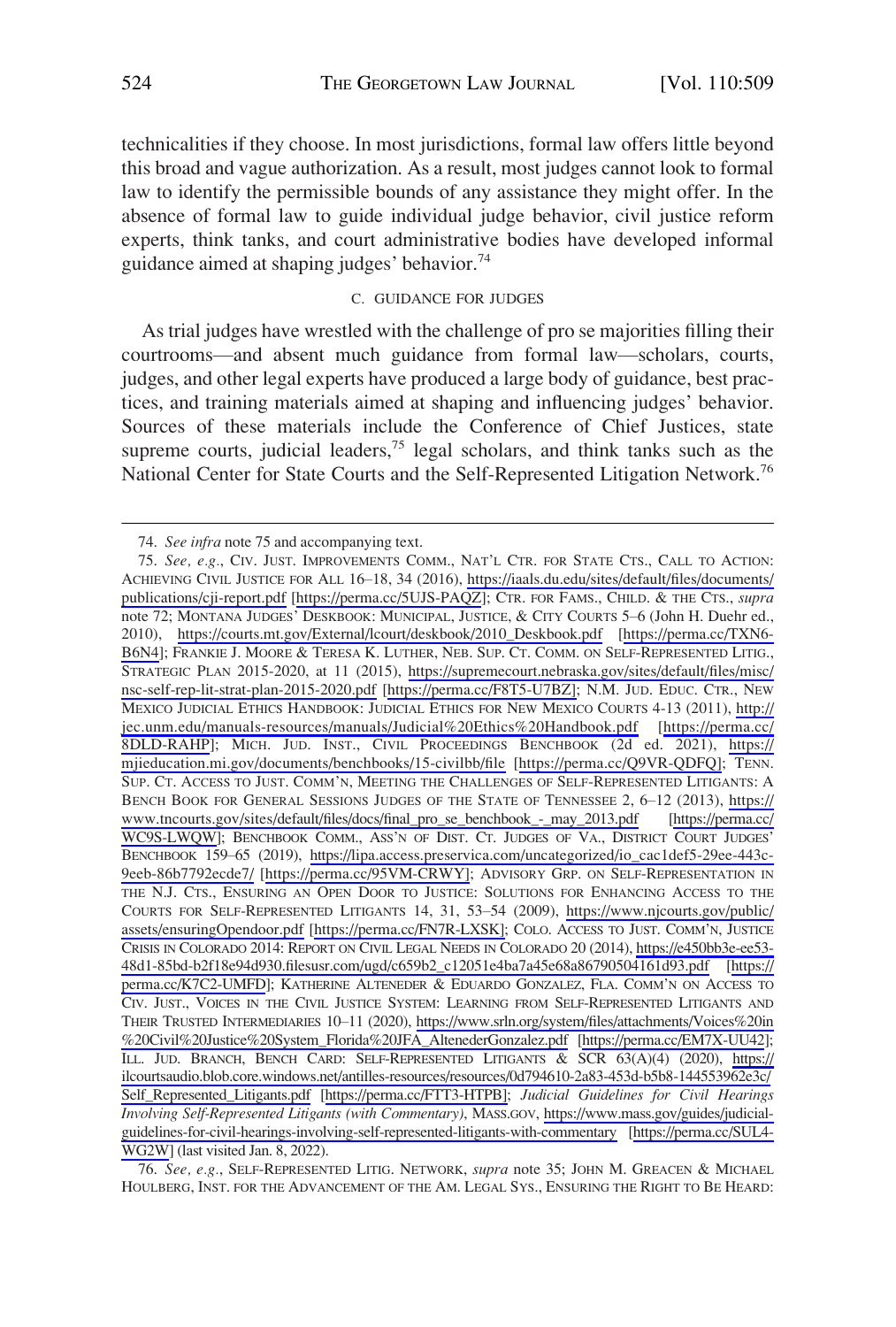<span id="page-17-0"></span>Over the past few decades, such sources have issued a range of articles, reports, bench guides, and training materials that recommend and define an accommodating, helpful, and interventionist role for judges in lawyerless courts.

This Section reviews existing guidance and draws out two cross-cutting recommendations for how judges should alter traditional passivity and adversary procedures in pro se hearings.<sup>77</sup> First, guidance materials instruct judges to offer information and explanations to help pro se litigants understand the law, court process, and legal terms. Second, guidance emphasizes a judge's role in ensuring parties have their matters fairly and fully heard and urges judges to actively elicit factual information during hearings to develop a complete record.

# 1. Offering Information and Explanations

According to guidance literature, one of the most critical roles a judge plays in cases without lawyers involves promoting transparency through information sharing and explanations.78 The need for explanations is obvious from the perspective of an unrepresented person: most people do not have legal training and likely will not know what facts might be relevant, what legal claims they can assert, how to introduce evidence, or the procedural posture of a case.<sup>79</sup> In addition, as guidance from California notes, legal language is a "foreign language" for most people.<sup>80</sup>

77. *See* Carpenter et al., *supra* note 3 (reviewing guidance and identifying a range of possible judicial behavior, including explaining, eliciting, adjusting procedures, referring to litigants to resources, and facilitating negotiation); Steinberg, *supra* note 14 (discussing judges adjusting procedures and raising legal issues); Carpenter, *supra* note 14 (discussing eliciting, explaining, and adjusting procedures).

78. *See* Steinberg, *supra* note 14, at 931; Carpenter, *supra* note 14, at 669–70; *see, e.g.*, ILL. JUD. BRANCH, *supra* note 75; CTR. ON CT. ACCESS TO JUST. FOR ALL, NAT'L CTR. FOR STATE CTS., ACCESS TO JUSTICE FOR THE SELF REPRESENTED LITIGANT: MODULE D GETTING THE FACTS IN SELF-REPRESENTED CASES – APPROACHES AND TECHNIQUES (2013); NAT'L CTR. FOR STATE CTS., *supra* note 13; Richard Zorza, *A New Day for Judges and the Self-Represented: The Implications of Turner v.* Rogers, 50 JUDGES' J. 16, 17–18 (2011); GREACEN & HOULBERG, *supra* note 76, at 14; CTR. FOR FAMS., CHILD. & THE CTS., *supra* note 72, at 2–4; COLO. ACCESS TO JUST. COMM'N, *supra* note 75, at 21; Zorza, *supra* note 32, at 443 ("Throughout the process, the judge should have in place protective processes to make sure that the parties do understand what is going on and why. This should include asking if they understand, and seeking confirmation of understanding at critical points."). For a robust discussion of how people without lawyers engage with legal information, see generally D. James Greiner, Dalié Jime´nez & Lois R. Lupica, *Self-Help, Reimagined*, 92 IND. L.J. 1119 (2017).

79. See, e.g., CTR. ON CT. ACCESS TO JUST. FOR ALL, NAT'L CTR. FOR STATE CTS., ACCESS TO JUSTICE FOR THE SELF REPRESENTED LITIGANT: MODULE A JUDGES, ETHICS AND SELF-REPRESENTED LITIGANTS – THE LAW TODAY 4 (2013), <https://perma.cc/VJ7L-BMZL>.

80. *See* CTR. FOR FAMS., CHILD. & THE CTS., *supra* note 72, at 1-4. In fact, California's guide notes that legal terms are, quite literally, sometimes a "mash up" of foreign languages including Latin and French. *Id.* 

GUIDANCE FOR TRIAL JUDGES IN CASES INVOLVING SELF-REPRESENTED LITIGANTS (2019), [https://iaals.](https://iaals.du.edu/sites/default/files/documents/publications/ensuring_the_right_to_be_heard_guidance_for_trial_judges.pdf)  [du.edu/sites/default/files/documents/publications/ensuring\\_the\\_right\\_to\\_be\\_heard\\_guidance\\_for\\_](https://iaals.du.edu/sites/default/files/documents/publications/ensuring_the_right_to_be_heard_guidance_for_trial_judges.pdf)  [trial\\_judges.pdf](https://iaals.du.edu/sites/default/files/documents/publications/ensuring_the_right_to_be_heard_guidance_for_trial_judges.pdf) [[https://perma.cc/9VBX-NAR7\]](https://perma.cc/9VBX-NAR7); NAT'L CTR. FOR STATE CTS., *supra* note 13. The Self-Represented Litigation Network, the National Center for State Courts, and the American Judicature Society collaborated to develop curricula to train judges in best practices for handling pro se cases. *See Curriculum: Access to Justice for the Self-Represented (SRLN & NCSC 2013)*, SELF-REPRESENTED LITIG. NETWORK (June 27, 2021), [https://www.srln.org/node/202/judicial-curricula-access-justice-self](https://www.srln.org/node/202/judicial-curricula-access-justice-self-represented)[represented](https://www.srln.org/node/202/judicial-curricula-access-justice-self-represented) [[https://perma.cc/M4B7-BW3V\]](https://perma.cc/M4B7-BW3V); *see also Conference: Harvard Judicial Leadership Conference (SRLN 2007)*, SELF-REPRESENTED LITIG. NETWORK (Nov. 23, 2021), [https://www.srln.org/](https://www.srln.org/node/201/2007-harvard-judicial-leadership-conference)  [node/201/2007-harvard-judicial-leadership-conference](https://www.srln.org/node/201/2007-harvard-judicial-leadership-conference) [\[https://perma.cc/T6UT-N4C5](https://perma.cc/T6UT-N4C5)].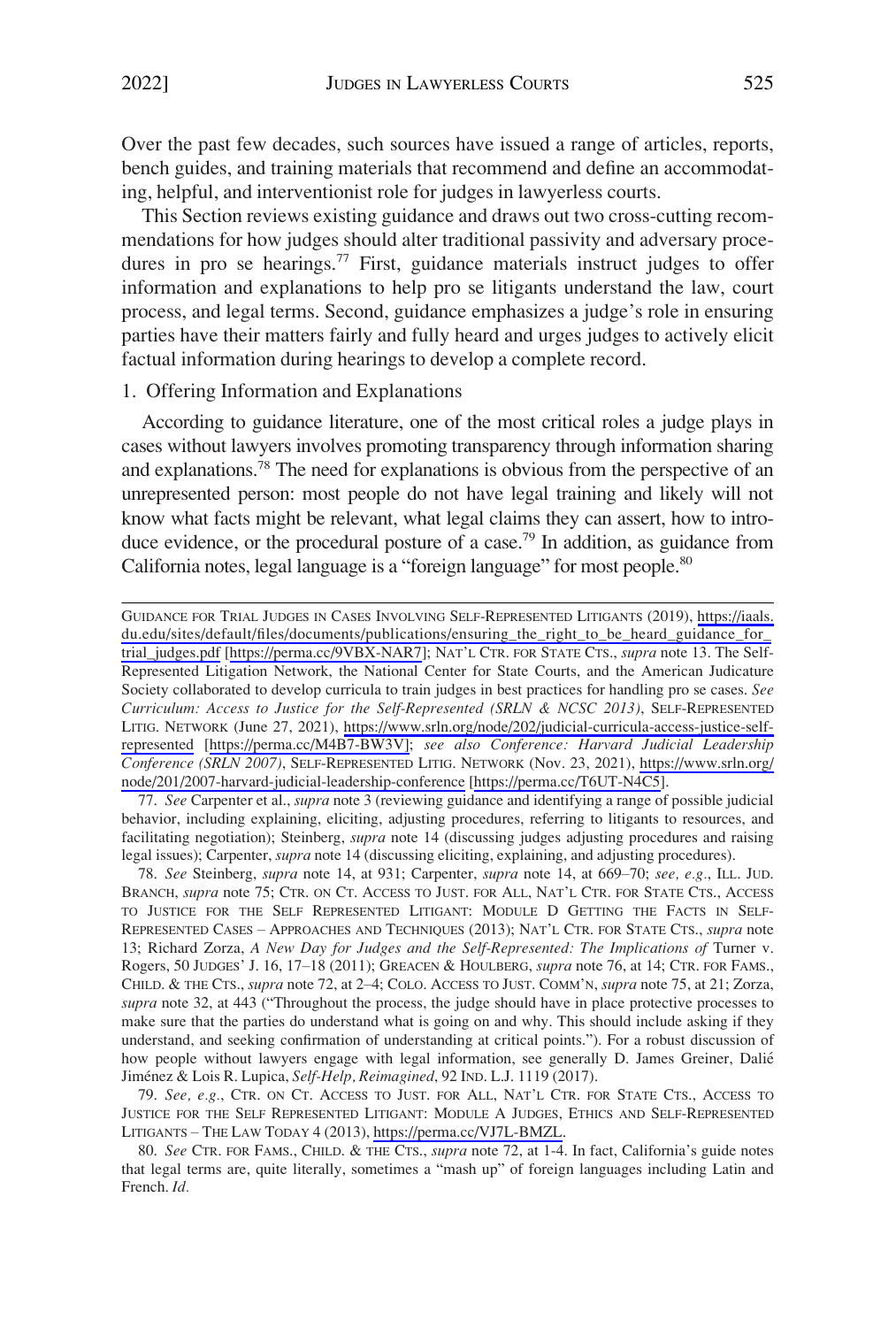From a court or judge's perspective, guidance materials offer three common reasons why judges should serve in an explanatory role. First, a litigant who understands the legal standards, procedural steps, and court processes will, in turn, be more helpful to the judge, for example, by offering facts that help the judge render a decision. Second, psychological research on the concept of procedural justice suggests parties who believe they understand the reasons for a judge's decision will be more likely to accept and follow the decision.<sup>81</sup> And third, a number of guidance sources stress that courts, as institutions, should be articulating the reasons for their decisions systematically to the people who bring their problems to courts for resolution, a principle also rooted in procedural justice research, which suggests that people are more likely to perceive courts and their decisions as legitimate when they understand the bases of those decisions.<sup>82</sup>

With these goals in mind, guidance pushes judges to take responsibility for explaining a wide range of information and confirming that litigants understand the information the judge has attempted to convey.<sup>83</sup> Judges are encouraged to offer clear, accessible explanations of court processes and procedures (such as the order of trial or how evidence should be offered), legal information (such as what elements must be proven in a case), and language (including translating legal terms and avoiding the use of jargon in the first place).<sup>84</sup>

Guidance materials suggest judges offer information at the beginning of a docket to explain the process litigants can expect, such as why a judge might hear certain cases first.<sup>85</sup> Judges are also encouraged to begin every hearing with a brief statement of the purpose of the hearing, the process that will be followed, and the legal issues that will be heard or decided.<sup>86</sup> During hearings, judges are instructed to explain the applicable law or legal standards when needed and offer sufficient explanations to help litigants understand what kind of factual information the court needs to render a decision, such as explaining why a judge might need testimony on an issue.<sup>87</sup> At the end of hearings, judges are urged to explain the content, meaning, and enforcement process of court orders.<sup>88</sup>

84. *See, e.g.*, SELF-REPRESENTED LITIG. NETWORK, *supra* note 35.

<sup>81.</sup> As a number of sources note, research suggests that perceptions of a decisionmaker's trustworthiness are directly tied to whether a judge can justify, via explanation, the decisions she makes. *See, e.g.*, CTR. ON CT. ACCESS TO JUST. FOR ALL, *supra* note 79, at 15; *see also* Tom R. Tyler, *Social Justice: Outcome and Procedure*, 35 INT'L J. PSYCH. 117, 122 (2000); TOM R. TYLER, WHY PEOPLE OBEY THE LAW (2006).

<sup>82.</sup> SELF-REPRESENTED LITIG. NETWORK, *supra* note 35; GREACEN & HOULBERG, *supra* note 76.

<sup>83.</sup> For examples, see Kevin Burke & Steve Leben, *Procedural Fairness: A Key Ingredient in Public Satisfaction*, 44 CT. REV. 4, 18 (2007); CTR. ON CT. ACCESS TO JUST. FOR ALL, *supra* note 79, at 7.

<sup>85.</sup> *Id.* 

<sup>86.</sup> See, e.g., CTR. ON CT. ACCESS TO JUST. FOR ALL, NAT'L CTR. FOR STATE CTS., ACCESS TO JUSTICE FOR THE SELF REPRESENTED LITIGANT: MODULE B MAKING THE COURTROOM WORK – A QUICK TECHNIQUES OVERVIEW 6 (2013),<https://perma.cc/4ZJZ-32S9>.

<sup>87.</sup> SELF-REPRESENTED LITIG. NETWORK, *supra* note 35; CTR. FOR FAMS., CHILD. & THE CTS., *supra*  note 72, at 2-7.

<sup>88.</sup> For examples, see NAT'L CTR. FOR STATE CTS., *supra* note 13, at 8 ("At the hearing, the judge grants [the] emergency protective order and explains the consequences of it as well as possible next steps [the litigant] might take to ensure her family's safety.") and Burke & Leben, *supra* note 83.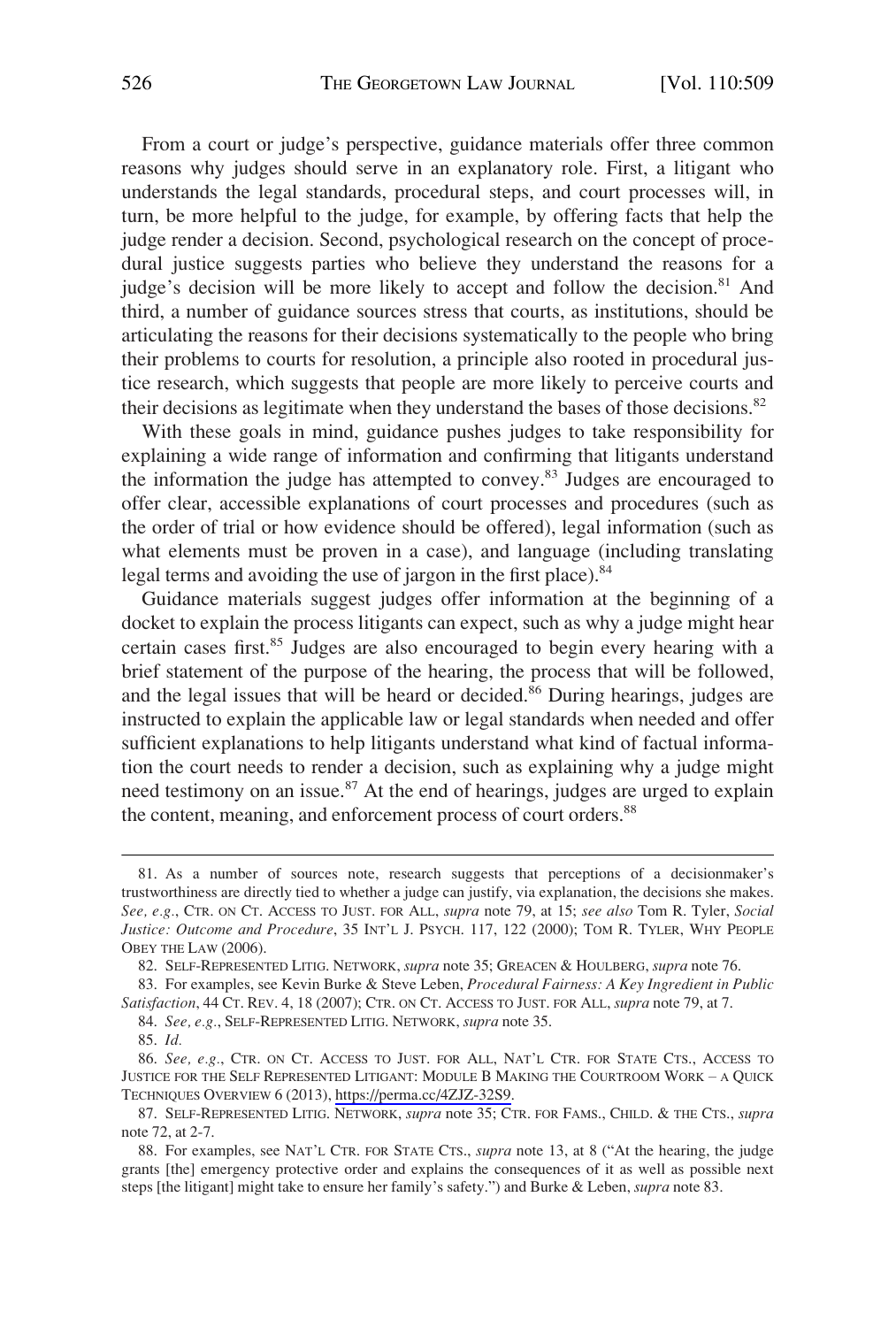## <span id="page-19-0"></span>2. Fully Developing the Factual Record

According to guidance materials, judges should actively elicit facts from litigants to ensure a complete factual record and accurate legal decisions while increasing the likelihood that litigants perceive the court has heard them.<sup>89</sup> Recommended behavior includes asking "neutral" questions to develop facts, listening patiently to narrative testimony, and modifying evidentiary and procedural rules to ensure relevant evidence is introduced.<sup>90</sup> Pro se guidance stresses the importance of this role because judges need legally relevant facts to render decisions. Obtaining such information in hearings involving unrepresented people is a persistent challenge given that litigants may have only a loose sense of what matters under the law and a strong sense of what matters in their own lives.

State court systems tend to offer general guidance that judges may ask questions and adjust hearing procedures to elicit information but vary in the strength of their recommendations that judges actively intervene. Montana and California exemplify two approaches. Official guidance in Montana pushes judges to intervene as little as possible, stepping in only when necessary to clarify testimony, while California encourages judges to elicit information and ask questions.<sup>91</sup>

Guidance language encouraging judges to help litigants develop the factual record is typically stated in broad terms.<sup>92</sup> For example, one judicial training

To decide cases fairly, judges need facts, and to get those facts, judges often have to ask questions, modify procedure, and apply their common sense in the courtroom to create an environment in which all the relevant facts are brought out. Without a full understanding of the facts, judicial officers are at risk to either mis-apply the applicable law or apply the wrong law.

CTR. FOR FAMS., CHILD. & THE CTS., *supra* note 72, at 2-2.

91. *See* CTR. FOR FAMS., CHILD. & THE CTS., *supra* note 72; MONTANA JUDGES' DESKBOOK: MUNICIPAL, JUSTICE, & CITY COURTS, *supra* note 75, at 6.

92. The following language comes from a two-page "Bench Card" from Illinois. The document offers a paragraph expanding on each of the points below:

Tips for ensuring SRLs are fairly heard:

- 1. Use simple, plain language; avoid legal jargon; and explain legal concepts.
- 2. Explain overall court processes (including evidentiary and foundational requirements) and what will happen in court.
- 3. Ask the SRL what questions they have and check for understanding throughout proceedings.
- 4. Liberally construe pleadings: look to the substance of a pleading rather than its title.
- 5. Ask neutral questions for clarification or to focus the proceedings and consider modifying the traditional order of taking evidence.
- 6. Explain why you are doing something and your basis for rulings.
- 7. Recognize that most SRLs may be scared and nervous.

<sup>89.</sup> *See, e.g.*, CTR. ON CT. ACCESS TO JUST. FOR ALL, *supra* note 86, at 8; CTR. FOR FAMS., CHILD. & THE CTS., *supra* note 72, at 6-28; ILL. JUD. BRANCH, *supra* note 75; *Judicial Guidelines for Civil Hearings Involving Self-Represented Litigants (with Commentary)*, *supra* note 75; COLO. ACCESS TO JUST. COMM'N, *supra* note 75, at 21.

<sup>90.</sup> *See, e.g.*, *Judicial Guidelines for Civil Hearings Involving Self-Represented Litigants (with Commentary)*, *supra* note 75; CTR. ON CT. ACCESS TO JUST. FOR ALL, *supra* note 79, at 7; SELF-REPRESENTED LITIG. NETWORK, *supra* note 35, at 54, 59; Zorza, *supra* note 78; GREACEN & HOULBERG, *supra* note 76, at 14.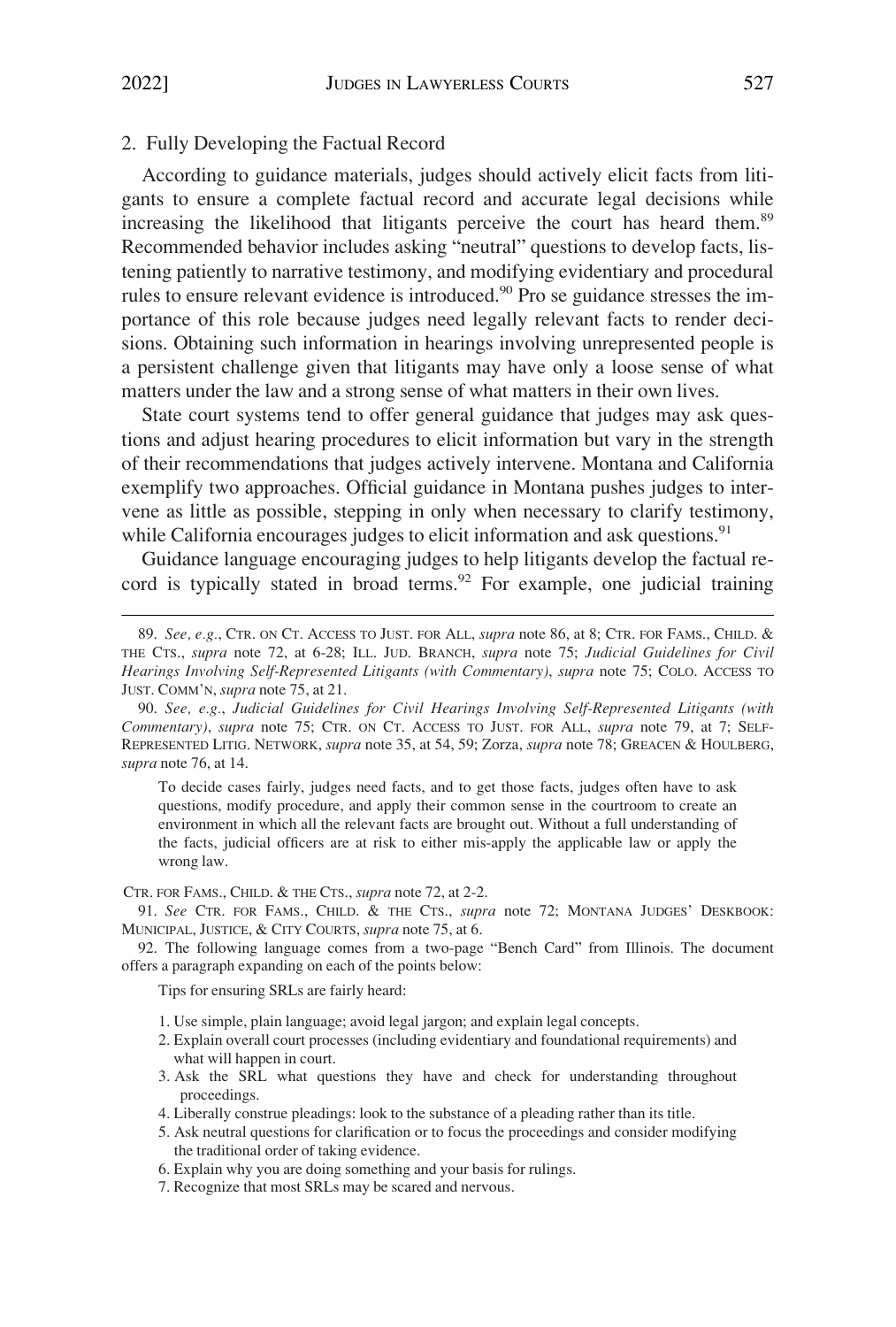curriculum urges judges to "focus on what the litigants need," which typically is "a process in which they feel the courts are engaged and in which they can tell their stories in meaningful ways."<sup>93</sup> The curriculum goes on to say, "Active listening by the court assists in building the confidence of the litigants and permits the court to guide the proceedings without the litigants feeling frustrated by being limited in their presentations."94 Most guidance materials steer clear of offering granular protocols, substantive legal context, or step-by-step recommendations.<sup>95</sup>

Yet, all of this guidance is merely advisory. Absent more detailed, context-specific advice or clear legal standards, let alone an affirmative obligation to assist pro se litigants in some way, individual judges ultimately have vast responsibility and discretion in operationalizing reform of the traditional, passive role. Many guidance sources explicitly note judges' vast discretion in determining how best to interact with unrepresented people, and some even take pains to assure judges that they can reject any suggestions that make them "uncomfortable."96 Some sources seem to acknowledge where recommendations will inevitably fall short. For example, one judicial training curriculum presents "Ten Key Techniques" for pro se cases, but before listing the techniques, includes this caveat: "[E]very case is different, and every litigant is different. In a particular case, some techniques may apply, some may not, and others may need modifying . . . . The techniques

9. Remember procedural fairness principles: voice, neutrality, respect, trust, understanding, and helpfulness.

- 11. Use certified interpreters for limited English proficient or hearing impaired litigants.
- 12. Provide SRLs with checklists, handouts, and other resources or referrals.

ILL. JUD. BRANCH, *supra* note 75. A statewide guide to handling pro se cases developed by the Judicial Council of California and released in 2019 is an exception and stands out among all the guidance documents we reviewed as by far the most comprehensive and detailed, clocking in at 280 pages. *See generally* CTR. FOR FAMS., CHILD. & THE CTS., *supra* note 72. The first four chapters address judges' behavior in evidentiary hearings, one chapter reviews California appellate decisions related to pro se assistance, another chapter explains the implications of procedural justice research, and another suggests a range of courtroom and hearing management techniques, including sample scripts for a range of situations. This guide offers more in-depth information about the challenges pro se litigants face when compared to other states. It also offers many more concrete steps judges can take, such as check-in procedures, organizing the order in which cases are called, clustering issues during evidentiary hearings, outlining which legal issues the court will be deciding in a hearing, and explaining which party has the burden of proof for each hearing. *See id.* at ch. 6. However, it is an open question whether this level of guidance, absent formal legal requirements for judges to help pro se litigants, will alter judges' approach.

93. NAT'L CTR. FOR STATE CTS., STATE JUST. INST., CURRICULA ON ACCESS TO JUSTICE FOR THE SELF REPRESENTED, CURRICULUM TWO: AN OVERVIEW OF JUDICIAL LEADERSHIP IN ACCESS TO JUSTICE FOR THE SELF REPRESENTED 6 (2008),<https://perma.cc/N938-9QUL>.

94. *Id.* 

95. *See, e.g.*, ILL. JUD. BRANCH, *supra* note 75. California is an exception in offering more detailed guidance. *See generally* CTR. FOR FAMS., CHILD. & THE CTS., *supra* note 72 (providing in-depth judicial guidance on how to develop the factual record).

96. *See, e.g.*, CTR. ON CT. ACCESS TO JUST. FOR ALL, *supra* note 86, at 7, 14; CTR. FOR FAMS., CHILD. & THE CTS., *supra* note 72, at 3-22.

<sup>8.</sup> Be courteous, patient, and an active listener to ease tension.

<sup>10.</sup> Appreciate your unconscious biases and increase cultural competencies.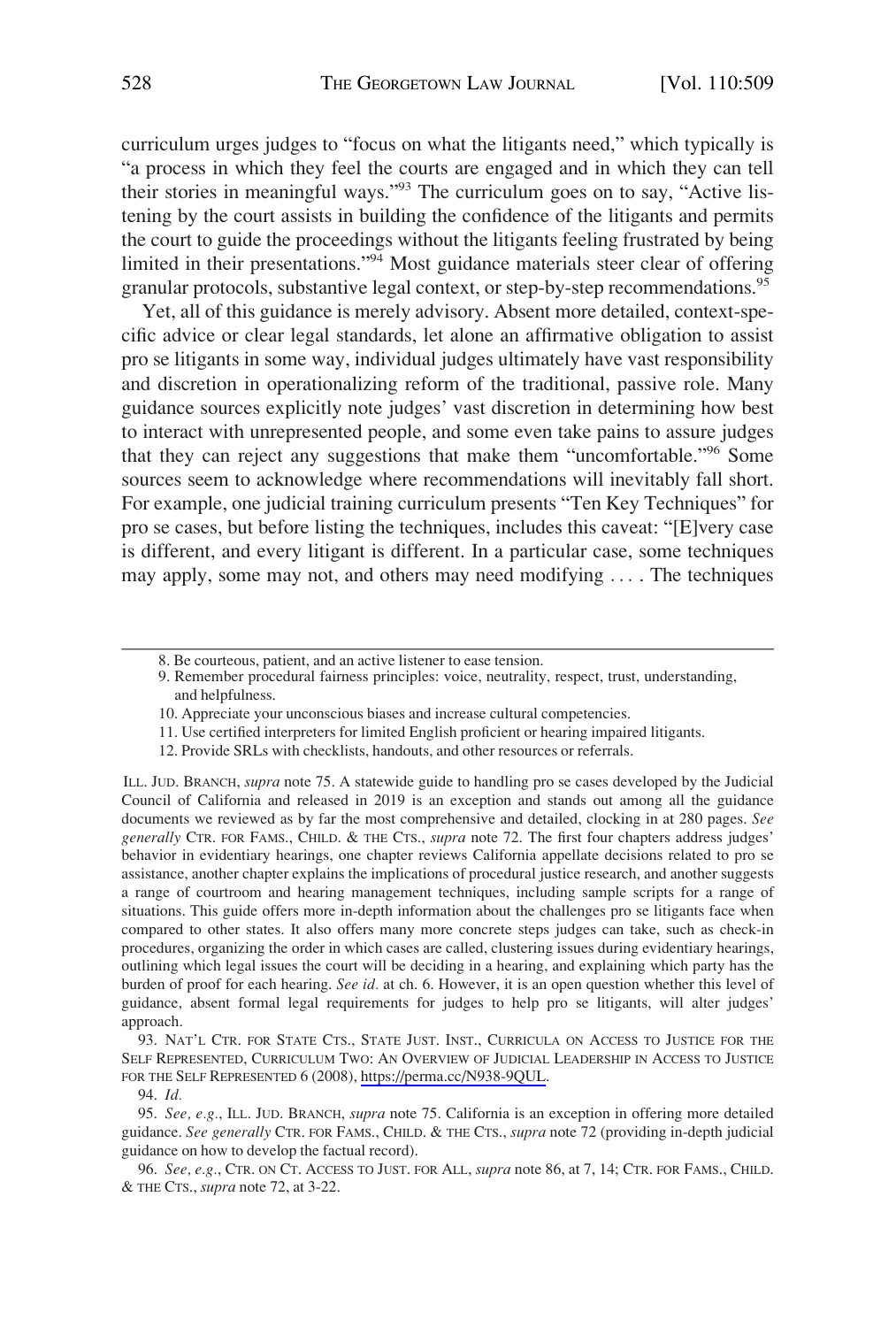<span id="page-21-0"></span>are offered as tools to judges, not explicit directions. Every judge has to develop his or her style."97

As this Section has shown, the backdrop of this study is one of formal law with general admonitions and limited requirements, informal guidance with more specific suggestions, and ultimately reliance on individual judicial behavior to improve access to justice in lawyerless courts. We turn next to the study itself.

# II. RESEARCH DESIGN AND METHODS

This Part describes the study's research design, including methods, data collection processes, and study sites.

This study was designed to offer a theoretically driven and rigorous comparative description of how judges who preside in America's lawyerless courts operationalize and conceive of their role, including whether and how they assist pro se litigants and implement role reform recommendations.<sup>98</sup> We approached this empirical project by selecting study sites that allowed us to control substantive law effects while varying other contextual factors that may relate to how judges behave. We considered factors including geographical area, political culture, court administrative structure, judicial ethics rules, availability of pro se training for judges, and other investments in civil justice infrastructure aimed at increasing access to justice, and we assessed how jurisdictions varied through a review of primary documents and aggregating sources. This approach allowed us to examine environments where the universe of judicial behavior was constrained

- 3. Elicit needed information from litigants
- 4. Involve litigants in decision making
- 5. Articulate decision from bench
- 6. Explain decision and summarize terms of the order
- 7. Anticipate and resolve issues with compliance
- 8. Provide a written order at close of hearing
- 9. Set litigant expectations for next steps
- 10. Use nonverbal communications effectively

<sup>97.</sup> CTR. ON CTS. ACCESS TO JUST. FOR ALL, *supra* note 86, at 3–4. The ten key techniques are:

<sup>1.</sup> Frame subject matter of hearing

<sup>2.</sup> Explain process that will be followed

*Id.* at 4–5.

One self-published study by the Self-Represented Litigation Network and John Greacen offers 98. some data on judicial behavior in pro se family law cases. However, the study design has important limitations worth noting. For example, the study included only fifteen hearings and the researchers chose to study only courts that had reputations for providing high-levels of assistance to pro se litigants. *See*  GREACEN ASSOCS., LLC, SELF-REPRESENTED LITIG. NETWORK, EFFECTIVENESS OF COURTROOM COMMUNICATION IN HEARINGS INVOLVING TWO SELF-REPRESENTED LITIGANTS: AN EXPLORATORY STUDY 3 (2008), [https://www.srln.org/system/files/attachments/Effectivenes%20in%20Courtroom%](https://www.srln.org/system/files/attachments/Effectivenes%20in%20Courtroom%20Communication%20in%20Hearings%20Involving%20Two%20Self-Represented%20Litigants_0.pdf)  [20Communication%20in%20Hearings%20Involving%20Two%20Self-Represented%20Litigants\\_0.pdf](https://www.srln.org/system/files/attachments/Effectivenes%20in%20Courtroom%20Communication%20in%20Hearings%20Involving%20Two%20Self-Represented%20Litigants_0.pdf)  [[https://perma.cc/Q5EW-HVYR\]](https://perma.cc/Q5EW-HVYR).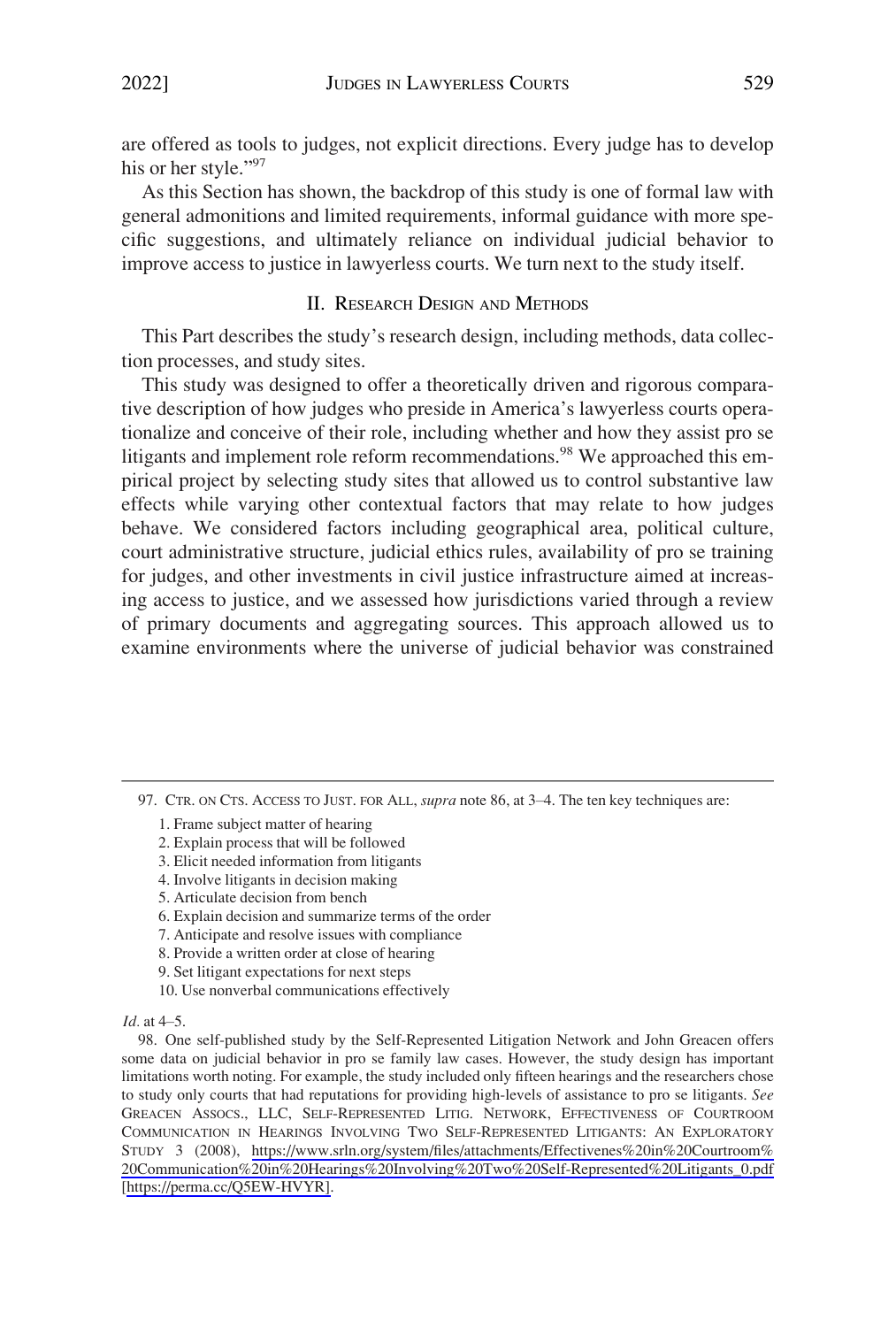by relatively fixed legal structures while varying the level of guidance and support for judges actively providing pro se assistance.<sup>99</sup>

Our methodological approach acknowledges that studying complex social phenomena requires researchers to describe and understand the conditions that underlie the phenomena they wish to analyze.<sup>100</sup> To engage in this type of research process, we needed to diverge from the typical empirical approach to the study of judicial behavior in legal scholarship, which tends to rely on case outcomes and written opinions to explore the factors that might shape judges' decisions in appellate cases.<sup>101</sup> While existing studies on judicial behavior provide valuable contributions to the scholarly understanding of how judges decide cases in appeals courts, the data such studies rely upon, and their resulting quantitative empirical approaches, cannot be a starting place for studying trial judges and their courts where written decisions are nearly non-existent and appeals are rare.<sup>102</sup> Even if written decisions were widely available, our interest does not lie in predicting or explaining case outcomes but instead in examining the myriad withincase decisions judges make that primarily go unrecorded, such as whether to allow lengthy, narrative testimony or whether to ask questions to affirmatively develop the factual record. Understanding how judges are implementing their role and enforcing procedural rules in civil trials thus requires recording judges' live, in-person interactions with litigants, including contextual, environmental, and non-verbal information that a court transcript alone could not capture.

In addition to the value of our novel descriptive effort, our approach also allows us to generate theoretical propositions about the causes and consequences of judicial behavior for future analytical research. Because civil trial courts lack lawyers to mediate and influence judge behavior, understanding judges' withincase decisions about role implementation, procedure, and offers of assistance to pro se litigants is a critical contribution to the study of the factors which influence judicial behavior and its consequences for litigants, case outcomes, the legitimacy of courts, and the rule of law.

Given that our research questions focus on examining judicial behavior, we collected observational data from hearings and interview data from conversations with judges. Our study sample—eleven judges across three jurisdictions that vary in their level of guidance and support for pro se judicial assistance—facilitates

<sup>99.</sup> *See* John Gerring & Lee Cojocaru, *Selecting Cases for Intensive Analysis: A Diversity of Goals and Methods*, 45 SOCIO. METHODS & RSCH. 392, 396–97 (2016).

<sup>100.</sup> *See generally* ROUTLEDGE HANDBOOK OF SOCIO-LEGAL THEORY AND METHODS (Naomi Creutzfeldt et al. eds., 2020); Howard Erlanger, Bryant Garth, Jane Larson, Elizabeth Mertz, Victoria Nourse & David Wilkins, *Is It Time for a New Legal Realism?*, 2005 WISC. L. REV. 335, 345–46; Rebecca L. Sandefur, *Access to Justice*, *in* RESEARCH HANDBOOK ON MODERN LEGAL REALISM 324 (Shauhin Talesh et al. eds., 2021).

<sup>101.</sup> *See* Katerina Linos & Melissa Carlson, *Qualitative Methods for Law Review Writing*, 84 U. CHI. L. REV. 213, 213–14 (2017).

<sup>102.</sup> *See* Theodore Eisenberg, *The Origins, Nature, and Promise of Empirical Legal Studies and a Response to Concerns*, 2011 U. ILL. L. REV. 1713, 1734; Thomas J. Miles & Cass R. Sunstein, *The New Legal Realism*, 75 U. CHI. L. REV. 831, 835 n.17 (2008); Carpenter et al., *supra* note 3, at 265–71.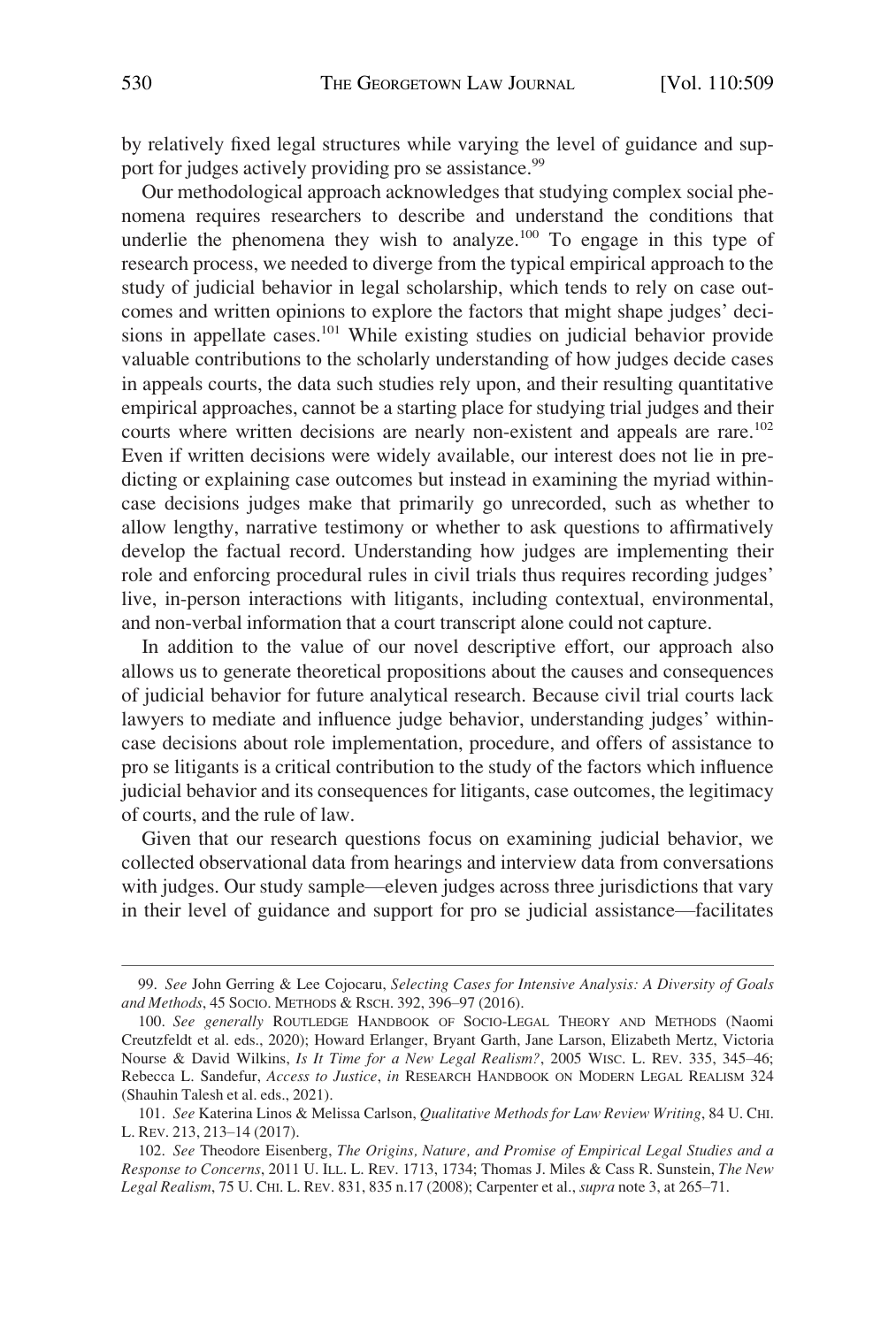<span id="page-23-0"></span>comparisons of behaviors of interest at the judge and jurisdiction level.<sup>103</sup> The jurisdictions include Centerville, a large, prosperous, coastal urban center; Townville, a small, economically depressed coastal city; and Plainville, a midsize city located in the middle of the country.104

To focus our comparative efforts, we sought to minimize the influence of factors that would interfere with our ability to discuss judges' approaches across jurisdictions. As such, we chose an area of law that varies relatively little from state to state in substantive law and process: protective orders for victims of intimate partner abuse and stalking. Further, in this area of law, most parties are unrepresented and the cases require in-person testimony.<sup>105</sup> Therefore, the data we gathered on judges' in-person interactions with pro se parties were drawn from an area of law that affords similar opportunities for judges to perform recommended behaviors and offer pro se assistance in dockets where unrepresented parties are the norm. We also sought to minimize the possibility that our sample would include judges who were systematically more likely than other judges to be outlier examples of poor or uncommon judicial behavior in lawyerless courts.106

We discuss our study sites, case selection methods, and data collection and analysis approach in more detail below.

#### A. THE JURISDICTIONS

The three jurisdictions in our study vary economically, demographically, and politically. Centerville is a relatively wealthy, politically liberal, and diverse urban center with appointed judges. Townville is also urban, politically liberal, and diverse, with a very high poverty rate, a history of economic stagnation, and appointed judges. Plainville is majority white, politically moderate, and sits in a fiscally and socially conservative state where social and government services of all kinds are under-funded, including the courts. Most Plainville judges are elected.<sup>107</sup> As illustrated in Table 1, the jurisdictions also vary in their institutional commitments to, and history of, civil access to justice reform, including court funding, ethics rules, and guidance and training for judges. We conducted an independent review of each jurisdiction's access to justice reform history and civil justice context, including reviewing primary documents and aggregating

<sup>103.</sup> For a discussion of this approach, purposive sampling, see John Gerring, *Case Selection for Case-Study Analysis: Qualitative and Quantitative Techniques*, *in* THE OXFORD HANDBOOK OF POLITICAL METHODOLOGY 645 (Janet M. Box-Steffensmeier et al. eds., 2008); Jason Seawright & John Gerring, *Case Selection Techniques in Case Study Research: A Menu of Qualitative and Quantitative Options*, 61 POL. RSCH. Q. 294, 295–96 (2008).

<sup>104.</sup> To protect the confidentiality of our study sites and research subjects and to comply with Institutional Review Board requirements, this Article reports no identifying information, including omitting any identifiable language or direct references to jurisdiction-specific substantive or procedural rules.

<sup>105.</sup> *See* Steinberg, *supra* note 4, at 743.

<sup>106.</sup> *See* discussion *infra* Section II.B.3.

<sup>107.</sup> Some Plainville judges are appointed to limited roles by the elected bench.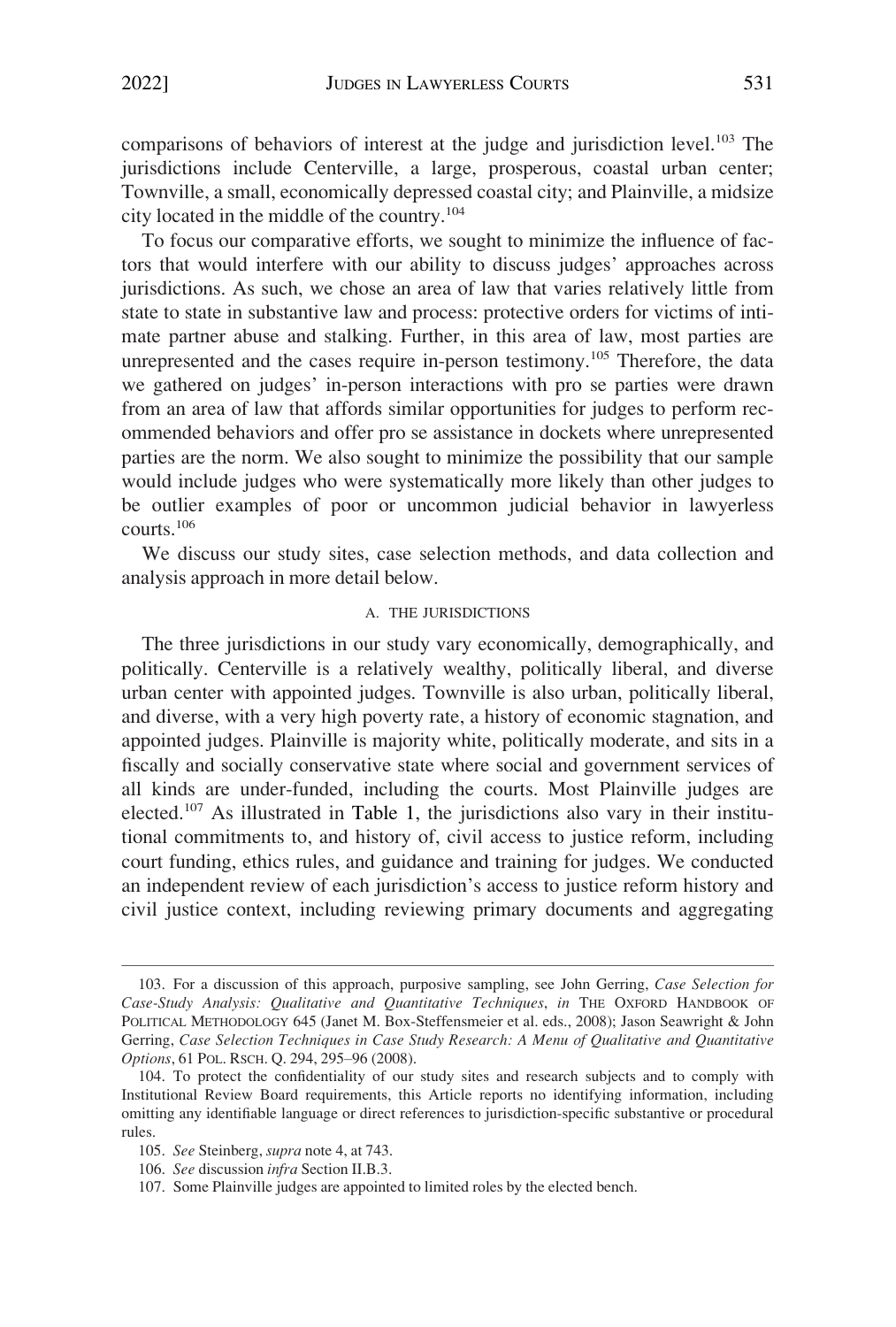sources.<sup>108</sup> One of the aggregating sources, the Justice Index, regularly surveys and ranks U.S. states based on the strength of their access to justice reform efforts.<sup>109</sup> The paragraphs that follow present the results of this review.

| <b>Site</b> | <b>Justice</b><br><b>Index</b> | <b>Ethics Rules</b> | Guidance | <b>Training</b> | Governance       |
|-------------|--------------------------------|---------------------|----------|-----------------|------------------|
| Centerville | Top $10\%$                     | Encouraging         | Yes      | Yes             | Centralized      |
| Townville   | Above<br>Median                | Permissive          | Yes      | <b>Yes</b>      | Centralized      |
| Plainville  | Near<br>Median                 | Permissive          | No       | N <sub>0</sub>  | Local<br>Control |

**Table 1: Jurisdiction-Level Variation in Judges' Environments** 

In the most recent Justice Index report, Centerville sits in the top ten percent of national rankings. The jurisdiction is a recognized national leader in access to justice reform, including reform of the judicial role. Centerville has relatively robust legal scaffolding for judicial role reform that permits judges to assist people without counsel, encourages them to do so in limited ways, and requires them to assist in some circumstances. In addition, Centerville's court administration has issued recommendations that encourage judges to offer assistance and accommodation to people without counsel voluntarily. Trial judges receive regular training on how to handle pro se cases.

Centerville is one of only a handful of jurisdictions in the country whose judicial ethics rules not only permit reasonable accommodations for pro se litigants and clarify that such accommodations do not violate impartiality but also offer a list of possible tactics judges may—but are not required to—employ, which we call the encouraging approach. Only a handful of other states have judicial canons with language that similarly encourages pro se assistance instead of merely stating a general rule that it is permitted. Specifically, Centerville's ethical canons encourage judges to consider explaining their decisions, court process, and procedural rules. However, this encouragement is bounded by the suggestion that judges' explanations should be brief, revealing some of the contradictions and tensions inherent in judicial role reform. The rules also encourage judges to consider asking questions, eliciting facts, altering traditional trial procedures, and referring litigants to legal services.

<sup>108.</sup> As we have noted, to preserve anonymity, we have omitted identifying details, which sometimes requires us to speak at a level of abstraction about certain issues and prevents us from quoting or citing law or primary documents directly.

<sup>109.</sup> Our assessment of each jurisdiction is based on our own original research, as well as aggregating sources, such as the Justice Index. *See Justice Index - 2020*, *supra* note 28.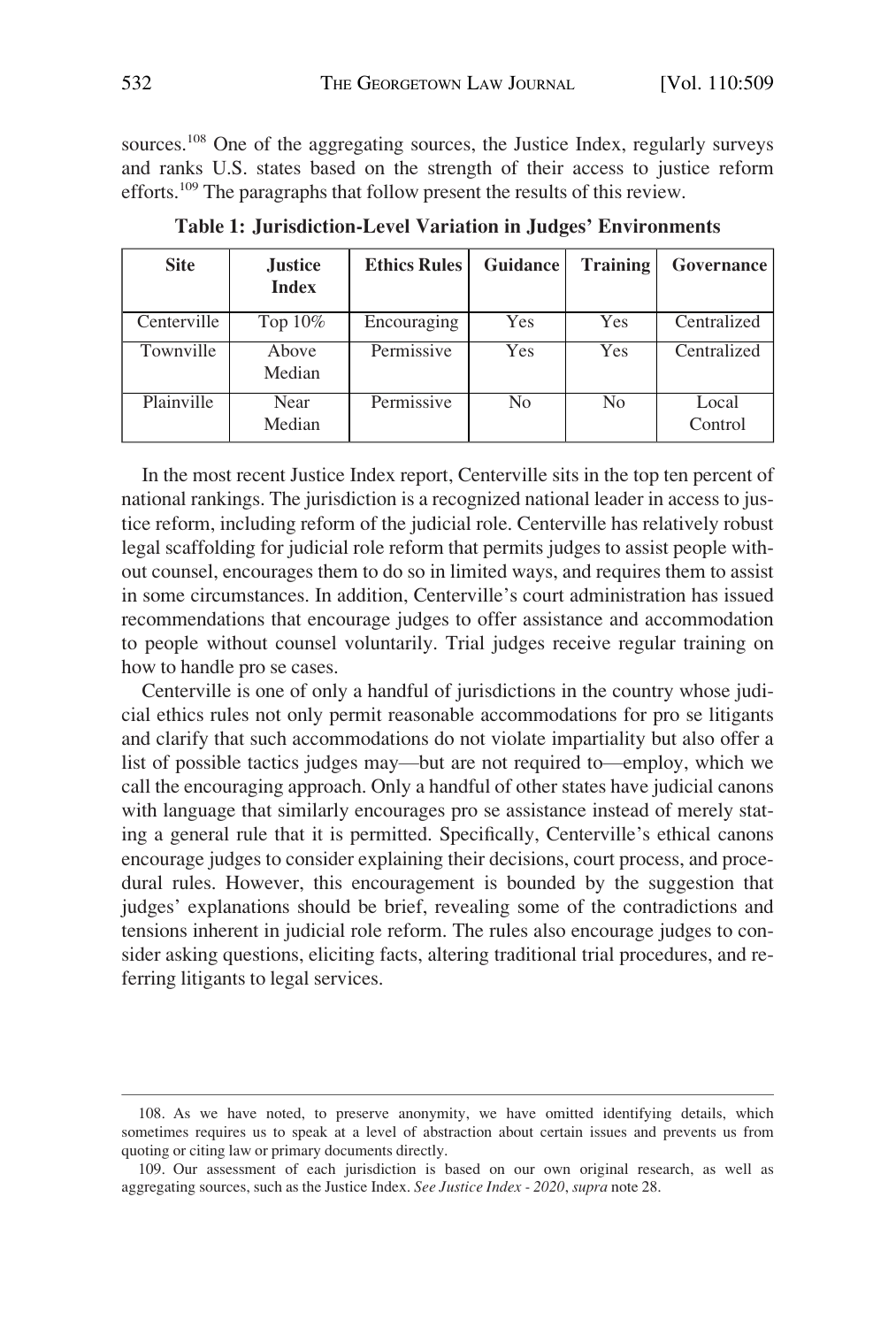Centerville's case law on pro se litigation goes two steps farther than the most common legal framework that shapes trial judge behavior in pro se cases. The common framework is that pro se litigants should generally be held to the same procedural and evidentiary standards as lawyers but that trial judges may, in some circumstances, waive or explain technical requirements, liberally construe pleadings, or give additional opportunities to amend. First, Centerville's case law carves out a zone of special circumstances where judges may have a duty to inform a pro se litigant of the fact of a given procedural rule and the potential consequences of violating it. At the same time, case law clarifies that pro se parties do not have free rein to ignore procedural requirements. Second, Centerville's case law recognizes the importance of protecting trial judge discretion while also recognizing some situations, including cases such as protective orders that commonly involved unrepresented people, where trial judges may have additional duties. In some factual circumstances involving unrepresented litigants, Centerville judges have a duty to take affirmative steps, such as asking questions of witnesses, to ensure that all material facts are raised at a trial.

Centerville's court administration has issued additional guidance encouraging judges to take an active role in assisting pro se litigants. The guidance instructs judges to ensure litigants have an opportunity to be heard, understand court processes, decisions, and orders, and are treated with respect. Judges appointed to the bench receive regular training on handling pro se cases. In our experience studying civil courts, these judges receive more training on pro se assistance than most judges across the country. This training includes learning from peer judges. Centerville also has a unified court administration that exercises significant control over court processes and logistics, including judicial training and appointments.

According to the Justice Index, Townville falls above the median in national access to justice reform rankings. Townville's court administration is relatively strong, particularly compared to localized court control in Plainville. Its judicial canons permit judges to make reasonable accommodations for pro se litigants but without the additional encouraging language Centerville and a few other jurisdictions offer. Case law is consistent with the general rule that preserves trial judge discretion to waive technical requirements while noting that all parties, regardless of representation, are held to the same procedural and evidentiary standards. State court administrators have issued additional advisory materials urging judges to explain procedures and court orders and make necessary referrals. Judges are appointed and receive ongoing training on handling pro se cases.

Our final jurisdiction, Plainville, sits near the median of the Justice Index rankings, having made only limited efforts at the time of our study to reform its civil justice system or the judicial role in that system in response to the rise of lawyerless courts. Its judicial canons permit reasonable accommodations. Case law is consistent with the common legal framework that holds pro se parties to the same standards as lawyers while preserving trial judges' discretion to waive procedural and evidentiary technicalities.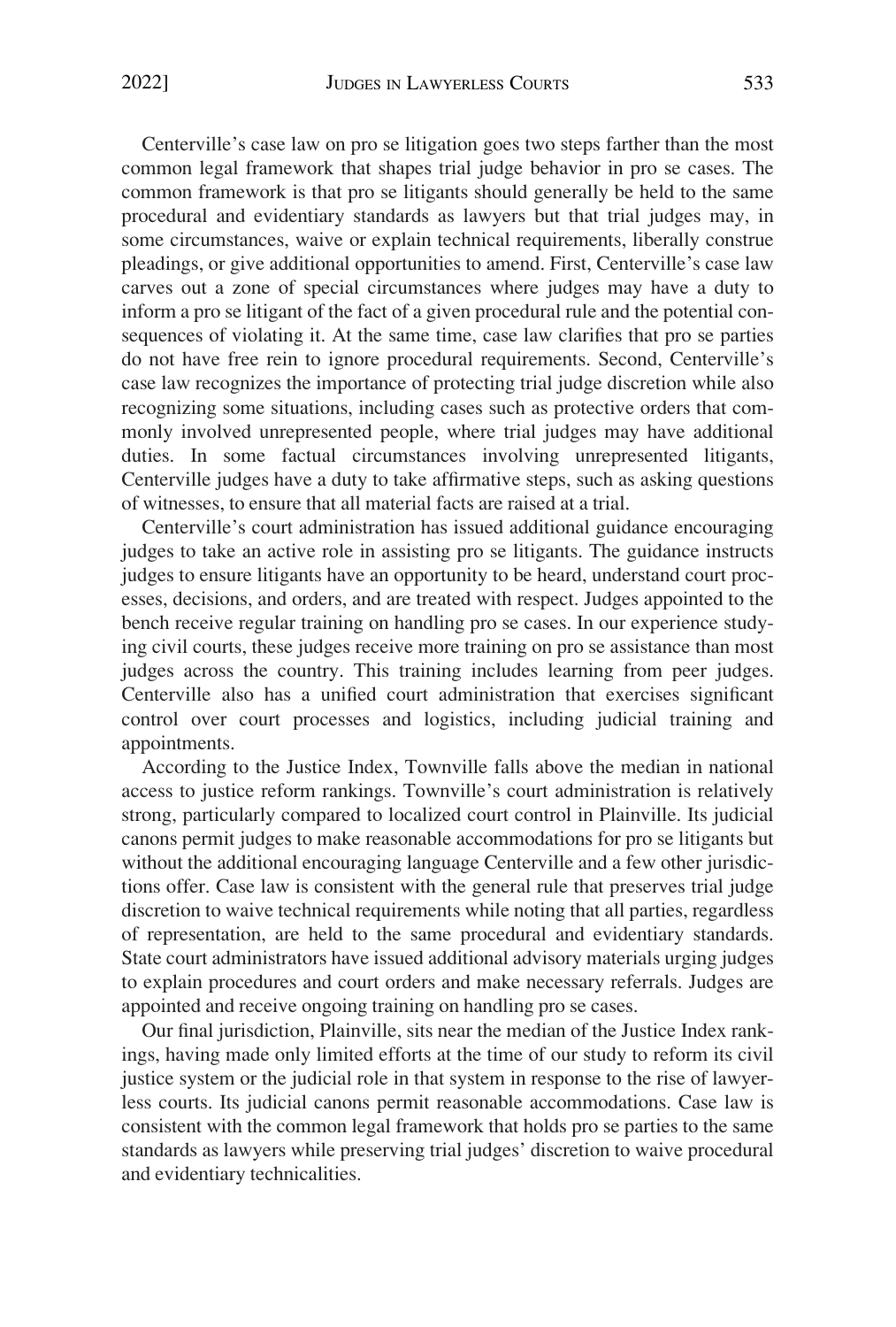<span id="page-26-0"></span>At the time of our study, Plainville's access to justice reforms consisted of standardized forms for some pro se litigants, including petitioners in protective order cases. There was no statewide guidance for judges in lawyerless courts at the time of our study and judges did not receive court-provided training on handling pro se cases. In contrast to the other two jurisdictions, Plainville's court administration is among the weakest in the country in terms of its power to influence trial court management. Trial courts are controlled at the local level by elected judges who are functionally unaccountable to state court administration and do not rely on the state to fund local court operations.

In sum, we selected these jurisdictions based on our expectations of finding significant cross-jurisdictional variation in whether and how judges assist pro se litigants. In Centerville and Townville, where judges receive training and strong court administrative bodies have signaled their support for pro se assistance, we expected judges to behave more consistently with the judicial role reform recommendations described in Section I.C. We particularly expected to see more of the recommended pro se assistance behaviors from judges in Centerville given the jurisdiction's long history of investments in access to justice reform and judicial canons that permit and encourage such assistance, relatively supportive case law, and strong judicial training programs. Our expectations were much different for Plainville, which lacks statewide guidance and training for judges and where the canons are merely permissive. We expected Plainville judges to offer far less help for pro se litigants than those in other jurisdictions.<sup>110</sup>

#### B. PROTECTIVE ORDER CASES

We chose to study judicial behavior in a single area of law—protective orders for situations involving domestic abuse, harassment, stalking, or sexual assault. Three features of protective order cases make them a particularly useful site to explore our research questions. These features, which we describe below, include consistent substantive law, the opportunity for transferrable analysis, and a history of access to justice reforms.

1. Consistent Substantive Law

Protective order law is relatively straightforward and consistent across jurisdictions. Protective order statutes first originated in the 1970s and were originally designed as a remedy to protect victims of intimate partner violence.<sup>111</sup> These laws directly responded to advocates for women who initially criticized the police response to domestic violence and sought to have it treated like any other

<sup>110.</sup> We also note that, while we are principally seeking to explore the relationship between jurisdiction-level commitments to civil justice reform and the utilization of active judging tactics, we do not foreclose the possibility that intra-jurisdictional differences may also inform judges' behavior. Future studies would do well to consider how these differences may manifest across a sample of judges that allow for such subset analyses.

<sup>111.</sup> *See* Deborah Epstein, *Redefining the State's Response to Domestic Violence: Past Victories and Future Challenges*, 1 GEO. J. GENDER & L. 127, 127 (1999).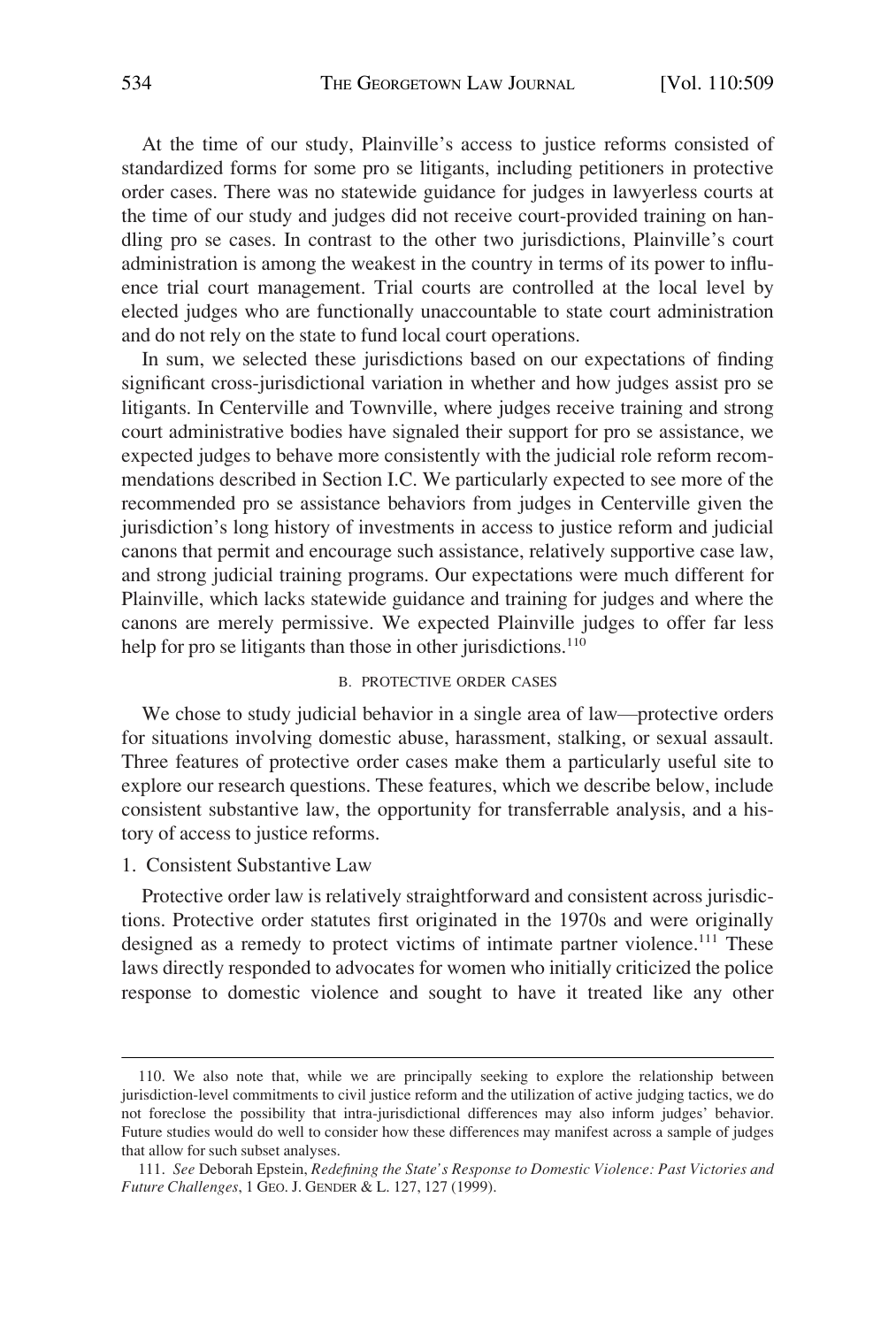<span id="page-27-0"></span>crime.112 Later, advocates grew critical of states' responses under criminal law and successfully advocated for the creation of a civil law remedy that would protect victims from abuse, empower them to leave dangerous relationships, and most importantly, give them a measure of autonomy.<sup>113</sup>

Protective orders are a form of injunctive relief paired with discretionary court fees and monetary awards and the potential for criminal enforcement.114 Relief ranges from "no contact" or "stay away" provisions to property possession and child custody.115 In protective order cases, the core question is typically whether the defendant engaged in a particular behavior targeted toward the petitioner that either harmed the petitioner directly or threatened harm. There is a relationship test in most jurisdictions, usually looking at whether the parties are related through a dating relationship, marriage, or blood. Protective orders are also available for victims of stalking.

## 2. Transferrable Analysis

Our choice to study protective orders offers lessons that transfer to other types of civil cases in two notable ways. First, protective order cases reflect the racial, class, and gender inequalities that permeate our society and are an inescapable feature of state civil courts' work. As others have engaged more directly, we know that people without representation in civil court are disproportionately likely to be women and people of color.<sup>116</sup> And although existing data are woefully insufficient to understand the myriad ways that social inequality relates to courts' work, it is also critical to name these realities and seek to understand them more fully.

Second, we acknowledge the reflexive critique that cases involving human relationships, including protective order cases and other family matters, are somehow different from "regular" civil cases. This critique rests on a set of assumptions that are inconsistent with empirical reality. National data tell us that relational and family cases are a huge proportion of state civil court business.<sup>117</sup> Theoretically and structurally, protective order cases are analogous to much of state civil courts' other work, including contract matters like eviction, consumer debt, and medical debt.<sup>118</sup> In both protective order cases and contract cases, legal

<sup>112.</sup> *See id.* 

<sup>113.</sup> *See id.* at 127–28; Jane K. Stoever, *Mirandizing Family Justice*, 39 HARV. J.L. & GENDER 189, 194 (2016); Leigh Goodmark, *Law Is the Answer? Do We Know That for Sure?: Questioning the Efficacy of Legal Interventions for Battered Women*, 23 ST. LOUIS U. PUB. L. REV. 7, 18 (2004).

<sup>114.</sup> For a description of the protective order legal framework, see Jane K. Stoever, *Freedom from Violence: Using the Stages of Change Model to Realize the Promise of Civil Protective Orders*, 72 OHIO ST. L.J. 303, 307–08, 320–21 (2011).

<sup>115.</sup> *See* Stoever, *supra* note 113, at 199.

<sup>116.</sup> *See* Sabbeth & Steinberg, *supra* note 27; Tonya L. Brito, Kathryn A. Sabbeth, Jessica K. Steinberg & Lauren Sudeall, *A Theory of Race and Civil Justice*, 122 COLUM. L. REV. (forthcoming 2022).

<sup>117.</sup> Colleen F. Shanahan, Jessica K. Steinberg, Anna E. Carpenter & Alyx Mark, *An Institutional Theory of State Civil Courts*, COLUM. L. REV. (forthcoming 2022).

<sup>118.</sup> For the most recent national data, see HANNAFORD-AGOR et al., *supra* note 6.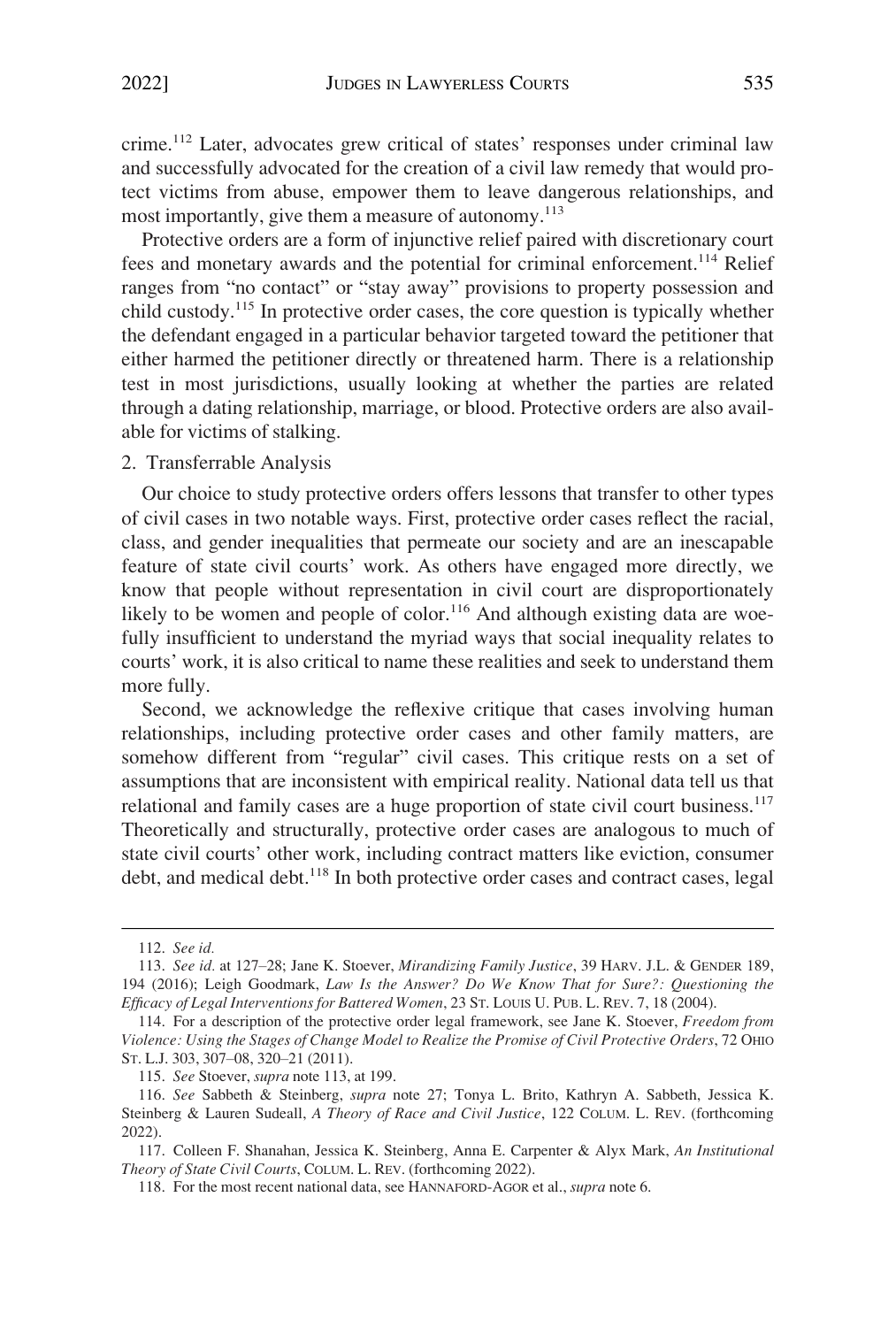<span id="page-28-0"></span>services are either absent for both parties or imbalanced, existing formal law ignores the complexity of the social problems driving litigants to court, appeals are rare, dockets are voluminous, and courts are under-resourced.<sup>119</sup>

There is a meaningful difference in the rates of formal legal representation for parties in contract and protective order matters. In contract cases, plaintiffs are typically represented and defendants are not.<sup>120</sup> In protective orders, both parties tend to lack counsel.<sup>121</sup> However, as we discuss in more detail in Section II.B.3 and in Part III, the lack of formal representation for petitioners in protective order cases is not the whole story. Focusing on differences in formal representation rates conceals a robust system of legal assistance—short of full lawyer representation—for protective order petitioners. Petitioners in the jurisdictions we studied have reliable access to pre-hearing case development assistance provided by nonprofit domestic violence agencies. In addition, across protective order, debt, and eviction matters it is common for only one party to the case, the petitioner, to file any pleadings with the court.<sup>122</sup> Finally, we note a much less discussed dynamic: conventional stories about eviction, debt, and protective order cases typically feature the notion that there is a "good" party and a "bad" party. Of course, the factual and legal realities of each case type is often more complex than this dualistic narrative suggests. Thus, despite what initial assumptions might suggest, the generalizability of these data is strong.

#### 3. Access to Justice Reform History

Protective order cases are an area of civil court operations that have seen significant investments in access to justice reform in recent years, including selfhelp, limited legal services, and judicial training. In many jurisdictions, including the three in our study at the time we were collecting data, courts and outside agencies have invested far more in improving how courts and judges process protective orders than other common civil court case types such as eviction and debt.<sup>123</sup> Thus, at a minimum, there is little reason to think that judges in protective order cases are in some systematic way performing their roles in lawyerless courts differently, or more importantly "worse," than other civil judges in these courts. In fact, protective orders are an area of law where judges are likely to have been exposed to information about unrepresented people's needs and the potential for judicial assistance to meet those needs.

<sup>119.</sup> *See id.*; Stoever, *supra* note 114, at 356, 367, 372.

<sup>120.</sup> *See* HANNAFORD-AGOR et al., *supra* note 6, at 31.

<sup>121.</sup> *See generally* Steinberg, *supra* note 4, at 743.

<sup>122.</sup> Carpenter et al., *supra* note 3, at 255, 277.

<sup>123.</sup> Investments in improving court processes and increasing access to legal services in debt and eviction cases—particularly in eviction—have been on the increase in recent years including a burst of activity in eviction in the context of the pandemic. *See, e.g.*, INNOVATION FOR JUST., DECEMBER 2020 INTERIM REPORT: LEVERAGING THE UTAH SANDBOX TO ADVANCE LEGAL EMPOWERMENT FOR UTAH COMMUNITY MEMBERS EXPERIENCING MEDICAL DEBT (2020), <https://perma.cc/V6TL-5E8W>; State Courts, *Tiny Chat 49: Eviction Diversion*, VIMEO (Apr. 27, 2021, 11:58 AM), [https://vimeo.com/](https://vimeo.com/542219208)  [542219208](https://vimeo.com/542219208).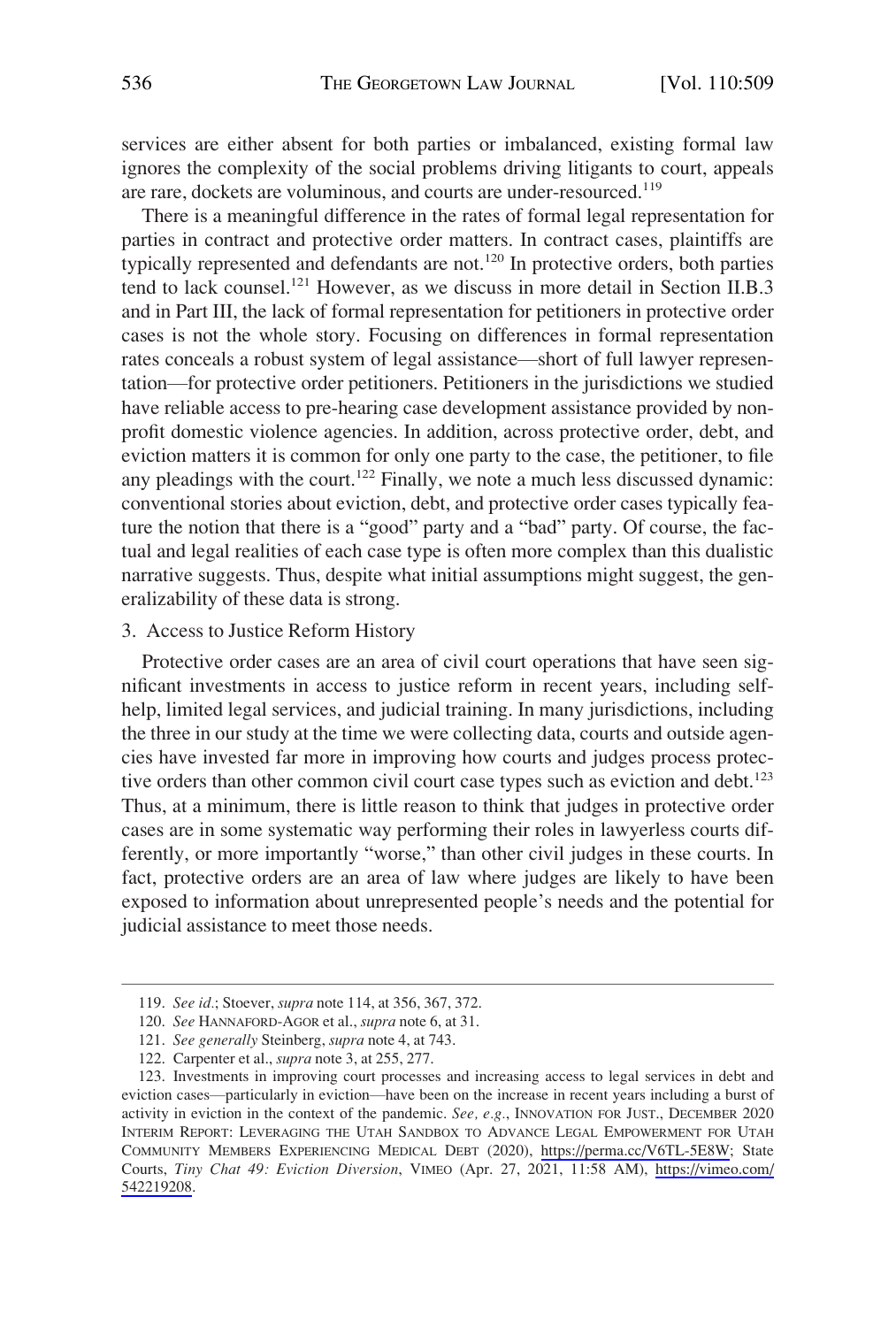<span id="page-29-0"></span>Petitioners are the primary focus of service-based reforms connected to protective order dockets.<sup>124</sup> At the time of our study, there were no court-based or courtadjacent free legal services for defendants in our study jurisdictions. In each study jurisdiction, courts have developed and made available a set of court forms, including petitions, draft orders, and returns of service. And at least one domestic violence agency works collaboratively with the court to offer a broad menu of social and legal services, both inside and outside the courthouse. Domestic violence advocates who worked for or were trained by these agencies sat in the courtroom during dockets and assisted petitioners.<sup>125</sup> Providers help people decide whether to pursue a protective order, offer legal advice and information, and assist in completing and filing all necessary forms. In all three jurisdictions, petitioners file form pleadings with the court, but defendants do not. Instead, in these proceedings, a defendant's only opportunity to respond happens live, incourt, during a hearing on the merits.

# C. DATA COLLECTION AND ANALYSIS

We observed approximately 200 hours of live court proceedings across the three sites. These proceedings included 357 protective order hearings involving at least one person without counsel. While in court, the research team took verbatim notes on everything judges and litigants said.<sup>126</sup> Wherever possible, we made notes about the court environment beyond the case being heard at any given moment. We recorded everything we heard and saw in courtrooms, including interactions involving litigants in the audience, court clerks, domestic violence advocates, law students, and bailiffs, to name a few. We also conducted semistructured interviews with the Centerville and Plainville judges, which revealed the justifications and processes underlying their courtroom behavior. These

<sup>124.</sup> *See* Stoever, *supra* note 114, at 305, 307. This has been supported in large part by the 1994 initial enactment, subsequent revisions, and related funding of the Violence Against Women Act.

<sup>125.</sup> For a fuller discussion of findings about the role of domestic violence advocates in our study, including the relationship between these advocates' work and deregulation of the legal profession and practice of law, see generally Jessica K. Steinberg, Anna E. Carpenter, Colleen F. Shanahan & Alyx Mark, *Judges and Deregulation of the Lawyers' Monopoly*, 89 FORDHAM L. REV. 1315 (2021).

<sup>126.</sup> We sought and received Institutional Review Board approval to conduct this study (Protocol 17- 28), which was found to be exempt. Throughout our data collection and analysis process, including drafting this Article, we seek to preserve the confidentiality of our study sites. We sought permission to conduct court observations and interviews and were able to observe all judges working in each jurisdiction at time of data collection, including five judges in Centerville, four in Townville, and two in Plainville. Of these, two judges in Centerville and two in Plainville consented to be interviewed. Unfortunately, none of the judges in Townville consented to an interview. Judge and court resistance to our research manifested in different ways as we conducted our research. In Townville, though individual judges directly expressed varied willingness to be interviewed and some spoke "unofficially" to researchers, the administrative judge of the court instructed all of the observed judges that they may not be officially interviewed. In addition, a fourth jurisdiction was originally intended to be a site of research and while an individual judge welcomed observation and interview, the administrative judge of the relevant docket refused to allow either. Despite clear law in the jurisdiction that the court could not prohibit observation, we decided not to pursue data collection in that jurisdiction. In any situation where a case was called and at least one party was present and had an interaction with a judge, we counted it as a hearing.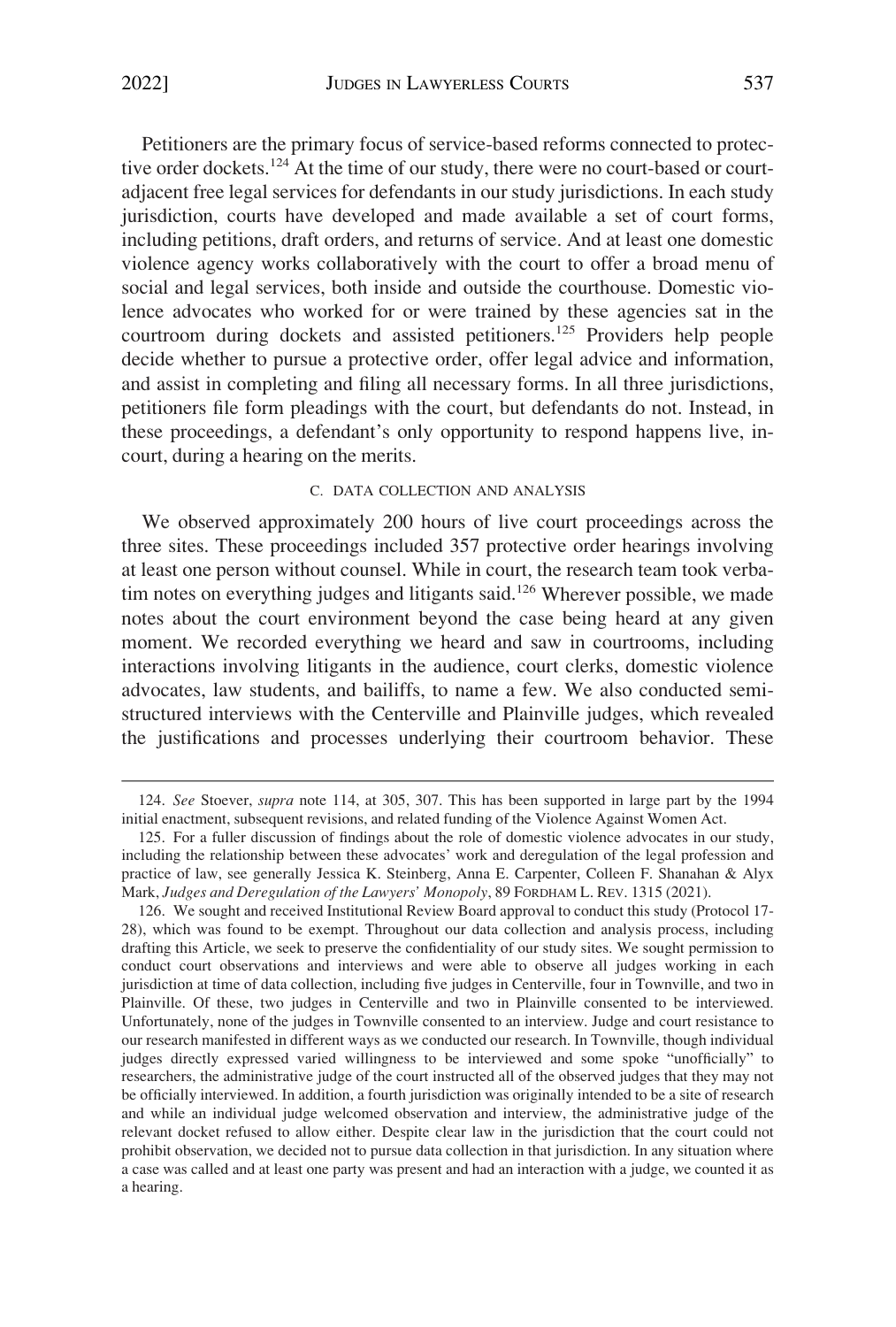<span id="page-30-0"></span>interviews included questions about the proper role of a judge, how that role has evolved, and how it has adapted to accommodate a majority pro se docket.

Due to the dearth of empirical scholarship and theory development on state civil trial judge behavior in state civil courts, we recognized that we needed to be flexible as we reviewed and defined the themes and phenomena we constructed from the data.127 For example, at the beginning of data collection, we anticipated we would code a category of judicial behavior as "eliciting" when judges asked questions to elicit testimony. During observations, it became clear that the category was not sufficiently nuanced—there were two distinct forms of eliciting: leading and non-leading. As we explain in Part III, this difference has important consequences for how we think about the different ways judges elicit information from litigants and how these differences might alter development of the factual record<sup>128</sup>

After we completed data collection, we converted our raw observation and interview notes to text files and used a qualitative coding platform, ATLAS.ti, for thematic analyses. Based on our review of existing literature and recommendations for judicial role reform, we then followed a theoretically informed qualitative coding protocol and analysis process.129 All researchers reviewed the raw data files across study sites and identified a range of potential codes and broader themes. The researchers shared their initial codes and themes and refined them through an iterative process. Next, a researcher coded the full dataset, showing the utilization of active judging tactics and the nuances within these tactics from our field observations and interviews. In this process, we coded for both judicial behaviors that appeared in hearing transcripts and for the explanations judges gave about their approach during interviews. Through this process, we also recognized the importance of capturing missed opportunities for judges to assist pro se litigants and identifying mismatches between a judge's expressed interests and their courtroom behaviors. For example, in interviews, judges identified fairness as a principle guiding their work. But during hearing observations, we noted missed opportunities to advance that principle, such as refusing to answer basic questions or using jargon. We contend that these missed or even overtly rejected opportunities have consequences for substantive and procedural justice.

# III. RESULTS AND DISCUSSION

This Part presents data and discusses results from our comparative study of state civil trial court judges in lawyerless courts.130 This discussion explores

<sup>127.</sup> *See* Virginia Braun & Victoria Clarke, *Using Thematic Analysis in Psych.*, 3 QUALITATIVE RSCH. PSYCH. 77, 84 (2006) (describing the "'theoretical' thematic" analytical approach).

<sup>128.</sup> See *infra* Section III.A.2 for a discussion of judges' approaches to eliciting information from litigants.

<sup>129.</sup> *See generally* Jennifer Fereday & Eimear Muir-Cochrane, *Demonstrating Rigor Using Thematic Analysis: A Hybrid Approach of Inductive and Deductive Coding and Theme Development*, 5 INT'L J. QUALITATIVE METHODS 80 (2006) (describing qualitative coding protocol and analysis process with instructions and samples).

<sup>130.</sup> Some statements have been edited for brevity and readability.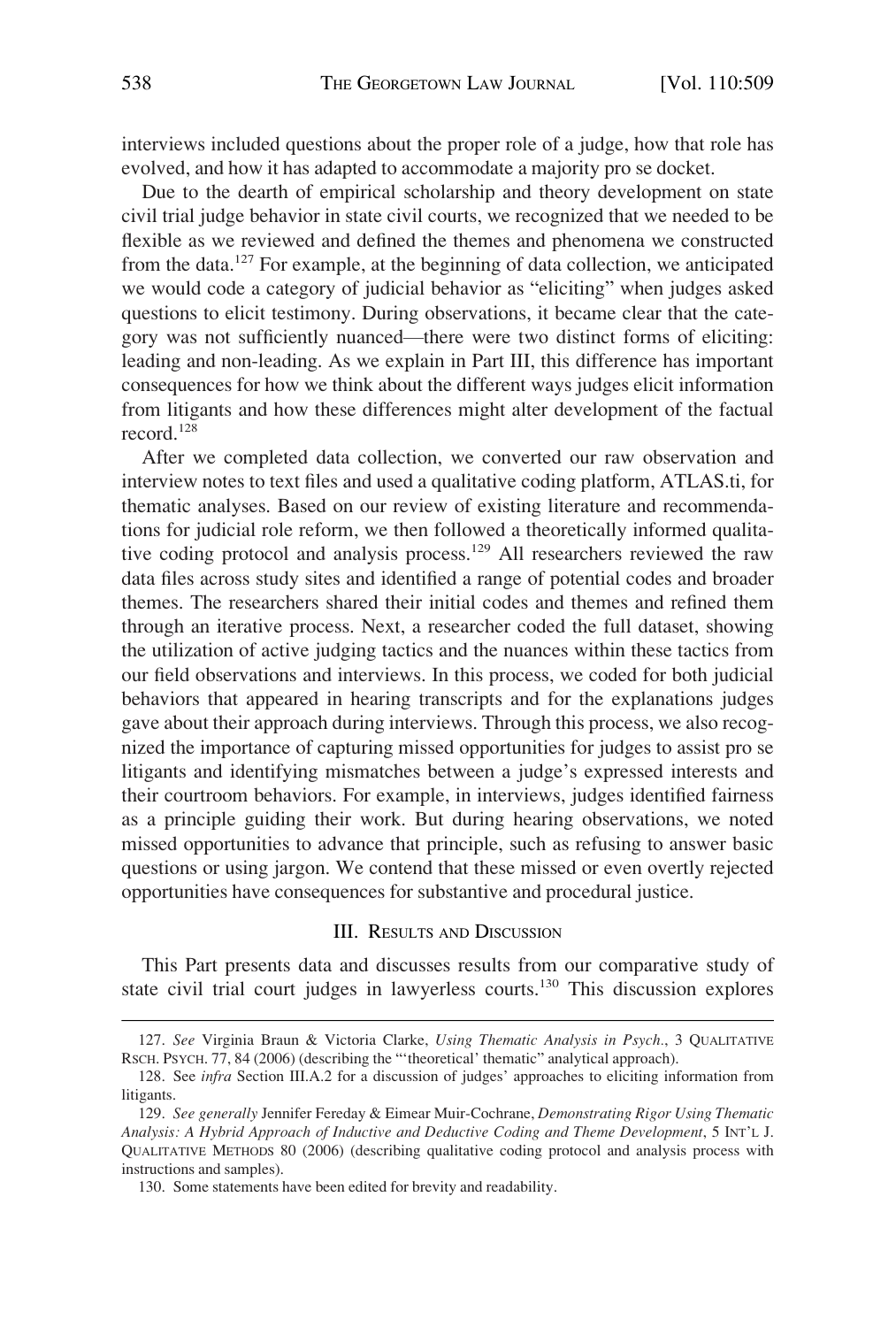<span id="page-31-0"></span>whether and how judges have altered the traditional judicial role to assist pro se litigants in hearings. Our reporting and analysis of the key themes of judicial behavior in state civil courts reflects the pervasive, patterned behaviors we observed and categorized across judges and jurisdictions, highlighting the relevance of the themes to our central research questions.<sup>131</sup> Importantly, it does not foreclose the possibility that other researchers would identify additional or alternative themes in observations of these courts or of other courts and judges.

As we described in Part I, scholars and reformers have painted a hopeful vision for judicial role reform as an access to justice intervention while courts and think tanks have developed and disseminated guidance and best practices. But although law generally permits pro se assistance from judges, formal law on the scope and nature of such assistance remains underdeveloped, leaving individual judges with both the discretion and the responsibility to decide whether and how to assist people without counsel.

Our primary finding is surprising—we did not observe meaningful variation across judges or jurisdictions. Judges in the sample approached pro se hearings similarly, consistently offering little assistance to pro se litigants. Our court observation data show two categories of similar behavior, which we describe in detail and illustrate with examples from the data in this Part. First, judges maintained legal and procedural complexity. Judges rarely explained court processes, legal concepts, and language, despite recommendations from role reform advocates. Instead, they used legal jargon consistently, often refused to answer litigants' questions, and sometimes criticized litigants for asking questions or expressing confusion. Second, in contrast to the vision of a judge who listens patiently to narrative testimony and asks questions to gather as much information as possible, judges tightly controlled the presentation of evidence, which prevented parties from offering narratives or shaping the order and substance of their testimony. Judges also leaned heavily on one party's pleading, the petition, to guide their questioning.

# A. SIMILARITIES IN JUDGES' COURTROOM BEHAVIOR

## 1. Maintaining Legal and Procedural Complexity

Across our observations, judges exercised process control and wielded legal jargon in ways that maintained legal and procedural complexity in their courtrooms. The judicial reform vision championed by scholars, court guidance, and access to justice advocates emphasizes the judges' role in providing explanations and sharing information with litigants. However, such behavior was uncommon in our data.

In this Section, we illustrate how judges maintained legal and procedural complexity in their courtrooms. We first discuss the role of opening speeches as explanations. Rather than offering accessible, plain-language explanations to individual litigants and regularly checking in to confirm understanding as

<sup>131.</sup> *See* Braun & Clarke, *supra* note 127.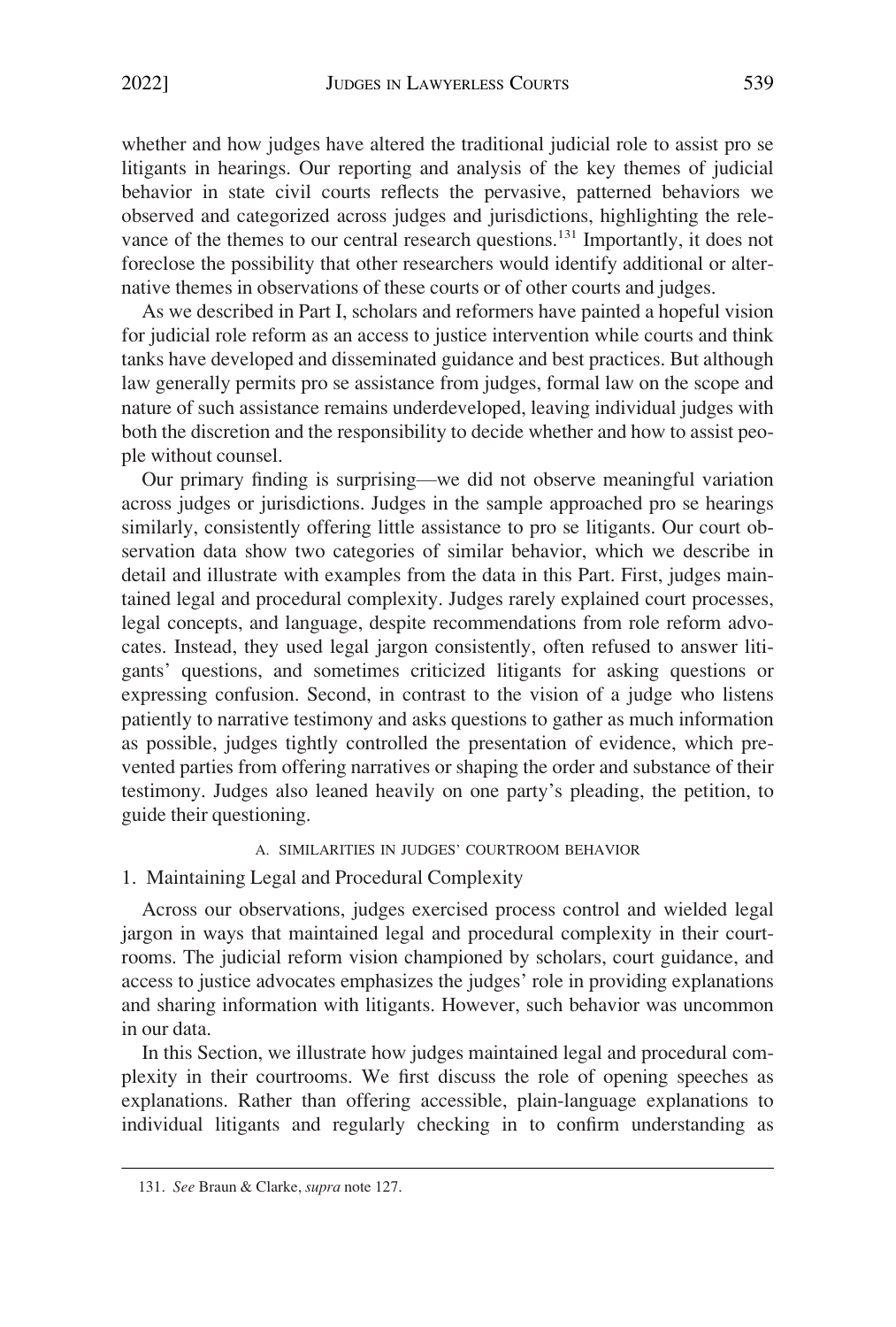<span id="page-32-0"></span>guidance recommends, we rarely observed judges offering information about substantive law, procedures, or legal terms beyond prepared opening speeches for the entire courtroom. We next show how, when we did observe judges giving explanations, the explanations were brief and judges consistently used legal jargon rather than accessible language. Finally, we show that when parties asked questions or sought explanations, judges often refused to answer. We observed seemingly frustrated judges criticizing or mocking litigants for their lack of legal expertise in some extreme examples.

# *a. Opening Speeches as Explanations*

Judges across our study jurisdictions consistently began the court session with brief opening speeches to the entire courtroom. In some cases, judges gave live speeches; in others, the speeches were pre-recorded. Opening speeches had an efficient, check-the-box quality, consistent with some judges telling us they worked from a script received in training. In most hearings, judges did not repeat their opening speeches, although court sessions involved multiple cases and many minutes or hours may have passed between the speech and a case being called.

Inevitably, some litigants were not present in the courtroom during opening speeches. In the busy courtrooms we observed, parties sometimes arrived late or moved in and out of the courtroom. Despite this, the judges seemed to assume that one opening speech was sufficient to convey the desired information to every litigant.

For example, Plainville Judge 1's opening speech emphasized how the judge expected litigants to behave in the courtroom and did not explain legal or procedural issues other than noting that protective order consequences include a \$200 fine and a firearms prohibition. These are just two of many possible consequences of a protective order, such as loss of physical liberty for the defendant. Plainville Judge 1's opening speech did not describe what a protective order is, either functionally or as a matter of law, and did not mention that criminal charges can result from a violation of an order:

I'll ... call cases in order they are listed. When I call your case, please stand, stay where you are, and remain standing until I address you. I'll ask plaintiffs if they want to proceed, are ready to proceed, and for defendants, I'll ask if you object. If you object, we will need to have a hearing. If defendants don't object or if we have a hearing, there's a court fee of about \$200 if there's a permanent protective order, and there is a prohibition on having firearms. There's a federal law. So, there are consequences to a protective order.

This is a court of law, so no eyerolling, no gestures to the opposing party. I expect and demand civility for everyone. We have resources for both parties in the courtroom. Domestic violence representatives . . . are here to help you with resources or services.<sup>132</sup>

<sup>132.</sup> Court Observation with Plainville Judge 1 (on file with authors).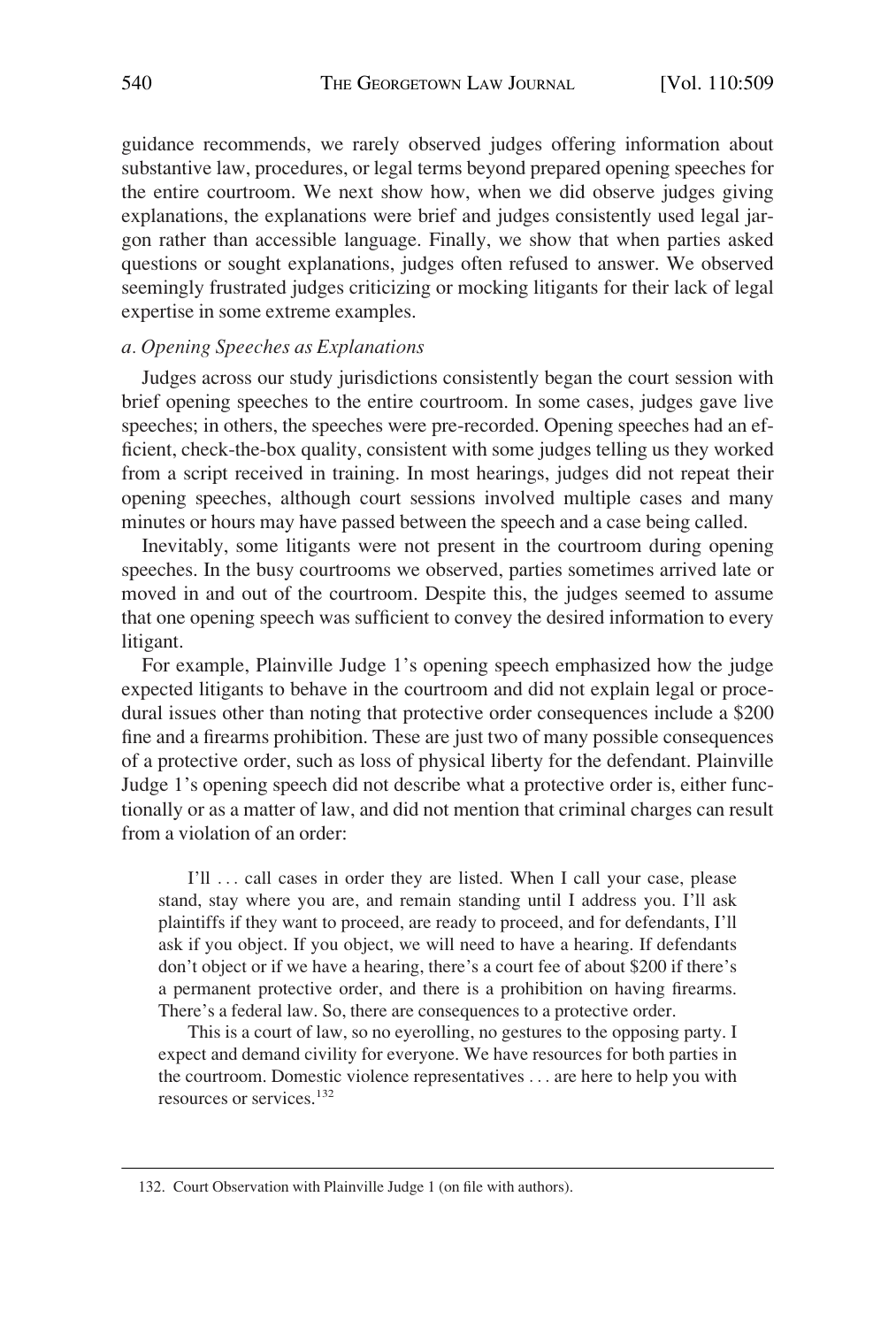In the example above, which varied little from day-to-day, the judge opens by stating the judge will call cases in the "order they are listed."133 However, litigants did not have access to a list of cases and thus had no way to know when their case would be called. Some litigants waited up to an hour or more for the judge to call their case.

The judge also refers litigants to staff from a domestic violence agency. Two of the agency's staff were always seated at the front of the courtroom near the judge's dais. Despite this, the judge's referral to these advocates was both substantively inaccurate and impossible for most litigants to operationalize without more specific guidance. The referral is inaccurate because the judge states that the agency can "help everyone" but the agency primarily serves petitioners and does not serve parties on two sides of the same case.134 Functionally, litigants had almost no way to access or communicate with the domestic violence agency staff given where they were seated in the courtroom. A person who wanted to speak to one of the agency staff would have to walk up to the front of the courtroom and pass directly in front of the judge and any litigants whose cases were being heard. Unsurprisingly, litigants generally did not approach the domestic violence agency staff.<sup>135</sup>

In Townville, judges' opening speeches focused on describing protective order cases' legal and procedural framework. In these speeches, judges consistently used technical, inaccessible language. Townville judges' opening speeches usually included a vague reference to the controlling statute ("the [A]ct") and legal jargon about the standard of proof, as in this example from Townville Judge 1:

Today, domestic violence cases will be heard. I will decide whether to issue a protective order where there has been an act of domestic violence. The applicable relationships are defined by the [A]ct. This is a civil court.

First, we apply the civil standard of proof, which is a preponderance of the evidence, not the criminal standard of proof, beyond a reasonable doubt. Preponderance of the evidence just means more likely than not.<sup>136</sup>

Additional language from Townville judges' opening speeches included a robust warning about various civil and criminal consequences of a protective order. Unfortunately, like the statement above, the speech was rife with other jargon, such as, "The defendant may stipulate to the complaint and the court will issue a protective order."<sup>137</sup> Notably, each of the Townville judges used variations of a

<sup>133.</sup> *Id.* 

<sup>134.</sup> *Id.* 

<sup>135.</sup> As we describe in greater detail in another article based on this study, Plainville Judge 1 consistently relied on advocates to give petitioners information and guidance after the judge had called their case, particularly in cases with no service on the defendant. In these instances, the judge relied on advocates to affirmatively walk up to petitioners or point them in the right direction. This is the main way that we saw litigants make a connection with the advocates, as opposed to litigants seeking the advocates out without prompting. *See* Steinberg et al., *supra* note 125, at 1331.

<sup>136.</sup> Court Observation with Townville Judge 1 (on file with authors).

<sup>137.</sup> *Id.*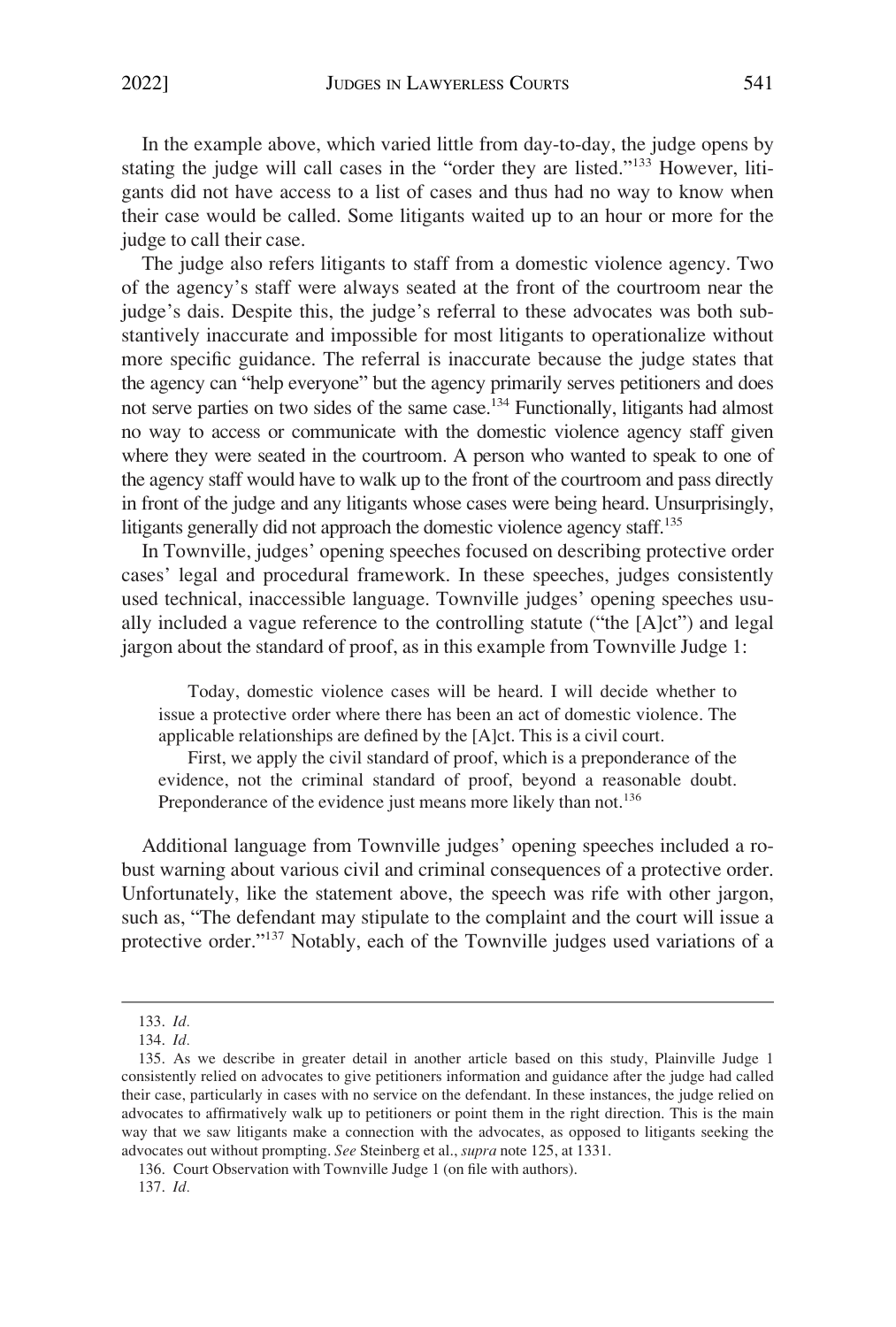<span id="page-34-0"></span>statement provided to judges in their initial training program, suggesting that judges are willing to implement such guidance.

# *b. Limited Explanations and Frequent Use of Jargon*

Judicial role reform guidance emphasizes that the language of law and courts is unfamiliar for unrepresented people and urges judges to explain law, procedure, and language throughout the litigation process. In interviews, most of the judges in our study discussed the importance of offering information. But in court observations, explanations were rare. Outside of the routine opening speeches described above, judges typically offered litigants only the most limited explanations, commonly used legal jargon, and often seemed to ignore or dismiss litigants' obvious confusion.

The following is a small sample of the jargon and technical terms we observed:

Centerville Judge 1

Judge: When she files a protective order, the judge listens and if she makes a prima facie case, the judge issues it.<sup>138</sup>

. . . .

Judge: You have the burden of proof . . . . Provide me with the factual predicate for the relief you seek in this case, so, what happened and when, how it affected you, and what relief you're seeking.<sup>139</sup>

Centerville Judge 2

Judge: The defendant can file a motion to set aside the default, but just filing the motion doesn't automatically set it aside.<sup>140</sup>

. . . .

Petitioner: My son was present when the defendant choked me. What is the appropriate age to be a witness? He's 9.

Judge: The Court will do *voir dire* to determine if the child knows the difference between truth and a lie and is competent.<sup>141</sup>

. . . .

Judge: You may file a motion to set aside stating your reason for not appearing and meritorious defenses or reasons the court should vacate the order. That's it you've been served; you are free to go.

Defendant: So, now do I do the motion?

<sup>138.</sup> Court Observation with Centerville Judge 1 (on file with authors).

<sup>139.</sup> *Id.* 

<sup>140.</sup> Court Observation with Centerville Judge 2 (on file with authors).

<sup>141.</sup> *Id.*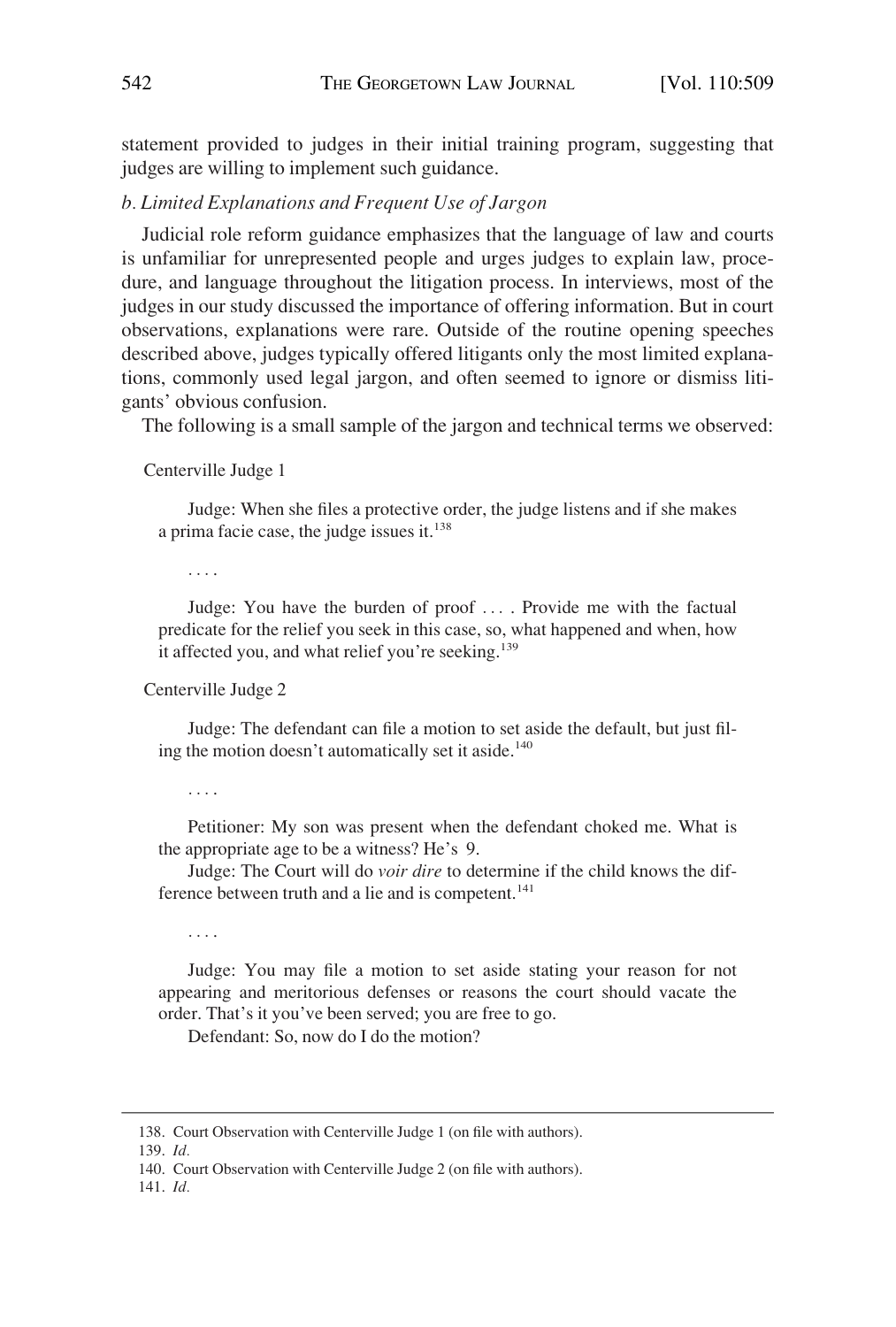Judge: No, you have to file that.

Defendant: She told me to come down and ask and say I had filled out the paper, but it was wrong.

Judge: If you filed something today it will be calendared by the clerk's office, not today.

Defendant: She also told me that I should tell you I never received anything.

Judge: Well, if you have grounds to vacate the judgment, you need to file a motion. We have a full calendar.<sup>142</sup>

Plainville Judge 1

Judge: So, you object because these are different days? So, you're telling me this is not relevant?<sup>143</sup>

Townville Judge 1

Judge: This is a court of limited jurisdiction.

. . . .

Judge: This is not criminal court. It's civil. So, the standard is preponderance of the evidence, not reasonable doubt.<sup>144</sup>

A longer example from Townville Judge 4 further illustrates judges' lack of explanations and use of jargon. In the excerpt, the judge makes a procedural decision without explanation in the face of an unrepresented defendant's clear attempt to advocate for himself by making an argument against admitting a photograph. In response, the judge seems to express frustration, uses jargon, and then simply admits the evidence without acknowledging the defendant's argument:

> Judge: Do you object [to these photographs being introduced]? Defendant: Yes.

Judge: On what basis? [The judge does not give the defendant time to respond before turning to the petitioner, who offered the evidence, and asking:] Petitioner, do these photographs accurately reflect the condition of you?

Petitioner: Yes.

Judge [to the Defendant]: Why do you object?

Defendant: On May 13th, I did not touch her.

Judge: [Sounding frustrated.] No, no. The photo. That's not the question. She's saying they show her condition. The question is are they admissible.

<sup>142.</sup> *Id.* 

<sup>143.</sup> Court Observation with Plainville Judge 1 (on file with authors).

<sup>144.</sup> Court Observation with Townville Judge 1 (on file with authors).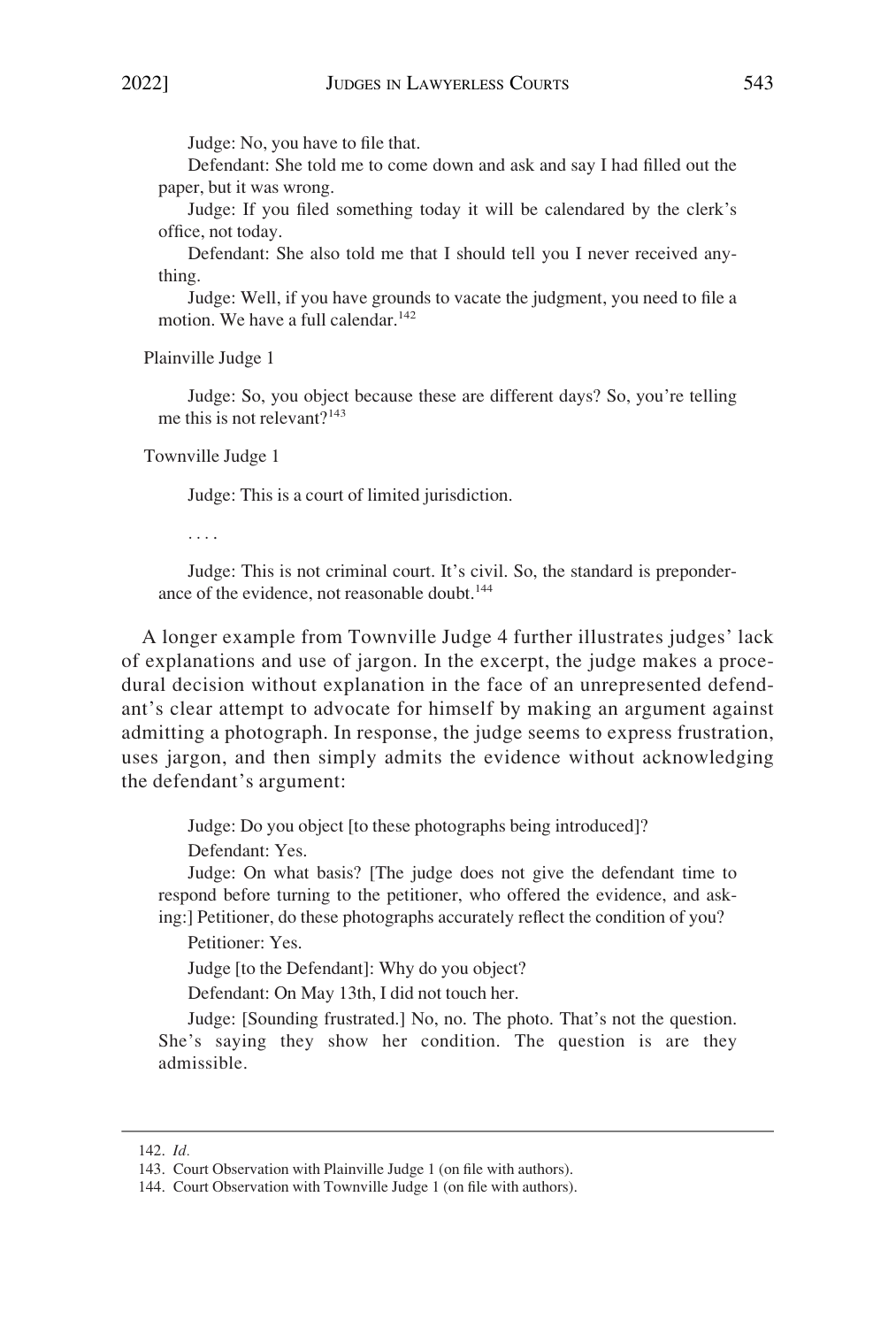<span id="page-36-0"></span>Defendant: She said November 2016. She's talking about May. Judge: [Ignores the defendant and turns to the clerk.] That should be marked as Petitioner #1.145

We observed that even when judges seemed to make more significant attempts to offer information and explanations, they still consistently fell back on using technical language. In the next excerpt, Centerville Judge 1 explains the protective order trial process to an unrepresented petitioner who is facing a lawyer on the other side of the case:

Judge: This is a trial. Petitioner, you have the burden of proving your case under the [state statute] and you have to do so by what's called a "preponderance of the evidence," which means more than 50/50. So, you tell me what happened to you, why do you think it [violates the law]. Then the defendant will get a chance to present his case through cross-examination or just explaining his version of what happened. And I will hear brief closing arguments if either party has them. Begin when you're ready.

Petitioner: Ok, I am not a lawyer, so I don't know all the things that they may know [laughs nervously].<sup>146</sup>

Judges' explanations of trial process tended to follow the pattern in the excerpt above. Judges would name component parts of the trial process but without defining terms or explaining the legal standard and the type of facts that might be relevant.

#### *c. Refusing to Explain*

In interviews, most judges expressed awareness and empathy regarding how little the average person who appears in court knows about law and litigation processes. For example, Centerville Judge 2 spoke of litigants' general reluctance to ask questions and talked about the human tendency to be embarrassed when we do not understand something:

I think you want it to be fair, particularly if one side is represented. It's not that you're helping them win, but you're explaining things slowly and carefully. Pro se litigants often act like they know the law or the procedures, and they do not. They are embarrassed to say they don't know what is going on, or for example, a word you use. They won't ask what it means.

. . . .

I try to explain how my courtroom operates. I try to give the lay of the land.

. . . .

<sup>145.</sup> Court Observation with Townville Judge 4 (on file with authors).

<sup>146.</sup> Court Observation with Centerville Judge 1 (on file with authors).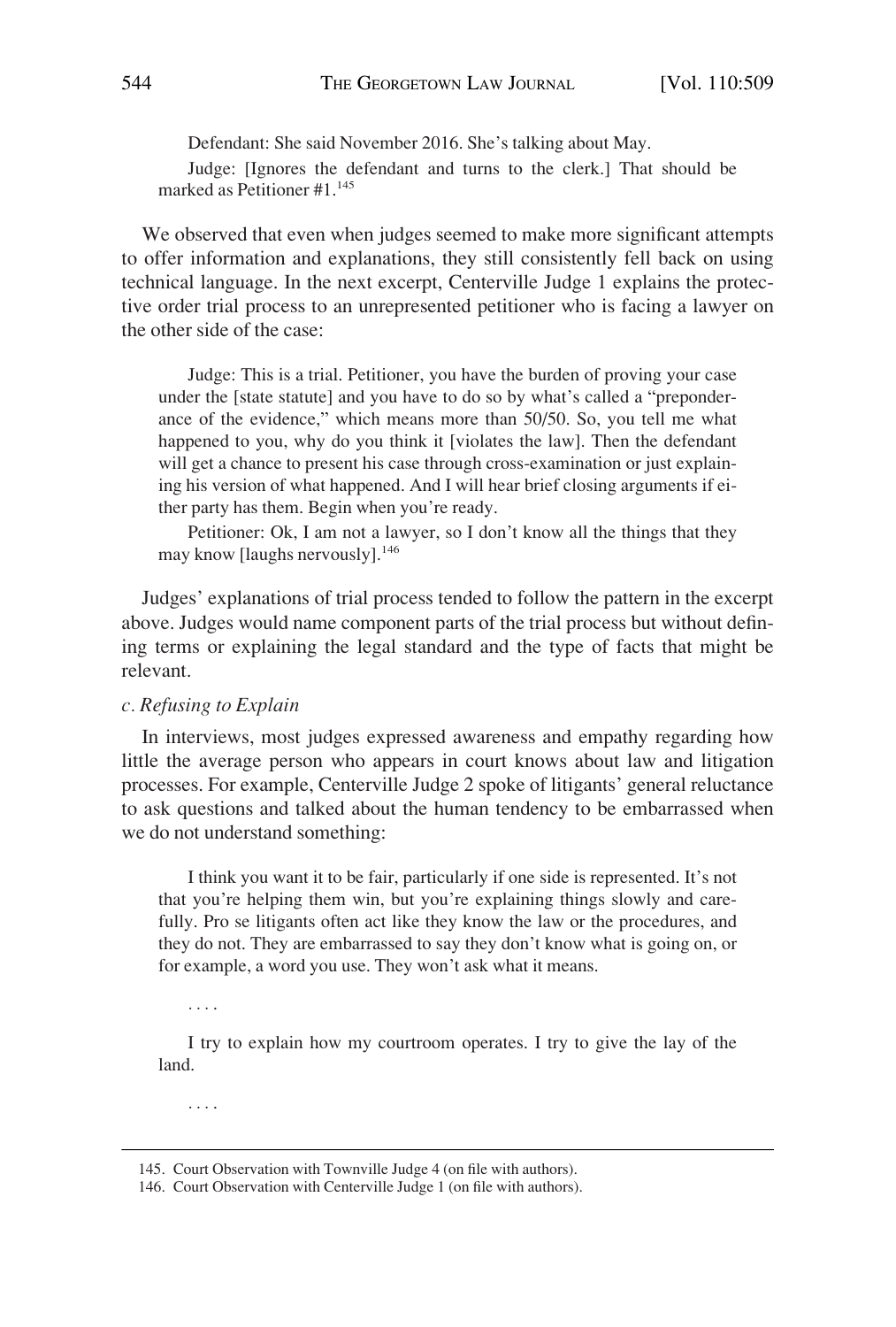Maybe not every judge wants to explain things. In my experience it is just worth the time to explain it. One who works with pro se litigants has to be very, very patient.<sup>147</sup>

But contrary to this expressed intention, we observed that when litigants did find the courage to ask questions, judges most often explicitly refused to answer. Litigants asked judges to define terms, explain court processes, or explain legal standards. Judges most often responded to litigants' questions by, at a minimum, ignoring the question or, at worst, criticizing the litigant for asking the question.

Different phrases in the vein of, "I'm not your lawyer,"<sup>148</sup> were a common refrain in Centerville and Townville, in particular. We also observed numerous examples of judges saying things like, "I can't try the case for you,"149 or, "I can't be your attorney, buddy."<sup>150</sup> Such phrases were often followed by an admonition to seek a lawyer's advice, something that is far outside the financial ability of most litigants. Judges made such dismissive statements the most when litigants appeared to be struggling to understand a legal concept, term, or procedural step.

In the example below, Centerville Judge 2 ridiculed a defendant for not knowing a legal term and rebuffed his questions about the terms of a court order. This case involved a represented petitioner and an unrepresented, incarcerated defendant:

Judge: You heard the [request for a] continuance – do you oppose it?

Defendant: No, I am fine going ahead with that.

Judge: Are you saying you are consenting to the protective order?

Defendant: No, no. I am just not sure what you mean when you say oppose.

Judge: Are you seriously telling me you don't know what the word "oppose" means?

Defendant: Yes ma'am, I am sorry.

Judge: Oppose means you are against it.

Defendant: Oh, no, I am not against it. We can do it when she wants to.

Judge: So, that's with consent of Defendant . . . just make sure you have vacated the residence.

Defendant: What? Where did that come from?

Judge: This order has been in effect since October 26.

Defendant: Well, how can I vacate the residence if I am in jail?

. . . .

Judge: You were served with it. Did you read the order?

Defendant: That just doesn't make sense. So, you are telling me I can't talk to my mother?

150. *Id.* 

<sup>147.</sup> Interview with Centerville Judge 2 (on file with authors).

<sup>148.</sup> Court Observation with Centerville Judge 2 (on file with authors).

<sup>149.</sup> Court Observation with Townville Judge 2 (on file with authors).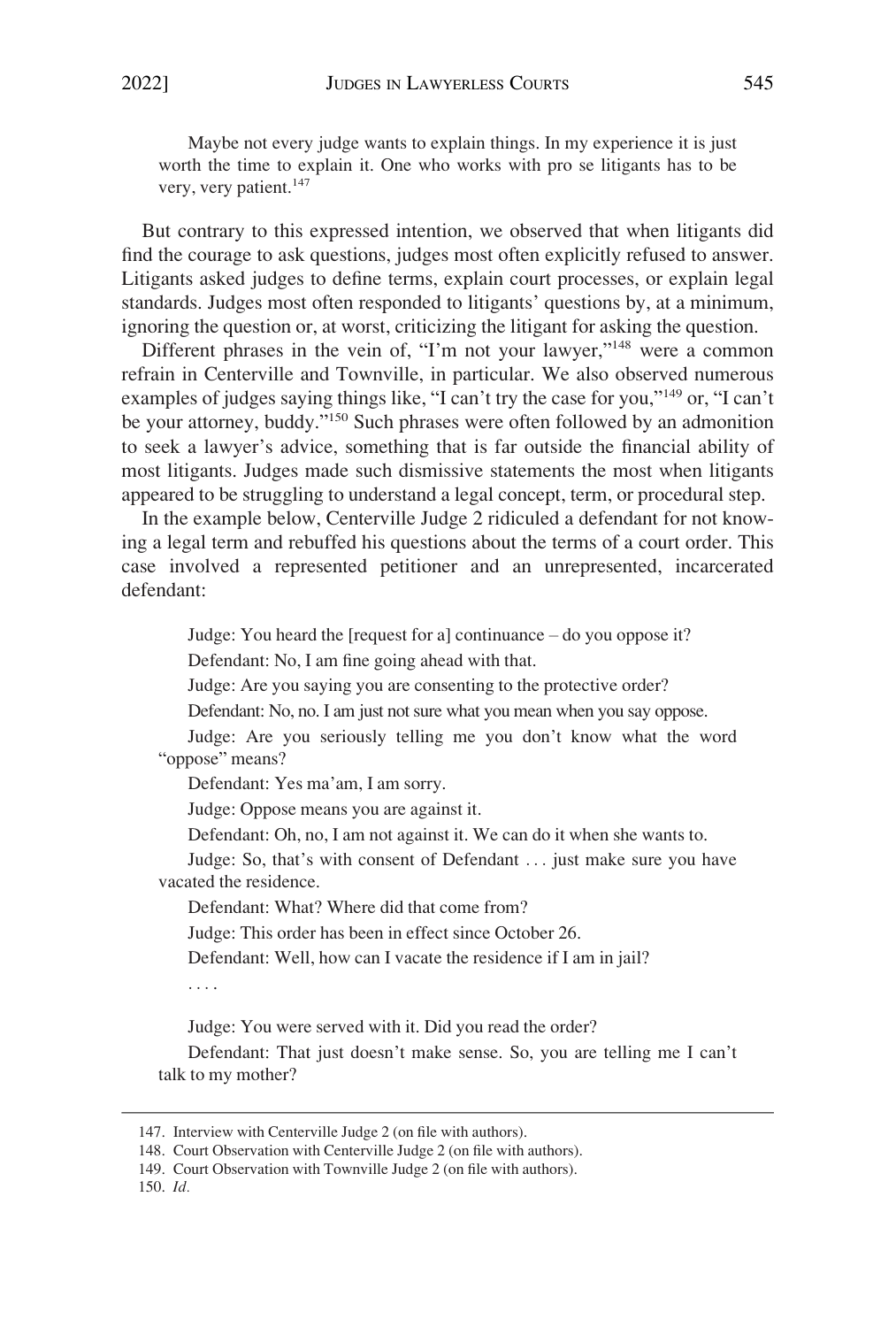Judge: That's all in the order.

Defendant: I never had the order read to me. I am not sure why I am even in jail. I haven't been able to cut my hair in jail. I am embarrassed to be outside like this.<sup>151</sup>

In another example, Townville Judge 1 attempted to reschedule a hearing. In the process, the judge faces a series of questions from both parties. Some questions were related to the case while some were not. The judge resisted offering information, even when the defendant asked about terms of the court's temporary order and seemingly did not know what document to review to find those terms. Instead, the judge referred the defendant to an attorney:

Judge: How do you want to proceed?

Defendant: I don't want to lose seeing my kids or my job.

Judge: Do you want an attorney?

Defendant: I guess.

Judge: I will postpone to a date certain. With or without an attorney, we will try the case. The protective order is in full effect until then.

Judge [to Petitioner]: Do you have anything to add?

Petitioner: I'm sorry about the phone.

Judge: It's okay.

Petitioner: I want to say that when I filed for a temporary protective order I was revictimized by the hearing officer, [name]. I want a permanent protective order until I'm confident about lifting it. I'm okay with sharing custody. I want to fire my attorney. [The petitioner mentions having an attorney, but there was no attorney present in court during this hearing].

Judge: I'll break it down. I can't make it final until a trial. If it's granted, there's always a way for you to lift it.

Petitioner: That's what I want.

Judge: That's what the hearing is about. I don't get involved with your attorney. You can do what you want in two weeks. We'll deal with custody at the hearing.

Defendant: Can you explain what you said? A lot just happened.

Judge: She wants an order until she feels safe.

Defendant: I don't want to lose the kids.

Judge: So, you have time to talk to an attorney. Whether you hire an attorney or not, I can explain things. I can't give legal advice.

Defendant: I'm not a bad guy.

Judge: I don't judge good guy or bad guy. I judge the facts. Talk to a lawyer before the hearing in two weeks.

Defendant: Can I see the kids?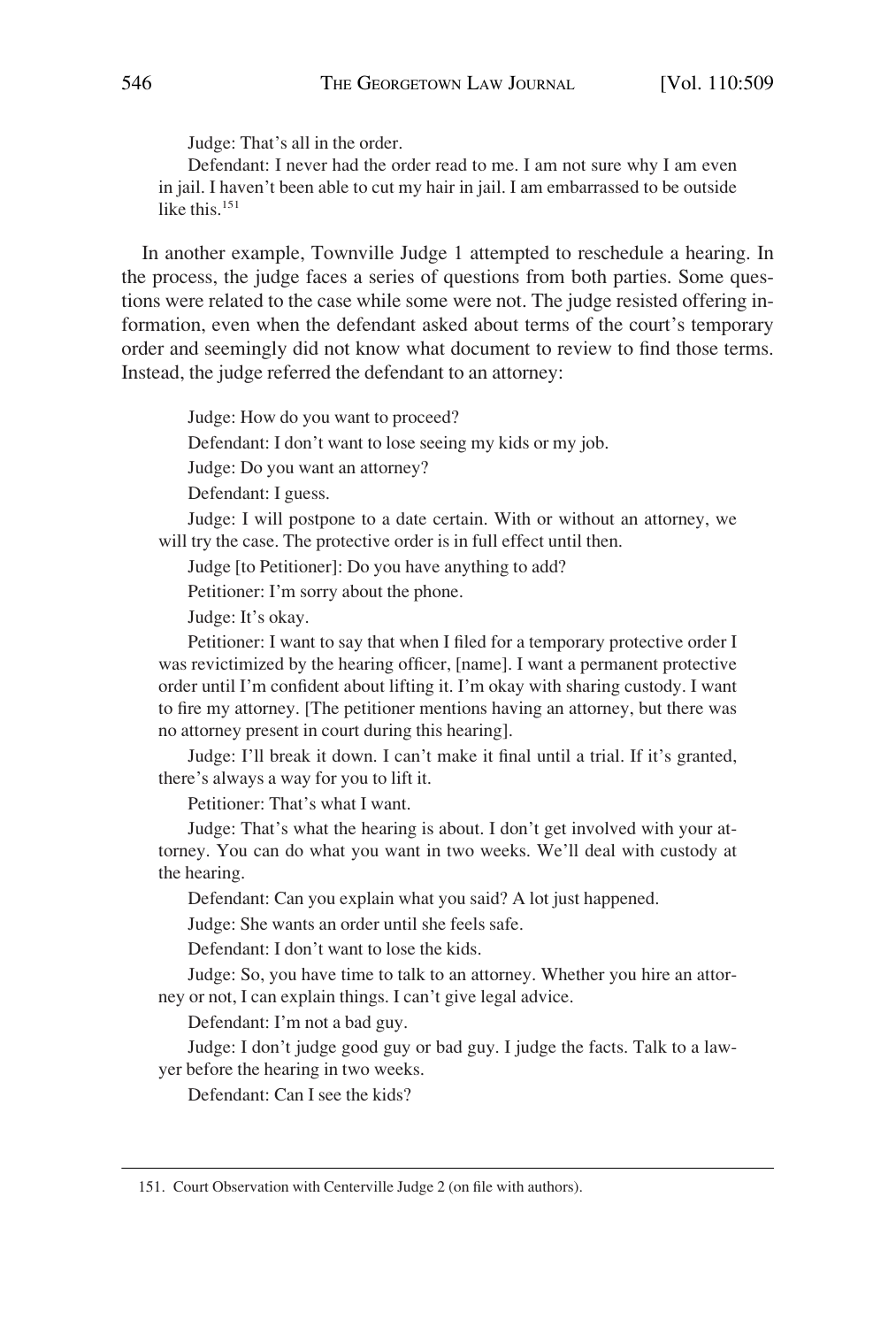Judge: It's in the temporary protective order.

Defendant: Which one?

Judge: It says, "Friday supervised."

Petitioner: It was modified.

Judge: What is it?

Petitioner: Supervised in his home on weekends, with curbside pickup. And they can't be with their granddad until there's a psych eval or a hearing.

Defendant: I'm confused. We were going to do something with holidays.

Petitioner: Can I speak to that? I'm firing my attorney because I was revictimized and got bad information. I was told by attorney and hearing officer that the case would be beat because I didn't have pictures of the harm he did and that the protective order would be lifted and not extended.

Judge: I know here at the beginning when we said we're having a trial. I won't comment on what the attorney and hearing officer said. I hear the evidence and decide. I will give you 2 weeks and you can get an attorney.

Defendant: If I have supervised visits, how does she drop them off?

Judge: Curbside. She drops the kids at the curb. The 8-year-old takes the 5-year-old to the front door. You don't come out.

Petitioner: My concern is not [defendant] and the kids. My concern is [defendant] and me.

Judge: Right. The final protective order will consider the kids' interests and that parents are involved.

Petitioner: It's just me. Everything is in place.

Defendant: I don't want to lose my job and my kids.

Judge: We are adjourned.<sup>152</sup>

A final example of judges' resistance to offering explanations involves Townville Judge 2 and an incarcerated defendant. During the hearing, the petitioner mentioned another case she had with the defendant and stated that there would be a hearing in that case later in the week. The incarcerated defendant then asked how he can get to the hearing. The judge responded: "That's not my concern."153 A moment later, the defendant asked, "What am I in jail for?"154 The judge responded, "I didn't arrest you. I don't know."155 Moments later, law enforcement removed the defendant from the courtroom.

In contrast to the reform vision of a helpful judge who carefully explains law, process, and the language of the courtroom for people without legal training, the proceedings we observed lacked transparency and judges' behavior upheld court complexity. Rather than offering information or explanations, all judges in our sample consistently controlled and limited access to information, used legal jargon, and resisted direct questions. Occasionally, seemingly frustrated judges

- 154. *Id.*
- 155. *Id.*

<sup>152.</sup> Court Observation with Townville Judge 1 (on file with authors).

<sup>153.</sup> Court Observation with Townville Judge 2 (on file with authors).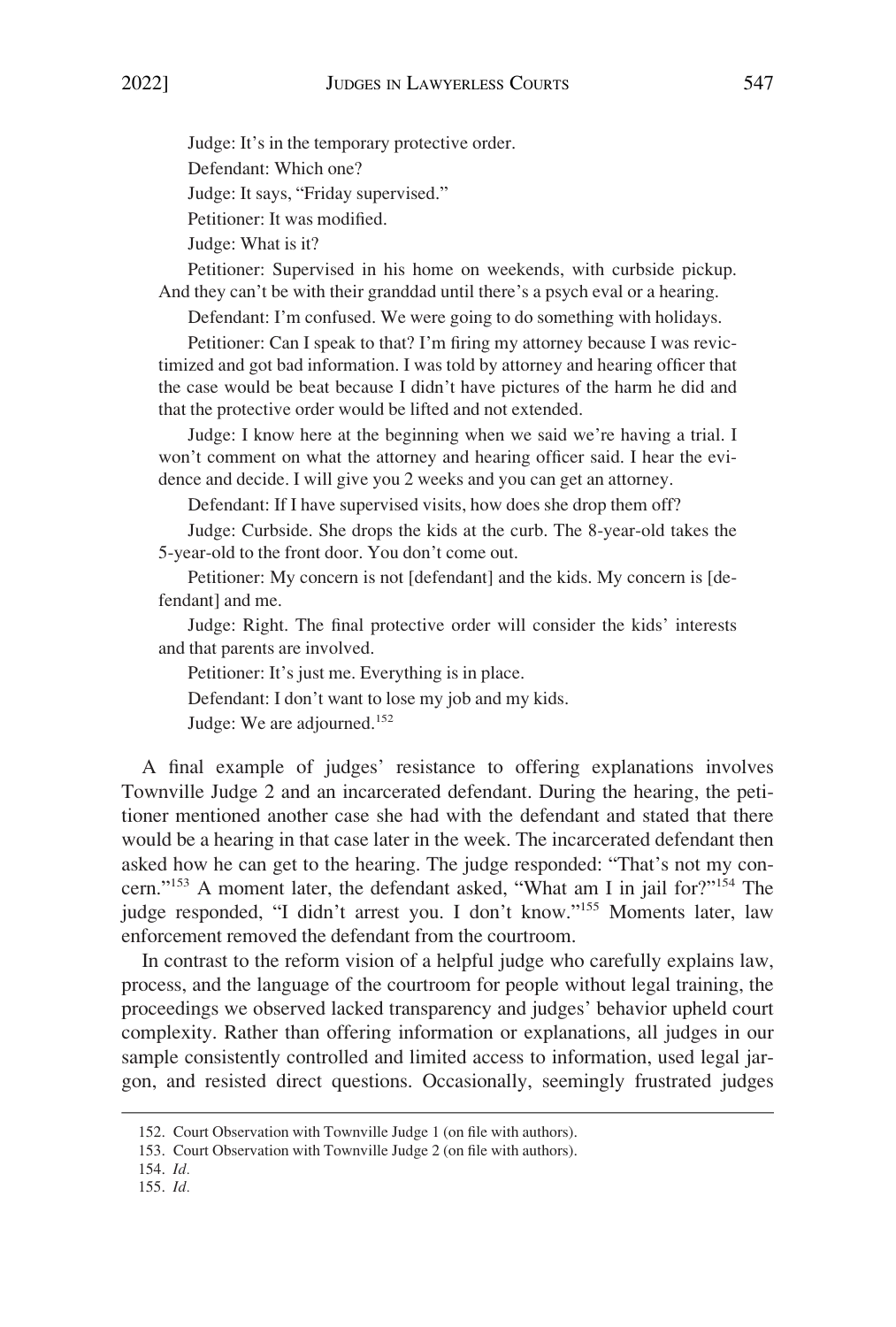<span id="page-40-0"></span>criticized litigants for asking questions and exhibiting a lack of knowledge about the legal system. In these ways, judicial behavior kept the dockets we observed lawyer-centric and legalistic as opposed to pro se friendly.

# 2. Controlling and Constraining Evidence Presentation

In lawyerless courts, getting facts on the record inevitably requires deviations from traditional witness examination and evidence presentation, including narrative testimony and questioning by the judge, given that there are no lawyers to run the evidence presentation process. Guidance materials suggest judges should allow parties to offer narrative testimony, listen patiently, and ask neutral, nonleading questions. While we found that all judges engaged in eliciting behavior, the way they elicited information was in sharp contrast to the guidance: judges limited narrative testimony, constrained parties' efforts to offer evidence, and relied heavily on the petition (the only pleading filed by either party) to determine what evidence they would consider.

In this Section, we draw on examples from the data to show how judges tightly controlled and constrained evidence presentation. We first discuss how judges' approach was ultimately imbalanced in favor of petitioners because they relied heavily on the facts and legal claims in petitioners' pleadings to drive their questions. Second, we describe how judges consistently posed leading questions to develop facts and legal issues and constrained the amount of information parties were allowed to present, particularly defendants.

# *a. Relying on the Petition*

In the protective order cases we observed, only one party made legal and factual claims through pleadings—the petitioner, through standardized court forms. The petitioner is the only party who can put their claims in front of the judge prior to and during the hearing. Given that all petitioners use standardized forms, the claims are presented in a way that is consistently organized and predictable across cases. By comparison, defendants must make their claims through verbal testimony, which is inevitably less clear, organized, and cognizable than claims made via written pleadings. Petitions played a pivotal role in shaping the legal and factual claims judges considered during hearings.

In all three jurisdictions at the time of our study, most petitioners received extensive pre-hearing legal assistance from court-connected domestic violence agencies.<sup>156</sup> The assistance domestic violence agencies offered included meeting with potential petitioners to discuss facts, identify potential legal claims, and draft their petitions. As a result, many petitioners' cases were relatively well-developed before any hearing. All petitioners, regardless of whether they received individualized assistance or not, had the benefit of court-provided, standardized forms complete with checkboxes

<sup>156.</sup> For a robust description of the assistance available to petitioners, see Steinberg et al., *supra* note 125, at 1342.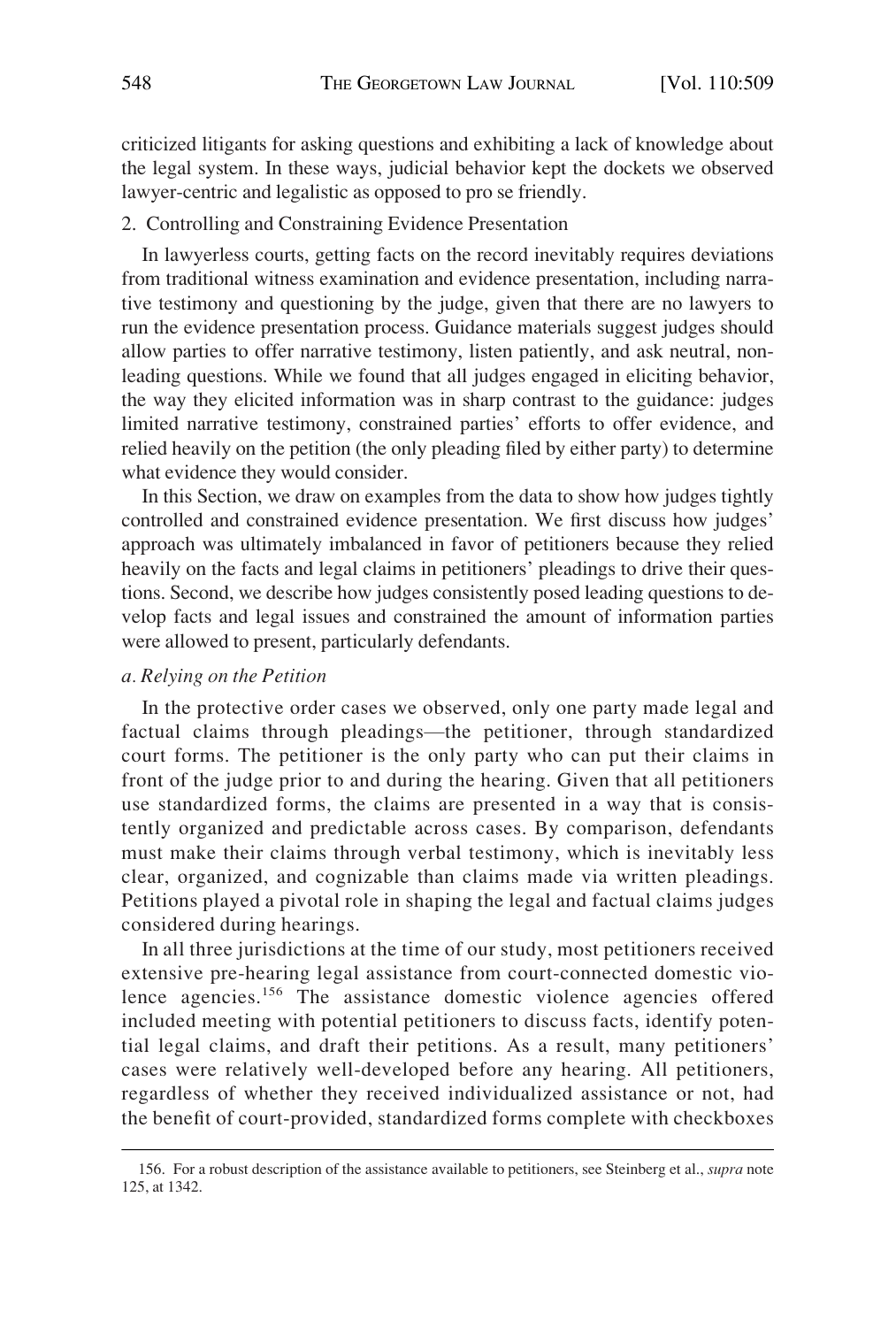for legal claims, lists of possible forms of relief with fill-in-the-blank options, and definitions of legal terms. There were no similar services or standardized forms for defendants.

Judges consistently and routinely referred to dates or events alleged in petitions at the beginning of and throughout the course of hearings. All judges in our study had the opportunity to review the petition in advance of and during every hearing, and they often relied on petitions to shape the scope and depth of evidence presentation, including the questions they asked litigants and scope of testimony they were willing to entertain. We consistently observed judges reading petitions and explicitly referring to these pleadings during hearings. We offer a few examples below:

Townville Judge 2

Judge: There are a bunch of allegations in the petition. Can you put them on the record? This incident, the daughter told school and [a child welfare agency] opened an investigation. Can you tell me some of the incidents?

. . . .

Judge: Has she hit you before? Petitioner: Yes. Judge: It says in the petition there's no history.<sup>157</sup>

Townville Judge 4

Judge: What occurred May 7 at 10:00 p.m. that caused you to get a protective order? [The judge says "get" a protective order but this is a hearing on the merits of that order being granted.]

Petitioner: You said May 7?

Judge: Your petition says May 7.<sup>158</sup>

Plainville Judge 1

Judge: Ready to go? Let me look at your filing. [Reads petition then swears parties in.]

Judge to Petitioner: She's your former daughter in law, related by marriage, you filed a police report, you live in [Plainville], facts occurred in [Plainville]. Is everything in this petition true and correct?

\* \* \*

<sup>157.</sup> Court Observation with Townville Judge 2 (on file with authors).

<sup>158.</sup> Court Observation with Townville Judge 4 (on file with authors).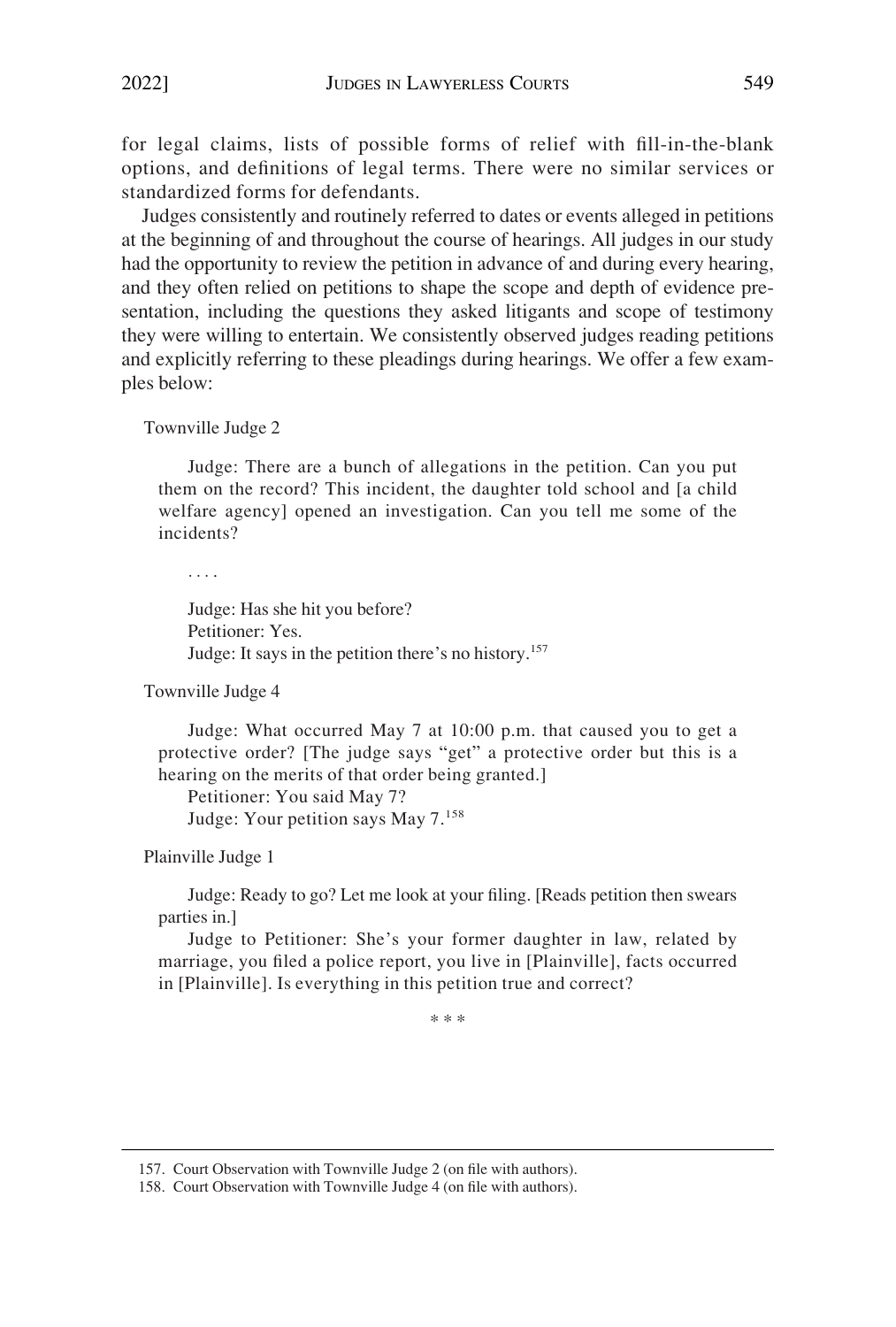Judge to Petitioner: [The defendant] is your aunt, you both reside in [Plainville], the facts happened here, and July 25 is the date. Tell me why you need a protective order.

Petitioner: I need a protective order because on July 25, I was being picked up from my ex's house, and she called me and told me I'm going to end up in the hospital and she's going to end up in jail. And my worker heard her say it on the phone.

Judge: She used to yell at you in the morning every day? You feel she will make good on the threat and you don't feel safe? [Doesn't wait for answer.]

Judge to Witness: Are you the co-worker who heard the call? Tell me what you heard.<sup>159</sup>

At the time of our study, none of the jurisdictions offered standardized pleading forms or any systematic, court-based assistance for defendants. A defendant's only opportunity to raise defenses or counterclaims is in live court, where the judge is often the only lawyer in the courtroom. We did not observe judges making any efforts to guide defendants in understanding the possible range and nature of their defenses. Across our observations, judges did not appear to take steps to account for defendants' lack of opportunity to answer allegations in writing or address the fact that many petitioners, and few defendants received substantial legal assistance from nonlawyer advocates.

In most evidentiary hearings, after taking testimony from the petitioner guided by the petition—judges simply asked defendants a brief, openended question. We did not observe judges explaining legal or procedural issues to defendants, such as the burden of proof, the potential for incriminating themselves, or the legal elements at issue, as in the examples that follow:

Plainville Judge 1

Judge to Defendant: What do you need to tell me?<sup>160</sup>

Townville Judge 2

Judge to Defendant: Anything you want to tell me?<sup>161</sup>

. . . .

Judge to Defendant: What would you like to tell me?<sup>162</sup>

Centerville Judge 1

160. *Id.* 

<sup>159.</sup> Court Observation with Plainville Judge 1 (on file with authors).

<sup>161.</sup> Court Observation with Townville Judge 2 (on file with authors).

<sup>162.</sup> *Id.*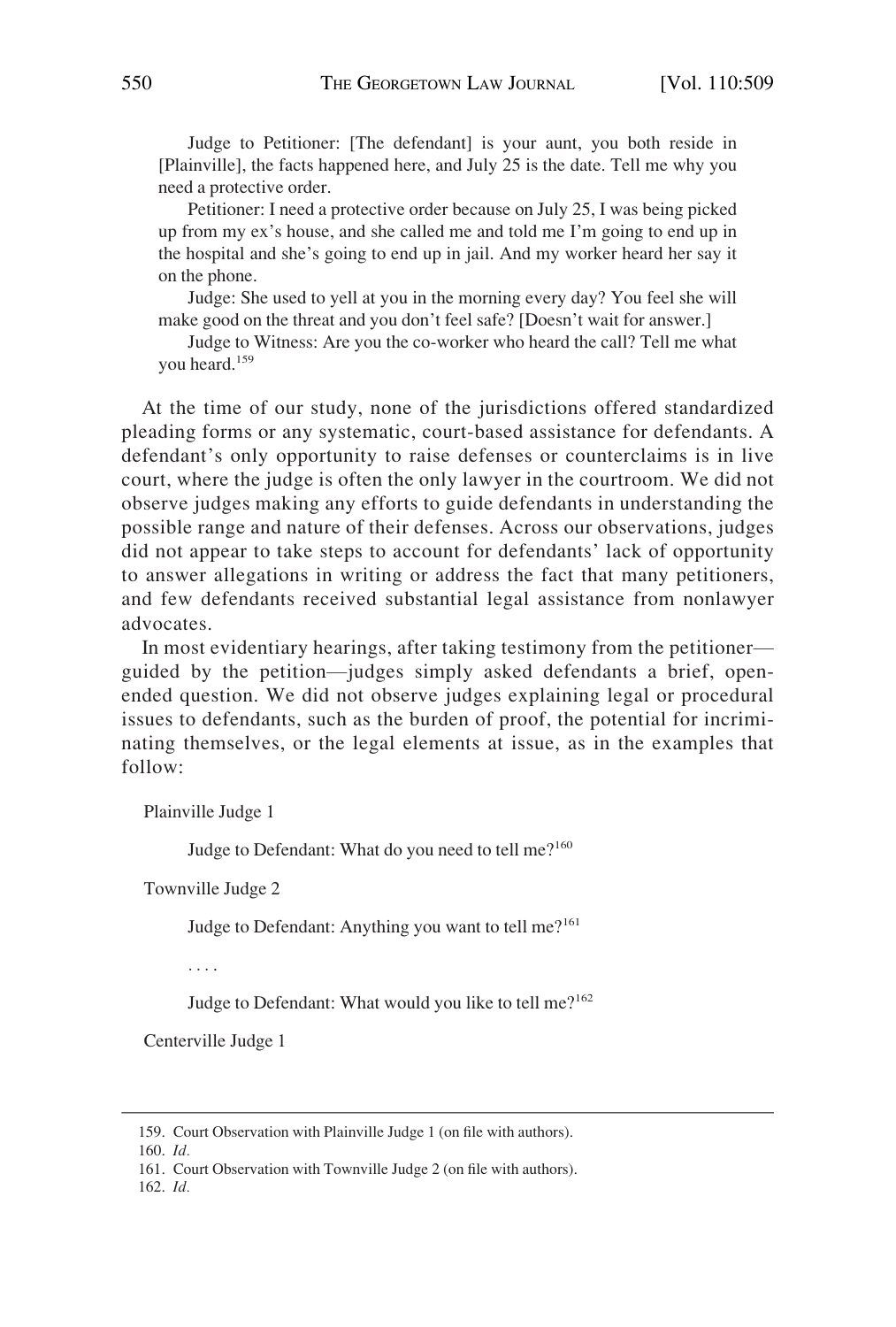<span id="page-43-0"></span>Judge to Defendant: All right, you can ask him questions or tell your side of the story.<sup>163</sup>

. . . .

Judge to Defendant: Do you want to state your case then you can call your witnesses?<sup>164</sup>

#### *b. Tightly Controlling Evidence Presentation*

Across the data, judges exerted tight control over evidence presentation by asking leading questions—including questions based on the petition and constricting parties' opportunities to present testimony, particularly narrative testimony. In the most common eliciting pattern we observed, judges would ask a litigant a relatively open-ended question to begin testimony, sometimes by referencing the date or description of an event in the petition. The judge would then allow the party a short narrative, often just a sentence or two. Beyond this point, judges showed little interest in or patience for narrative testimony or party control over the presentation of evidence. Judges tightly controlled most testimony via restrictive, leading questions and often shut down parties' attempts to offer evidence if judges perceived that they were not, as one judge said, "getting to the point."<sup>165</sup> Sometimes, judges decided cases after allowing one or both parties to say no more than a few sentences, as we illustrate with some striking examples below.

In interviews, most judges described confidence in their ability to get relevant facts on the record via questions, as well as their legal authorization to do so. In fact, more than one judge expressed a sentiment that what the literature suggests is common among judges in lawyerless courts: the idea that lawyers make cases and hearings more complicated and time-consuming given that judges know how to obtain the information they need without lawyers' maneuvering.<sup>166</sup> As Plainville Judge 2 said:

If there are two lawyers, then it's gonna be a formal hearing, and it takes for-friggin'-ever, which is fine, but I can get to the truth . . . . I can get to the facts . . . .

. . . .

I read the petition, and then I ask 'em questions. I don't just say, "Tell me your story," which is why, those protective order hearings, years ago, could take forever  $\dots$  because the pro se [litigants] aren't good at getting to the

<sup>163.</sup> Court Observation with Centerville Judge 1 (on file with authors).

<sup>164.</sup> *Id.* 

<sup>165.</sup> Court Observation with Plainville Judge 2 (on file with authors).

<sup>166.</sup> CTR. FOR FAMS., CHILD. & THE CTS., *supra* note 72, at ix.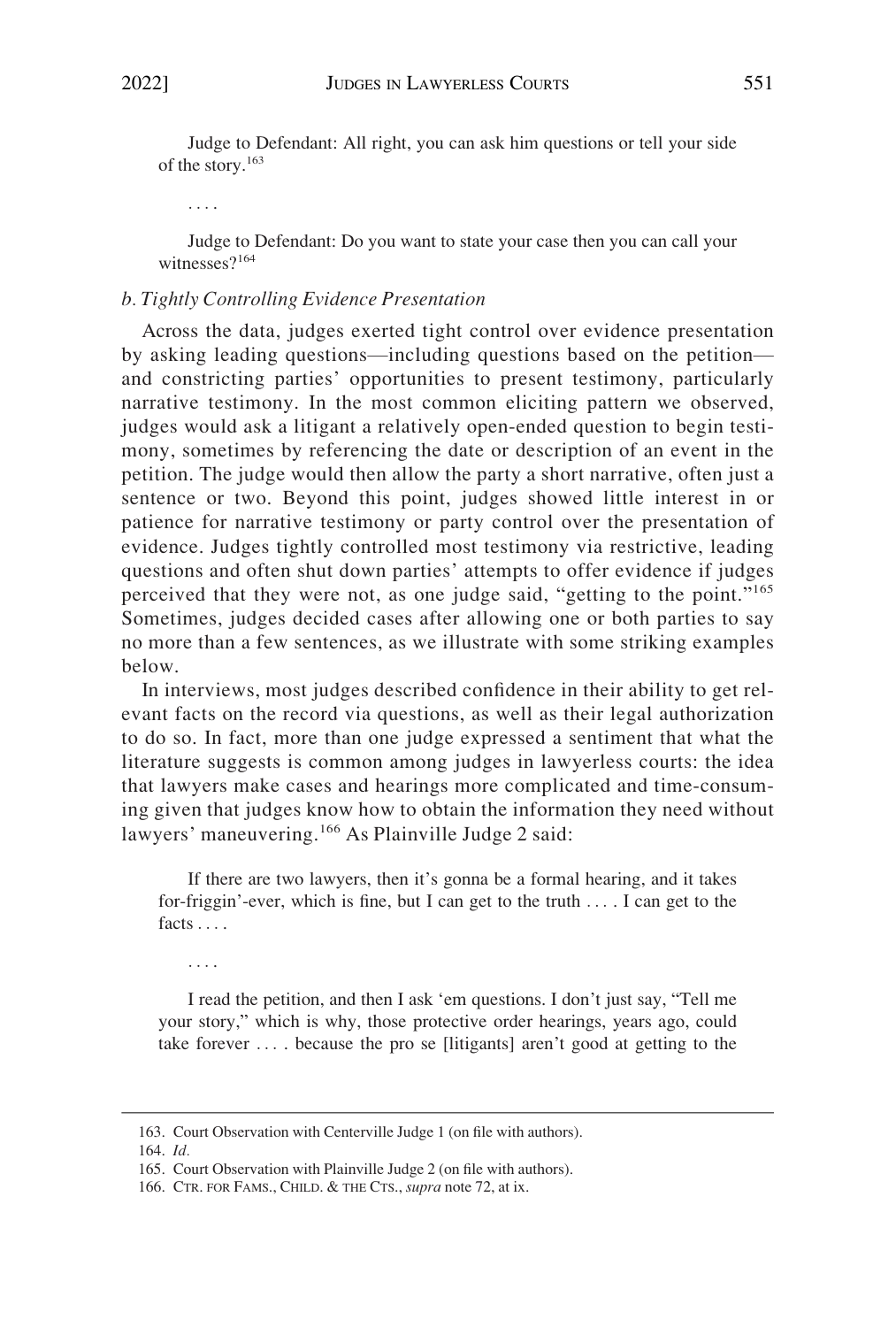point. They wanna talk about how the person treated them, stole their money, things that are irrelevant in my court.<sup>167</sup>

Plainville Judge 1 expressed slightly less comfort with the role of an active questioner, describing it as a matter of necessity and efficiency:

I developed a learning curve advantage being on the protective order docket because you learn how vital it is to be fair. . . . As a protective order judge, I had to examine them. I didn't want to have to, and the other attorneys don't like it because I'm in their business, but I always give the other attorney more time on direct. But you have to be efficient. You couldn't coddle people, but you have to get the facts.<sup>168</sup>

Some judges made statements about the importance of letting litigants present their case and suggested that they tried to do so in the courtroom. As Plainville Judge 1 put it: "[I ask] [w]hy do you need the protective order? And then I let them tell their story."169 Centerville Judge 2 said, "Oftentimes respondents will say 'hey, they got to talk for ten minutes, can I?' And sure. That's some people's idea of fairness."<sup>170</sup>

However, in contrast to the last two statements above, court observations showed most judges did not afford parties significant opportunities to give narrative testimony or shape the order and scope of evidence presentation. This was particularly true for defendants. Plainville Judge 2's perspective above about limiting "irrelevant"<sup>171</sup> testimony and Plainville Judge 1's statement about efficiency and not coddling<sup>172</sup> people are much more consistent with the approach we observed across judges. Indeed, in another part of the interview, Centerville Judge 2 acknowledged managing testimony when parties were saying "irrelevant or nonsensical"<sup>173</sup> things: "You have good witnesses, you have very poor witnesses. . . . They say things that are irrelevant or nonsensical. I try to get them on track because I know my job is to get enough facts to make the right decision."<sup>174</sup>

During hearings, we commonly heard judges say things akin to Townville Judge 4's statement when he told a litigant, "You have to follow my questions."175 In the example below, Centerville Judge 4 opened a hearing with a statement that appears designed to prepare parties for being directed and redirected: "Now, the way this hearing will be conducted because you don't have attorneys is I will ask the questions. Don't talk to each other. Everything you

168. Interview with Plainville Judge 1 (on file with authors).

<sup>167.</sup> Interview with Plainville Judge 2 (on file with authors).

<sup>169.</sup> *Id.* 

<sup>170.</sup> Interview with Centerville Judge 2 (on file with authors).

<sup>171.</sup> Interview with Plainville Judge 2 (on file with authors).

<sup>172.</sup> Interview with Plainville Judge 1 (on file with authors).

<sup>173.</sup> Interview with Centerville Judge 2 (on file with authors).

<sup>174.</sup> *Id.* 

<sup>175.</sup> Court Observation with Townville Judge 4 (on file with authors).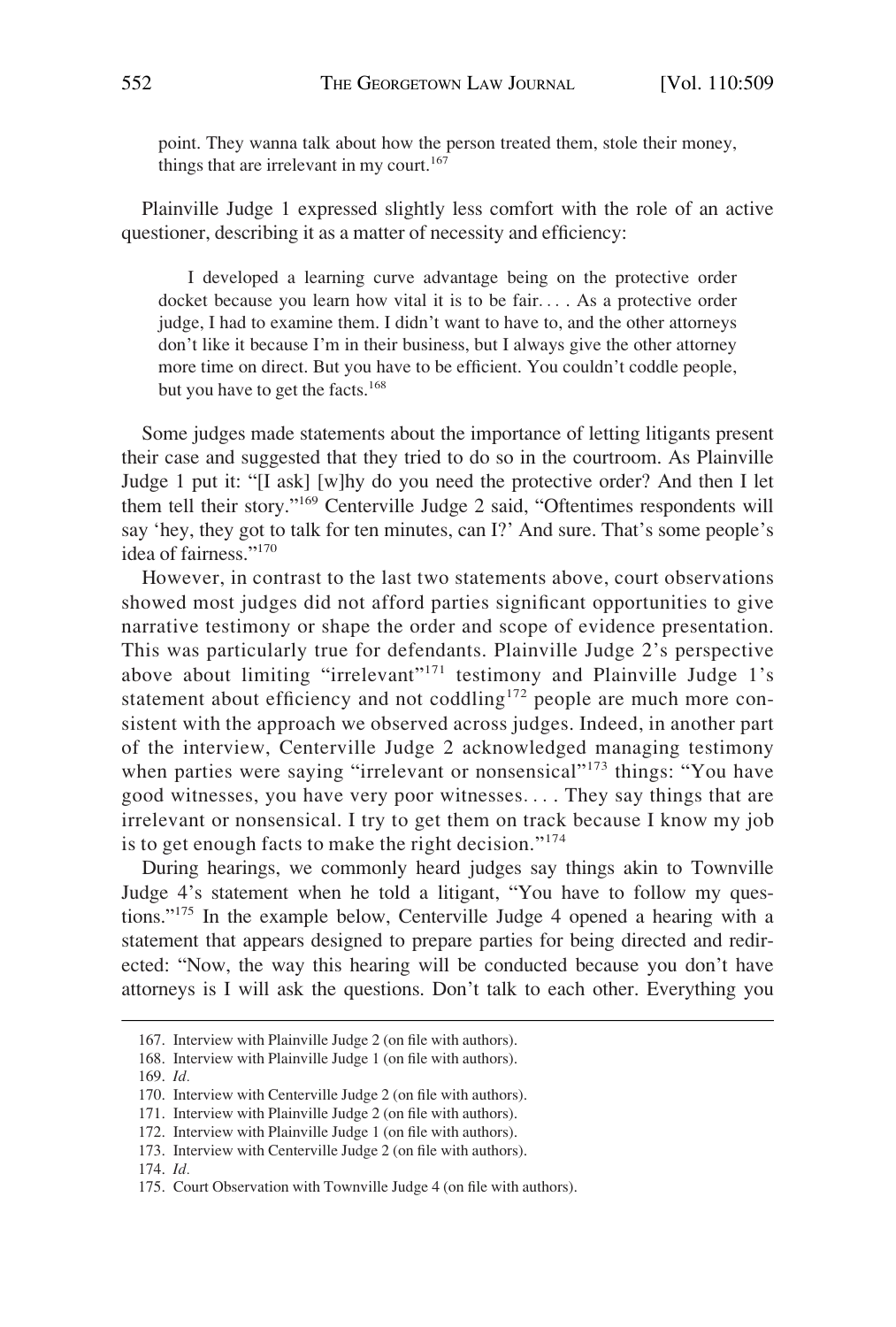want to say might not be relevant under the law, so manage your expectations right now."<sup>176</sup>

Another example of a judge controlling evidence presentation and limiting the evidence comes from another hearing conducted by Centerville Judge 4. In this case, the defendant had filed a motion for civil contempt alleging that the petitioner had not been bringing their child to a visitation exchange point as required by the court's order. In a hearing that lasted only a few minutes, the judge suggested the parties were not answering the judge's questions but then gave them almost no opportunity to speak. The judge then asserted that the issue the defendant has raised—enforcement of a visitation order—did not belong in court at all. The judge then quickly decided the case, telling the parties to "follow the order":

Judge to Petitioner: This provision is for your protection. Can you tell me what happened?

Petitioner: The paper says—

Judge: I don't care what the paper says. The question is are you bringing the child to the station as the order requires.

Petitioner: They said if he doesn't text, I don't have to bring my son.

Defendant: I have texts in my phone.

Judge: You think I'm going to take all this time with all these people here to go through that. You are both adults. [Both parties start to speak.] I don't want to get in the middle of hearing you guys argue. You don't come here to the court to have your little disagreement. You don't answer my questions and you won't get heard at all.

Judge to Petitioner: So, you're telling me he doesn't text you.

Petitioner: Certain days he does text me.

Judge: Well, I'm denying your motion and everything stays as it is. Go home and follow the order.<sup>177</sup>

In another example, Centerville Judge 1 presided over a hearing where both parties had filed petitions against one another. After hearing just a few minutes of testimony, the judge suddenly decided to dismiss both cases without hearing the facts that one of the litigants (Litigant 2) might have offered to support his claims. In the hearing, the judge first allowed Litigant 1 to offer some evidence to meet her burden of proof. She alleged serious physical abuse. She also appeared to be experiencing mental illness:

Litigant 1: He is compulsive and abusive mentally and physically toward my son and I. He has been raping, abusing, manipulating, terrorizing. What are the words I'm looking for?

Judge: Words are important, but actions are more important.

<sup>176.</sup> Court Observation with Centerville Judge 4 (on file with authors). 177. *Id.*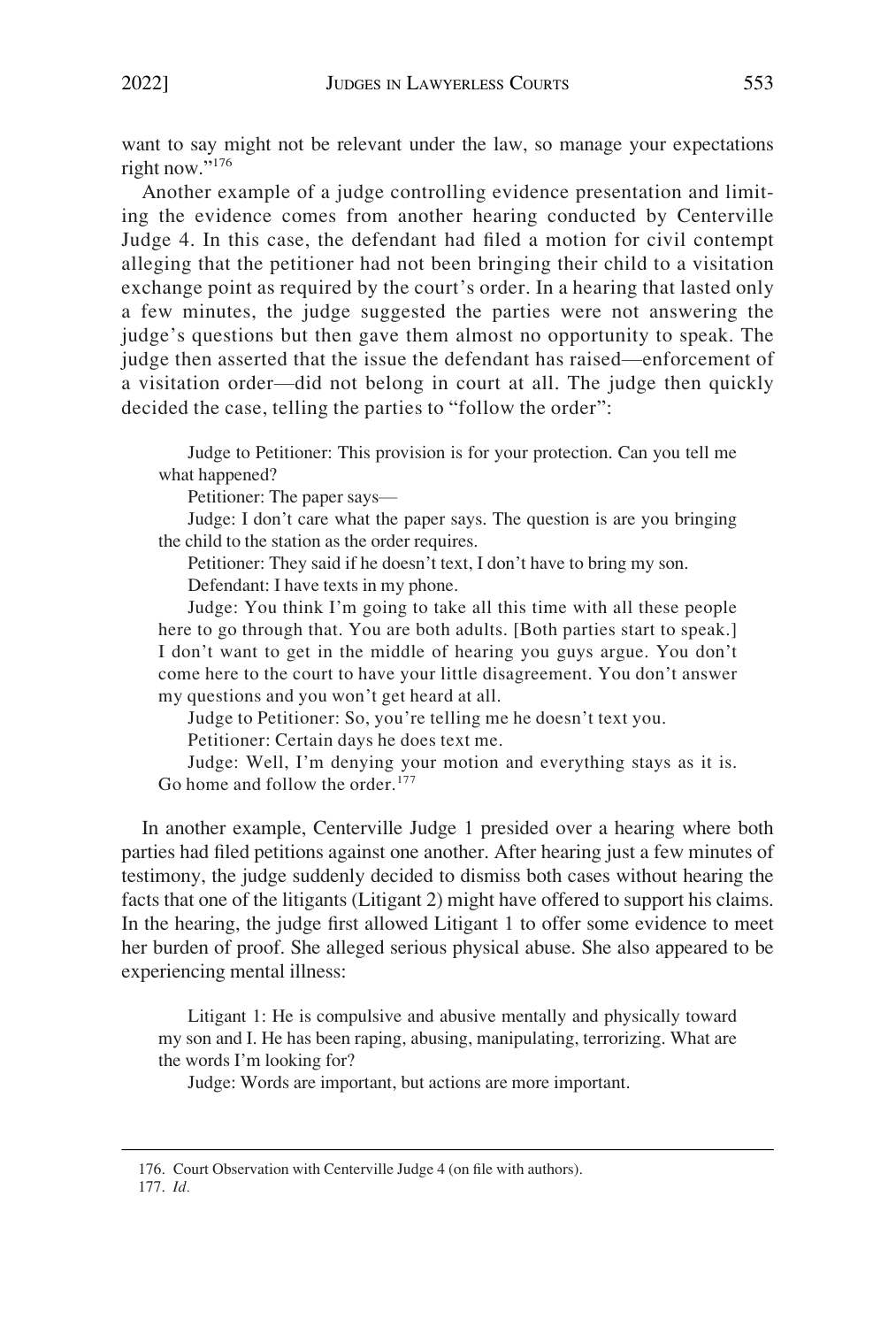Litigant 1: I'm not sure how this man can physically abuse me all these years and get away with it.

Judge: Whether the criminal justice system works is not at issue here. What's at issue is whether he committed an intrafamily offense.<sup>178</sup>

The judge appears to assume the litigant knows the difference between the criminal and civil systems. He then asks if she has pictures, which she produces on a phone and hands to the judge's clerk. It is unclear what role the photos played in the judge's final decision as he did not mention them again. Next, Litigant 1 began to discuss her son and the judge responded, "Your relationship with your son has nothing to do with this case," and shut down Litigant 1's testimony on this topic.<sup>179</sup>

After the judge's exchange with Litigant 1, Litigant 2 had only a limited opportunity to speak and no real opportunity to offer facts to support his petition. He only had a chance to deny, as a general matter, Litigant 1's allegations and assert that she was mentally ill. Soon after, the judge suddenly said to Litigant 2, "You also filed a case. Why don't you present it?"<sup>180</sup> Litigant 2's subsequent testimony was brief, only a few sentences, including two statements alluding to his claims: "[H]er behavior became unmanageable. Police had been called, there were family disturbances. I've had them come to remove her."181 After this statement, Litigant 1 interrupted, saying "lies."<sup>182</sup> The exchange below followed:

Judge: All right, I think I heard enough.

Judge to Litigant 1: Your affect and interruptions suggest to me that you're not mentally in a position to go forward with this case. Based on this, I don't find your testimony credible. Although I appreciate your apologies, they come with continued ill behavior. There's also constant murmuring.

Litigant 1: Really your honor? When your son has been raped by your baby dad, and when this man is getting away with it, I could care less what you think about me, but you may go on.

Judge: Accordingly, I am going to dismiss your case and hope you will seek medical attention.

Litigant 1: Thank you. I will. Thank you.

Judge to Litigant 2: I am also going to dismiss your petition. I don't think issuing a protective order is going to make things better. And I don't see enough evidence.

Litigant 2: What am I supposed to do? Keep calling the police?

182. *Id.* 

<sup>178.</sup> Court Observation with Centerville Judge 1 (on file with authors).

<sup>179.</sup> *Id.* 

<sup>180.</sup> *Id.* 

<sup>181.</sup> *Id.*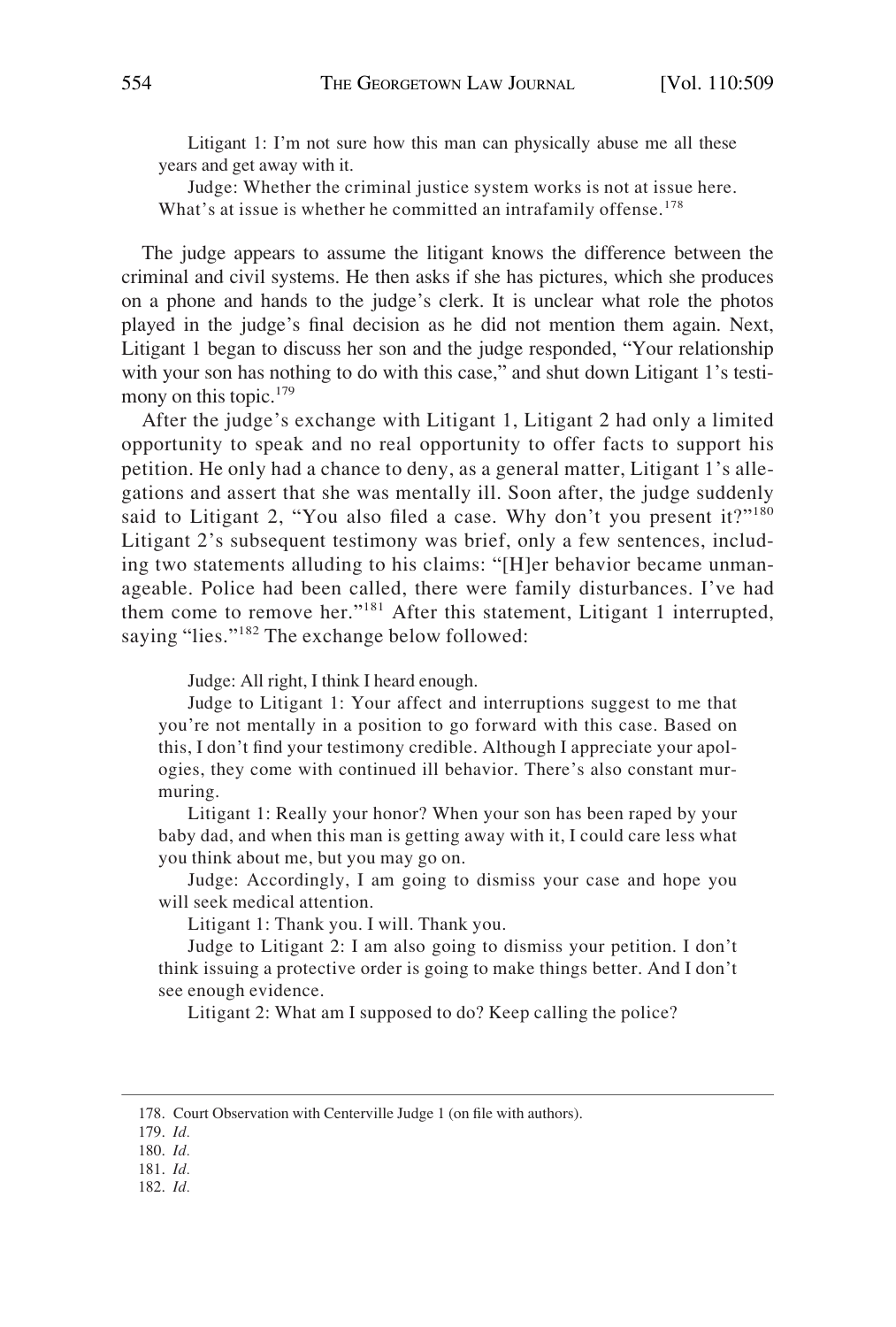Judge: Do the same thing you would do with or without a protection order. I understand, sir, but I don't think a protective order is the appropriate remedy.<sup>183</sup>

In announcing a sudden dismissal of both cases, the judge cited Litigant 1's courtroom behavior, "affect," and mental condition as the reason for dismissing her case. The judge did not address Litigant 1's claims of serious physical abuse. And while the judge told Litigant 2 that the judge did not "see enough violence" to support Litigant 2's claims, Litigant 2 did not have an opportunity to say more than a few sentences. Judge 1 never heard the facts Litigant 2 might have offered. The choice to bar Litigant 2 from offering evidence and argument in his case appeared to be based not on anything the judge learned from Litigant 2 himself but only on what the judge learned from Litigant 1 when she presented her case.184

Judges often seemed to have specific ideas about the type of testimony they wanted to hear. Sometimes judges appeared to be searching for confirmation of the kind of facts they thought might be relevant in a given case, as the examples below illustrate:

Plainville Judge 1

Judge: [Reading petition.] All of these events occurred in front of children?

Petitioner: They were upstairs.

Judge: But they were present in the house and probably heard?<sup>185</sup>

Townville Judge 2

Judge: Were there marks on your neck? Petitioner: No. Judge: She just grabbed you by the neck and pushed you? Petitioner: Yes.<sup>186</sup>

Centerville Judge 2

Judge: And what was [her] condition emotionally? And physically? Torn clothing, anything like that? $187$ 

Townville Judge 4

Judge: He was throwing things. He kicked in the door. He's the owner of the house? He didn't really beat you up, did he?

<sup>183.</sup> *Id.* 

<sup>184.</sup> *Id.* 

<sup>185.</sup> Court Observation with Plainville Judge 1 (on file with authors).

<sup>186.</sup> Court Observation with Townville Judge 2 (on file with authors).

<sup>187.</sup> Court Observation with Centerville Judge 2 (on file with authors).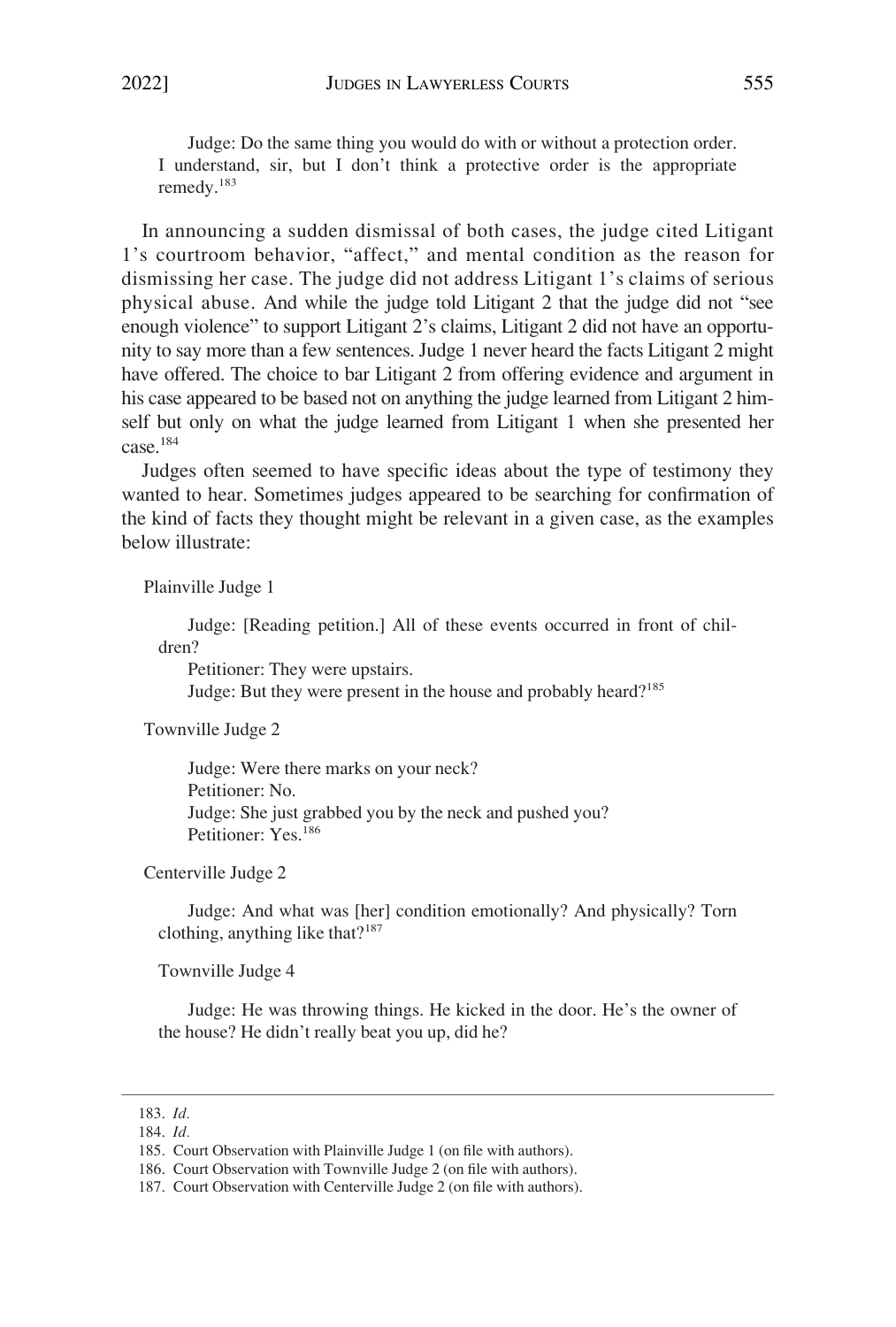<span id="page-48-0"></span>Judge: Did you listen to the question? Focus. You go there, you see his truck. He's in jail. They don't take your vehicle. Did you open the door?

Defendant: His truck was there. The police came. [Name] was not there. [Name] answered. The police said there was a protective order and he had to leave.

Judge: Did you break the door? Defendant: No, the cops let me in.<sup>188</sup>

Without knowing each case's underlying facts, we cannot say how often judges' controlling approach to hearing management caused them to miss critical information. However, it is undeniable that many litigants in our data, particularly defendants, had limited opportunities to offer narrative testimony and have their arguments fully heard by the court. In the absence of counsel, litigants did not have the opportunity for anyone acting in their interests to do fact investigation that might produce evidence supportive of their case—evidence that they did not consider to be supportive of their case given their lack of legal training. The lack of opportunity for narrative and the tendency to ask leading questions cut against recommendations in guidance literature, which urges judges to allow parties to be fully heard and encourages them to ask neutral questions.

#### IV. WHY DO JUDGES BEHAVE SIMILARLY?

This study reveals surprisingly homogeneous behavior by judges in lawyerless courts across three diverse jurisdictions, behavior that bears little resemblance to the vision for judicial role reform. Rather than offering the accommodation and assistance that guidance suggests, judges maintained legal complexity and exercised tight control over hearings and party testimony.

Why did the judges in our study behave in similar ways? Why did they resist offering explanations and information to litigants and refuse to answer questions? Why did they use so much jargon? Why did they limit the evidence they were willing to hear and consistently use leading questions to shape testimony? Why did they rely so heavily on petitions to drive information gathering? In this Part, we suggest three possible explanations for judges' similar behavioral choices.

Critically, we note that each of the factors we describe below are symptoms of the fundamental problem in lawyerless courts: civil justice system design.<sup>189</sup>

. . . .

<sup>188.</sup> Court Observation with Townville Judge 4 (on file with authors).

<sup>189.</sup> In previous and ongoing work, we examine broader structural perspectives on this issue. *See*  Carpenter et al., *supra* note 3 (identifying four novel assumptions to guide future research on pro se cases in state civil court); Shanahan & Carpenter, *supra* note 11; Colleen F. Shanahan, Alyx Mark, Jessica K. Steinberg & Anna E. Carpenter, Essay, *Covid, Crisis, and Courts*, 99 TEX. L. REV. ONLINE 10 (2020); Steinberg, *supra* note 9 (noting that the systemic lack of counsel, among other conditions, renders the civil justice system predictably ineffective); Steinberg, *supra* note 14 (calling attention to the breakdown of the adversary system in ordinary two-party cases); Carpenter, *supra* note 14 (describing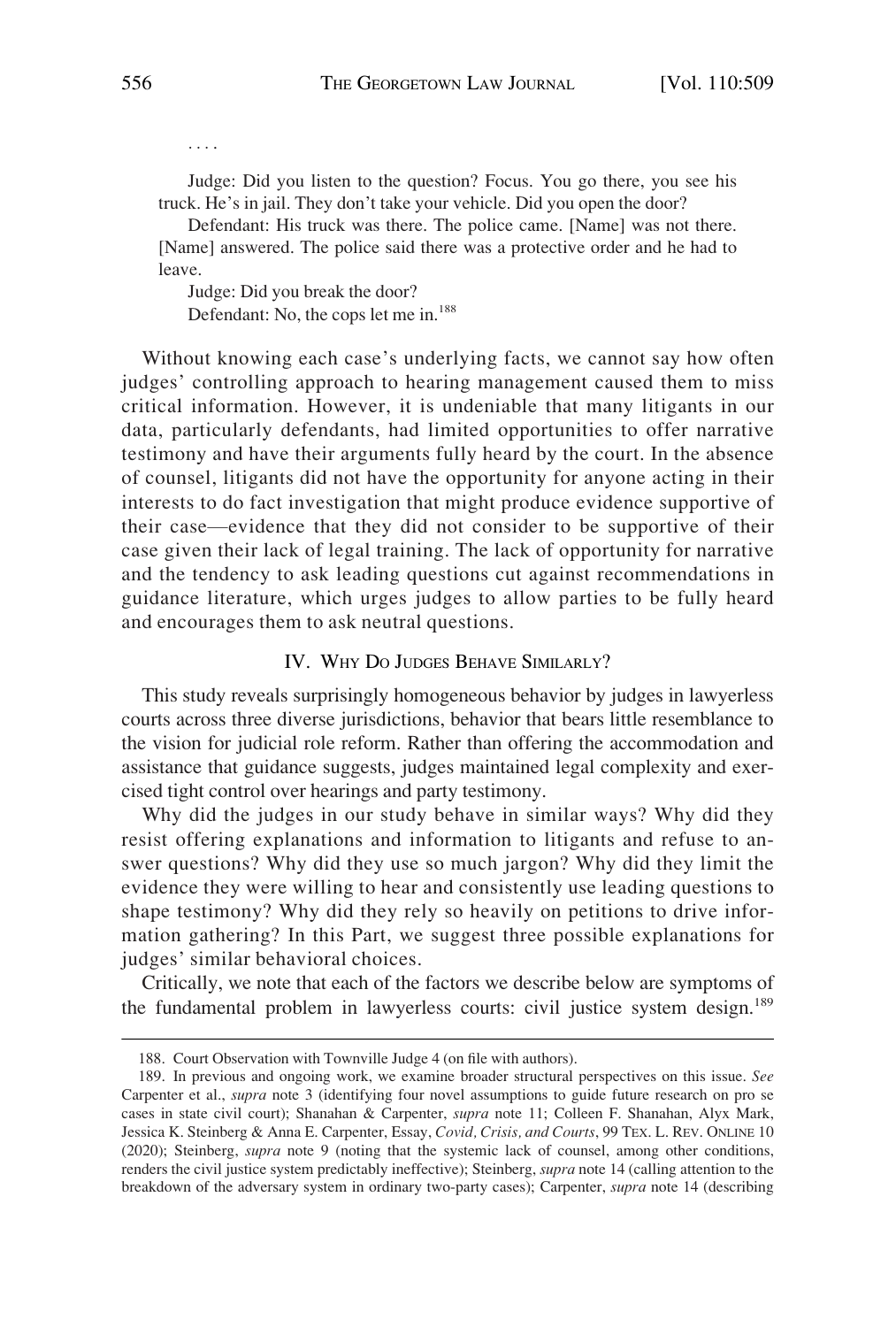<span id="page-49-0"></span>American civil trial courts were designed for adversarial, procedural contests driven by lawyers on both sides of a case. These courts were not designed to be navigated by users who lack legal training and must advocate for themselves while facing potentially life-altering consequences based on the outcome of their cases. The judicial behavior we observed is rooted, more than anything else, in the core design and purpose of civil courts and the roles judges and lawyers are expected to play in this system. The existing incentives for judges to behave in new ways that are helpful to both sides of a pro se case are much weaker than judges' incentives to behave in ways that are more consistent with their historical role in civil litigation.

With the backdrop of a civil justice system that was not designed for people without counsel, we suggest three factors that may shape the behavior we observed. First and most important is the interaction between sparse formal law and judges' traditional assumptions about their role. This interaction creates an ethical trap. Judges in our study consistently reported that they were unclear about the ethical bounds of their role. In the face of this ambiguity, they appeared to fall back on commonly shared assumptions about how a civil judge should behave, assumptions likely shaped by their acculturation and training in the legal profession.

Second, judges were under pressure to decide cases quickly in their high-volume dockets, which limited the amount of time they could spend offering pro se assistance. In addition, the incentives to "move" cases along appeared stronger and more concrete than the incentive to help people without counsel, incentives that included feedback from court administrators about docket management but not about pro se assistance.

Third, imbalanced pre-hearing legal assistance in protective order cases resulted in petitioners' having factually and legally well-developed cases while defendants did not. Judges' reliance on petitioners' pleadings, whether consciously or unconsciously, may have been influenced by docket pressure and seemed to limit the universe of facts judges were willing to consider. These three factors may have exerted independent pressure that shaped particular aspects of judges' behavior and also may have acted in concert to influence how judges operationalize their role in lawyerless courts. We discuss each of these factors in more detail below.

#### A. ETHICAL AMBIGUITY AND JUDICIAL ROLE ASSUMPTIONS

Previous research has suggested that state trial court judges face ethical ambiguity regarding the proper scope and nature of their role in lawyerless cases.190 In prior studies, judges have described a process of on-the-job role development and

the role of active judging as a central feature in solving the pro se crisis); Steinberg, *supra* note 4, at 760–87 (arguing against "supply side" remedies, such as provision of counsel, which especially at the time was, and even today remains, the predominant scholarly view to improving access to justice).

<sup>190.</sup> *See* Steinberg, *supra* note 14, at 943–46; Carpenter et al., *supra* note 3, at 257, 273; Carpenter, *supra* note 14, at 666–67.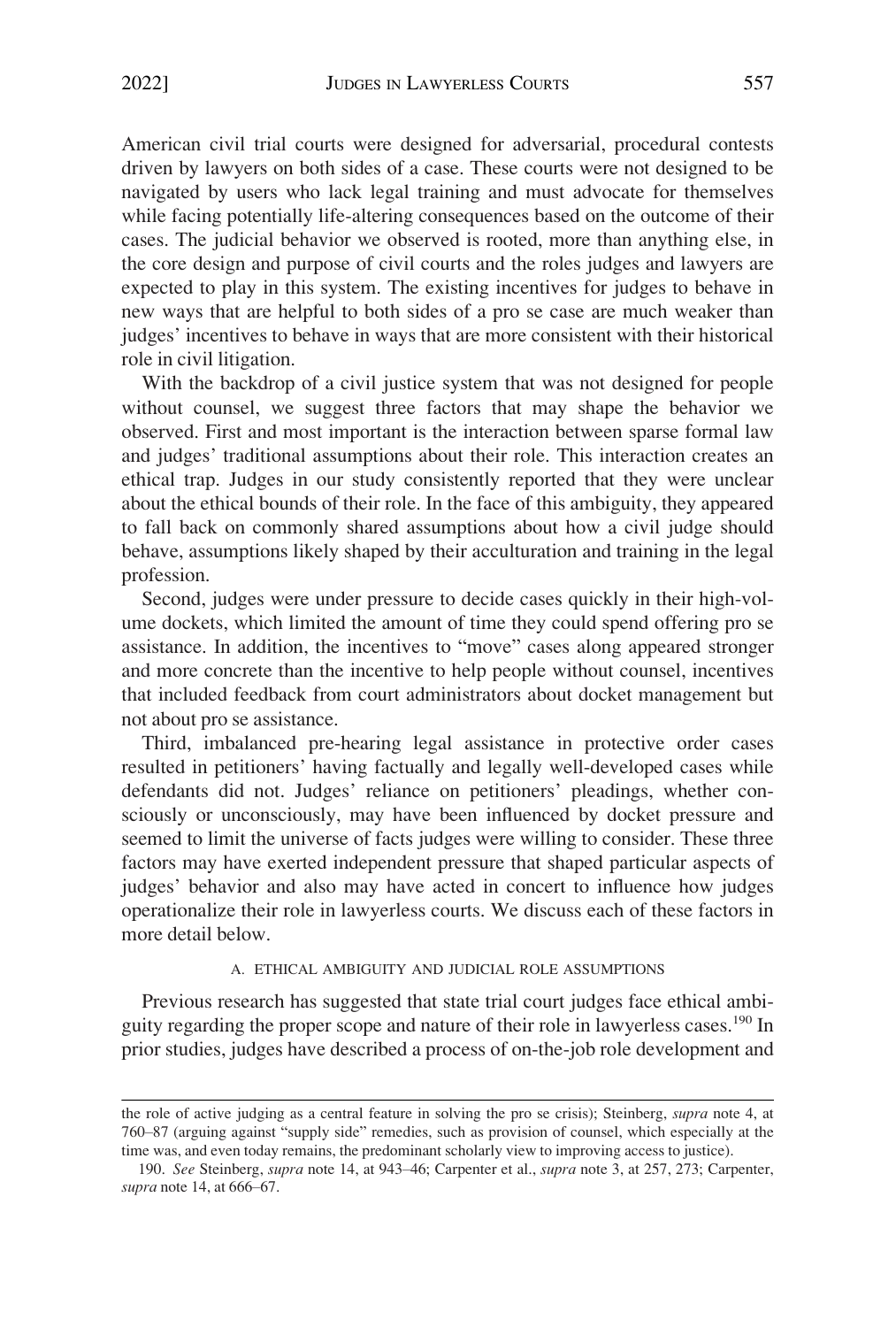a lack of clarity about implementing ethical standards.191 In interviews, the judges in our study confirmed their struggles to balance duties of impartiality and fairness with the practical task of assisting pro se parties in a system not designed for litigants without lawyers. In fact, despite the lack of assistance judges offered to litigants in the courts we observed, we show below that judges believed they were doing all that they could to assist people without counsel within the bounds of their role.

In the face of ethical ambiguity, judges may have defaulted to their original training as lawyers in an adversarial system, including baseline assumptions about the appropriate judicial role such as the importance of appearing impartial and unbiased. The judges in our study were all lawyers before they took the bench.<sup>192</sup> All were trained in a relatively homogenous legal education system.<sup>193</sup> The norms of the adversary process and the tracks worn by years of legal training and practice may ultimately be far too ingrained in judges' minds to be overcome merely by permissive ethical rules or admonishments from judicial training programs.

In interviews, when we asked judges how they think about and approach their role in pro se cases, they described fairness as their touchstone principle and how this principle required them to intervene in and manage pro se cases, a finding consistent with previous research.<sup>194</sup> However, the judges also described their struggles with the ethical bounds of their role, articulating that they had to find their own, individualized approach to ensuring fairness in the courtroom, or as one judge put it, "going rogue."<sup>195</sup> Notably, judges in Centerville, who were required to attend regular training programs about running dockets, described similar challenges as judges in Plainville, who received no such training.

194. *See* Carpenter, *supra* note 14, at 685.

<sup>191.</sup> Carpenter, *supra* note 14, at 663–64.

<sup>192.</sup> *See* BENJAMIN H. BARTON, THE LAWYER–JUDGE BIAS IN THE AMERICAN LEGAL SYSTEM 14–15 (2011) (noting that judges have a shared background as lawyers and "tend to come from a very select group of individuals who have thrived within the institution of legal thought"). We note, though, the phenomenon of nonlawyer judges in the also under-researched field of municipal courts, which serve both criminal and civil functions. *See generally* Alexandra Natapoff, *Criminal Municipal Courts*, 134 HARV. L. REV. 964 (2021) (discussing the criminal law functions of municipal courts).

<sup>193.</sup> Gillian K. Hadfield, *Legal Infrastructure and the New Economy*, 8 J.L. & POL'Y FOR INFO. SOC'Y 1, 40 (2012) ("Legal training is largely homogeneous—lawyers are trained in effectively identical law schools with the same curriculum and methods."); Matthew J. Wilson, *U.S. Legal Education Methods and Ideals: Application to the Japanese and Korean Systems*, 18 CARDOZO J. INT'L & COMPLIANCE L. 295, 295–97, 300 (2010) ("The curriculum at most U.S. law schools follows a standard pattern."); Carole Silver, *Getting Real About Globalization and Legal Education: Potential and Perspectives for the U.S.*, 24 STAN. L. & POL'Y REV. 457, 476 (2013) (noting that U.S. law schools have a "somewhat standardized" curriculum, particularly in the first year).

<sup>195.</sup> Interview with Centerville Judge 1 (on file with authors). For a discussion of similar findings from previous research, see Steinberg, *supra* note 14.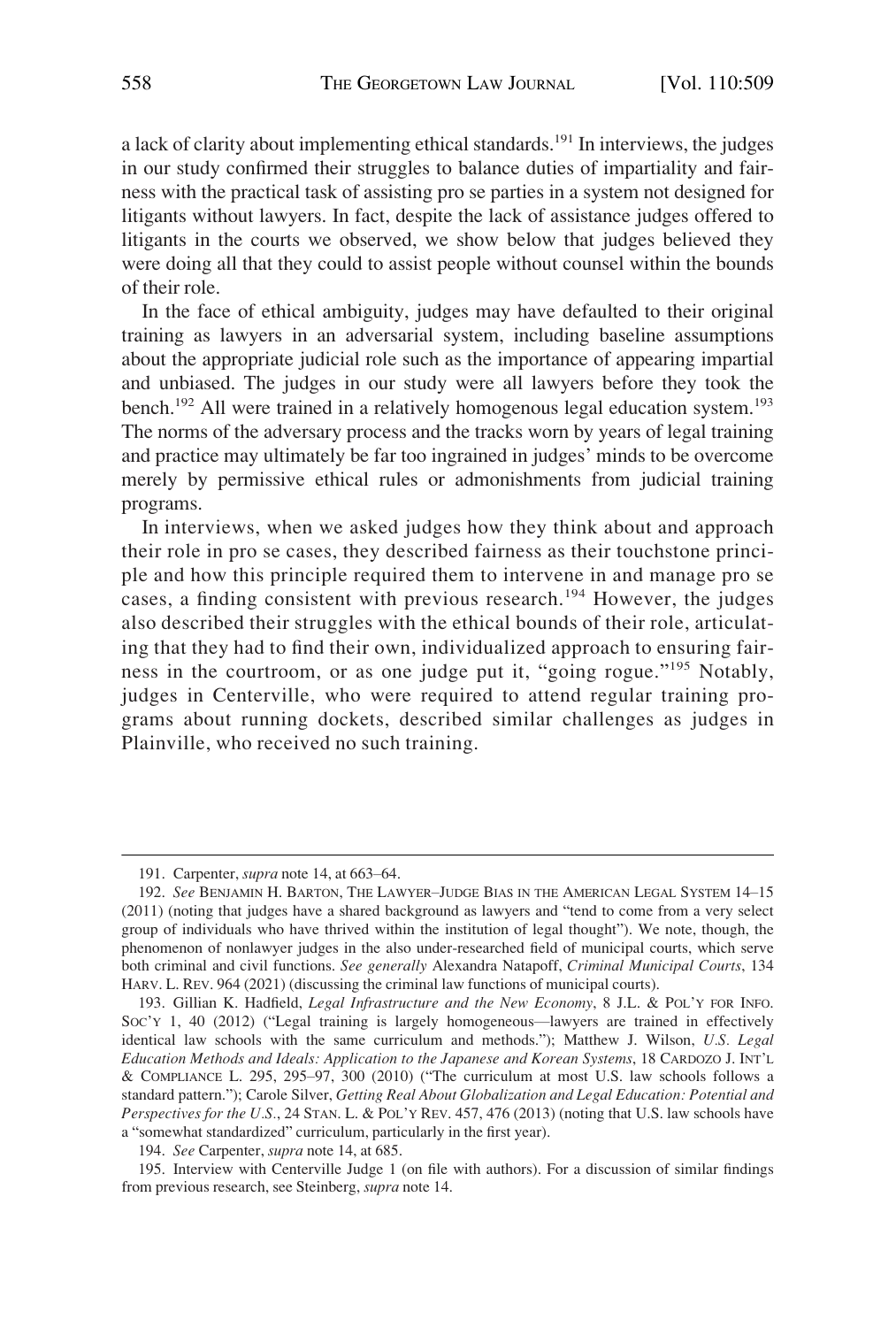Plainville Judge 1 said, "I did look at the canons, but I did not find that it was helpful. I developed a 'smell test.'"<sup>196</sup> Judges in Centerville expressed similar ideas. Centerville Judge 1, for example, articulated a lack of sufficient guidance and did not think the judicial role in pro se courts was "particularly codified."197 Judge 1 added, "I don't see it as a developed jurisprudence. . . . I think dealing with pro se litigants is in its nascent phase."198 Centerville Judge 1 also said it is important to be "tethered . . . by the law" and then went on to say:

I'm good at violating—that's not the right word—I'm good at going rogue. The ends justify the means kind of thing. . . . So I have to push hard on myself to say, "what are the rules, what am I allowed to do." The rules say I can't speak with [unrepresented people] for a particular reason, but I've always pushed that. I won't do things I can't do, but otherwise I'll push. I'm not saying other judges are wrong, but they'll say, "I can't help you I've got my rules."

. . . .

Natural inclination is to help the side that is unrepresented, but you are still cabined by judicial ethics.

. . . .

In a few cases I think I made a difference. That's what I want anyway, to make a difference for people. But it is so hard just to be the referee but also want to get involved.<sup>199</sup>

Plainville Judge 2 also expressed the sense that a judge had to "bend" the rules or approach a "limit" to help unrepresented people:

I'll help [unrepresented people] out more than I should, and I know that. I bend over backwards to help them as much as I can, but, boy, there's a limit to it. Technically, they're supposed to be held to the same level. It's kinda hard to do that and still believe that you're running a fair court, 'cause they don't know how, so I bend it, and I shouldn't. I know I shouldn't, every time I do it, but I still do it.<sup>200</sup>

To the extent judges fell back on traditional judicial behavior, they may have had good reason. Matthew Tokson's empirical research on judicial

<sup>196.</sup> Interview with Plainville Judge 1 (on file with authors).

<sup>197.</sup> Interview with Centerville Judge 1 (on file with authors).

<sup>198.</sup> *Id.* 

<sup>199.</sup> *Id.* 

<sup>200.</sup> Interview with Plainville Judge 2 (on file with authors).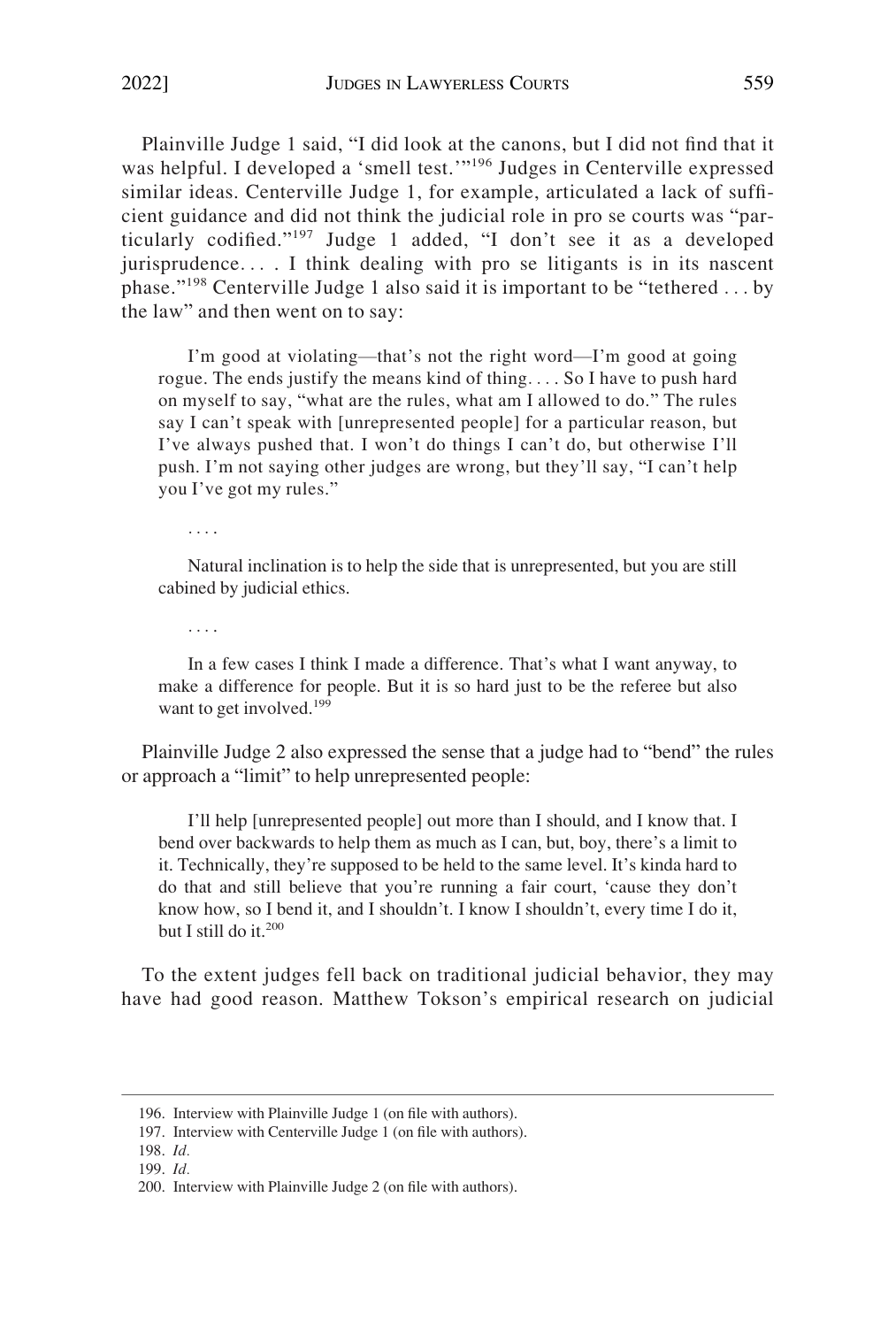decisionmaking draws on cognitive psychology to explain how unconscious biases, including preferences for the status quo, shape judges' behavior.<sup>201</sup> His conclusions are instructive and consistent with our findings. Tokson suggests that judges may resist changes that increase the cost of their own decisionmaking, for example, by "increasing the time and effort necessary to address a legal issue or by increasing the cognitive difficulty of decisionmaking."202 Tokson also suggests judges may develop "biases in favor of laws that they have repeatedly applied and justified in the past" along with "preferences for familiar doctrines and an aversion to any departure from a long-standing status quo."<sup>203</sup>

As we described in detail in Part I, although many court systems and access to justice advocates have recommended ways judges can help people without counsel, this guidance material is merely advisory and the gap between such recommendations and formal law is massive. Even in Centerville, which has gone farther than most other jurisdictions in the country, specific forms of assistance are merely encouraged—not required —and those encouraged behaviors are discussed in the most summary and general terms. The shared ethical confusion across judges in this study suggests that efforts like Centerville's, which are among the strongest in the county, are still not sufficient to ensure judges implement recommended pro se assistance. Without more scaffolding to support the new judicial role, judges appear to fall back on their legal training and acculturation, which includes the historical role of judicial passivity as a marker of impartiality and judicial assistance for litigants as a marker of bias. These findings suggest future research drawing on fields including cognitive psychology and behavioral economics could develop our understanding of the role culture, cognition, and other mechanisms in creating and influencing judges' behavior in lawyerless courts.<sup>204</sup>

<sup>201.</sup> *See* Matthew Tokson, *Judicial Resistance and Legal Change*, 82 U. CHI. L. REV. 901, 916–23 (2015).

<sup>202.</sup> *Id.* at 903.

<sup>203.</sup> *Id.* 

<sup>204.</sup> Examples include Thaler and Sunstein's work on behavioral "nudges," see generally RICHARD H. THALER & CASS R. SUNSTEIN, NUDGE: IMPROVING DECISIONS ABOUT HEALTH, WEALTH, AND HAPPINESS (2008); and Lessig's work on how architecture shapes behavior, see generally LAWRENCE LESSIG, CODE: VERSION 2.0 (2006). A recent paper by Martha Gayoye makes vital methodological and substantive points relevant to the future study of civil trial court judges. Martha Gayoye, *Why Women Judges Really Matter: The Impact of Women Judges on Property Law Outcomes in Kenya*, 27 SOC. & LEGAL STUD. 1 (2021). First, Gayoye notes that many existing studies of judges use a lens of "methodological individualism" as opposed to "collectivism"—a critique deeply relevant to the U.S. context—and articulates how a focus on individual judges can obscure the "collective efforts, actions, and processes" of groups of judges, such as women. *Id*. at 1–2 (emphases omitted). Second, she shows how women judges in Kenya collaborated to advance feminist jurisprudence in property disputes through informal interactions and training of their male colleagues and argues for the potential of networks of judges to bring about institutional change. *Id.*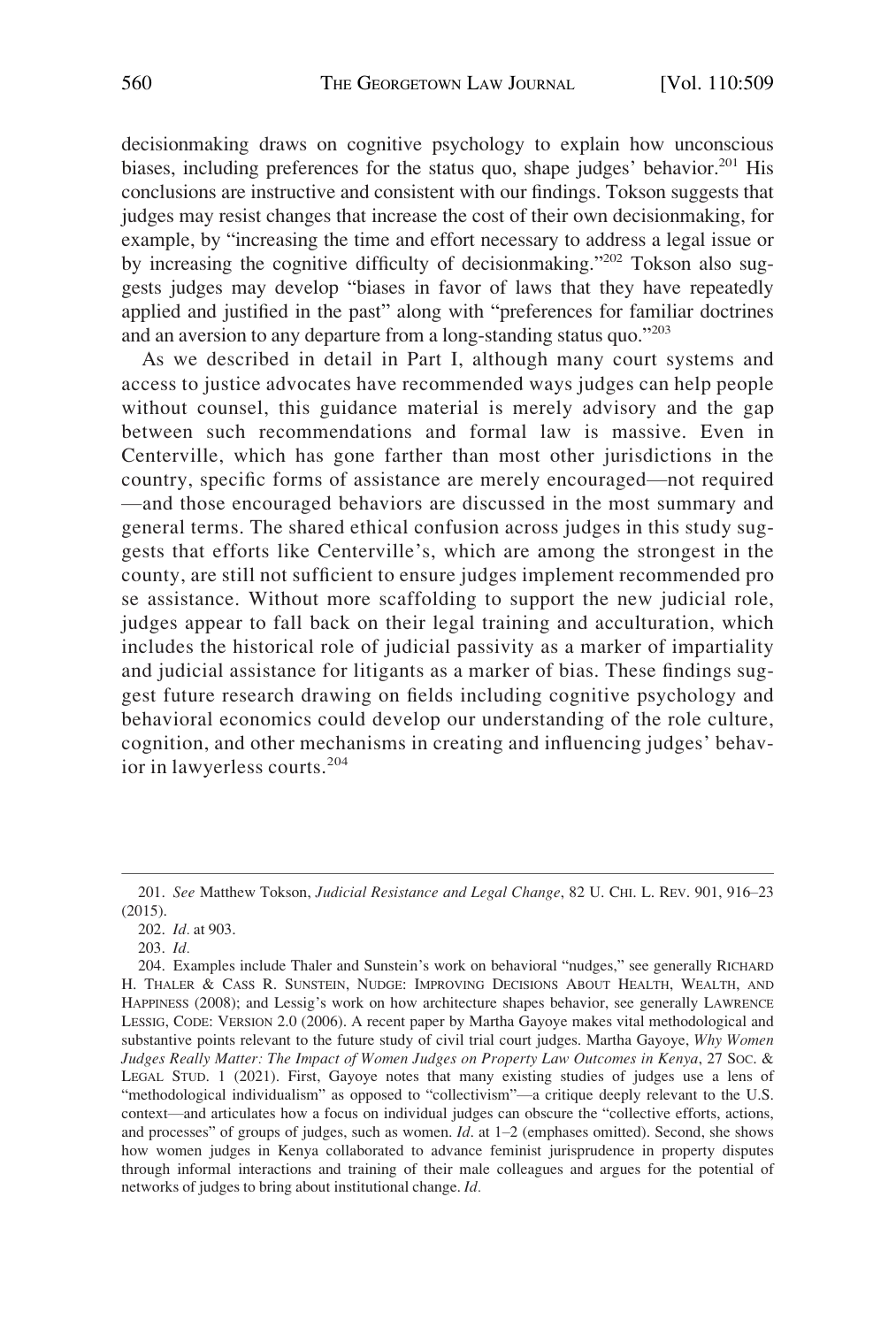#### B. DOCKET PRESSURE

<span id="page-53-0"></span>A very pragmatic factor might have shaped the behavior we observed: time.<sup>205</sup> The recommendations for judicial role reform and pro se assistance are inherently time-consuming. The judges we observed may have had, or perceived that they had, very little time to spare. Judges in most lawyerless courts, like those in our study, face massive docket pressure from high-volume court calendars. In fact, commentators have drawn an analogy between lawyerless civil courts and emergency rooms.<sup>206</sup> Like the emergency department of a hospital, civil courts have no choice but to process the cases brought before them, no matter the resource constraints they might face.<sup>207</sup> These pressures flow downstream and shape the day-to-day work of trial judges.

In interviews, judges discussed feeling time pressure from litigants many of whom had to wait for long periods, sometimes hours, to have their cases called—and from court administrators who wanted to keep court calendars moving. The high-volume and high-pressure nature of the dockets we observed may influence the extent to which judges are willing to take time to offer individualized explanations or to give every single litigant the chance to offer lengthy testimony.<sup>208</sup> As a matter of incentives, the judges in our study faced more external pressure to call and decide cases quickly than to offer pro se assistance.

Given the number of cases calendared each day, judges faced daily time pressure to call the case of every litigant waiting in the courtroom. They also faced longer-term time pressure to ensure cases did not linger on court calendars. In all three jurisdictions we observed that dozens of protective order cases were calendared for a morning time block, typically between nine and early afternoon. The courtrooms were often too small for all litigants to sit down, which meant courtrooms could be standing room only, particularly at the beginning of a docket call in the morning. Some cases, such as those without service on the defendant, could be resolved in less than a minute. Evidentiary hearings took much more time.

208. As an analogy, one study of federal courts found that increased caseloads led to less scrutiny by appellate courts. *See* Bert I. Huang, *Lightened Scrutiny*, 124 HARV. L. REV. 1109 (2011).

<sup>205.</sup> *See* Tokson, *supra* note 201, at 912 (discussing judicial resistance to time and effort costs).

*See, e.g.*, Carrie Johnson, *Legal Help for the Poor in a 'State of Crisis*,*'* NPR (June 15, 2012, 206. 3:57 AM), <https://www.npr.org/2012/06/15/154925376/legal-help-for-the-poor-in-state-of-crisis> [[https://](https://perma.cc/4AZ3-2VSZ)  [perma.cc/4AZ3-2VSZ\]](https://perma.cc/4AZ3-2VSZ) ("This isn't a hospital. But it is a kind of emergency room, for people who need help, right away, with all kinds of legal problems.").

<sup>207.</sup> *See* Shanahan & Carpenter, *supra* note 11, at 129 (noting that courts have "no choice" but to serve litigants and handle cases "despite the mismatch between design and reality"); *see also* Shanahan et al., *supra* note 189 (describing the historical challenges of state civil courts and the pandemic-related intensification of these challenges and resulting innovation); Andrew Hammond, Ariel Jurow Kleiman & Gabriel Scheffler, Essay, *How the COVID-19 Pandemic Has and Should Reshape the American Safety Net*, 105 MINN. L. REV. HEADNOTES 154 (2020) (showing how lack of government assistance has exacerbated economic and racial inequality historically and how these negative consequences have and will continue to increase in the face of the pandemic).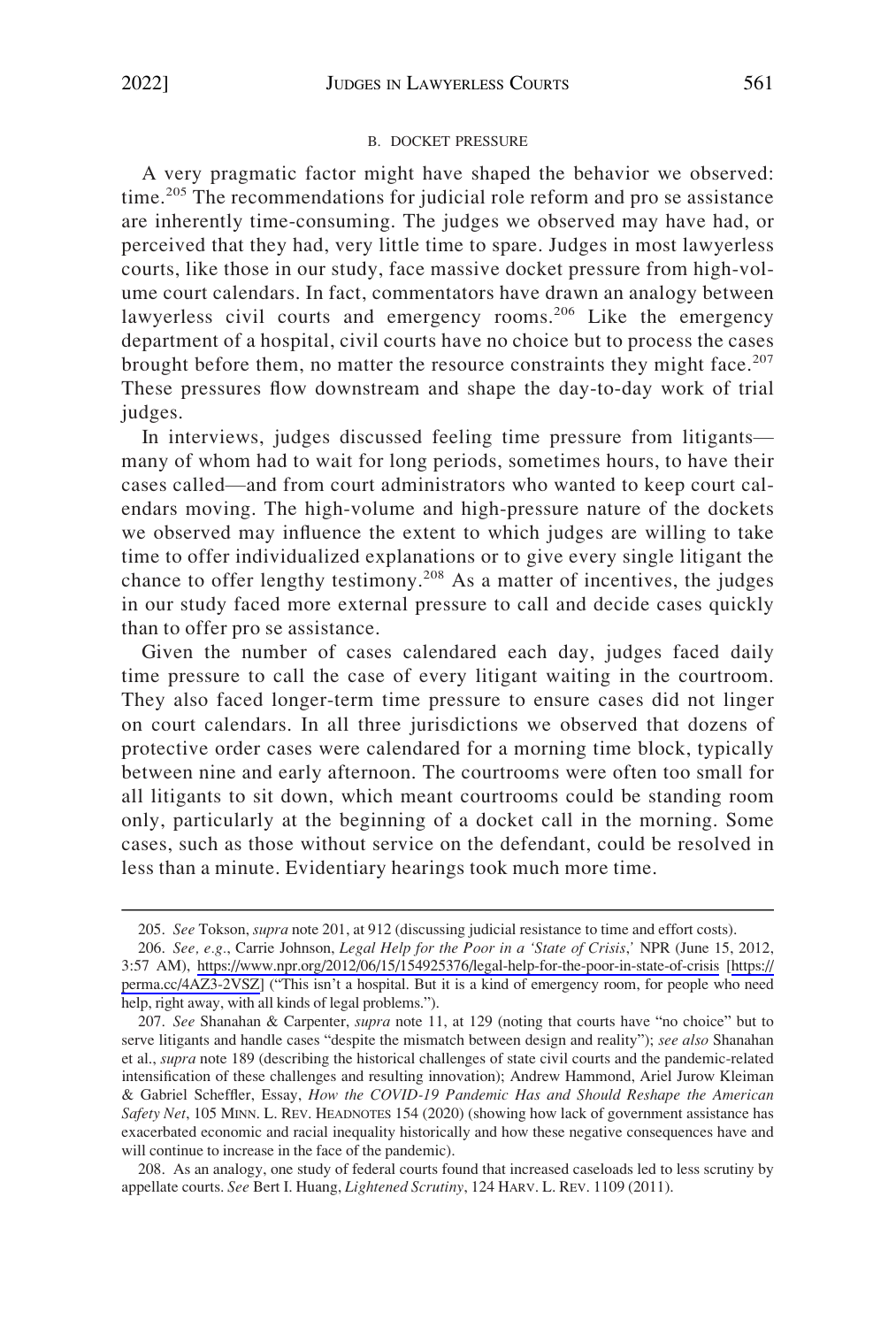<span id="page-54-0"></span>In Centerville, judges described significant time pressure from court administrators. Judge 1 said, "In busy courthouses like this there's always tension between justice and moving the calendar. There's pressure from the—we call them the suits—to move the cases."209

This judge went on to describe how this pressure was systematic, with judges throughout the courthouse receiving statistics about docket management: "Yeah, we get these statistics about who's moving cases, how we're moving cases. We see stats every month, how many trials we've done. And it's particular to judges, so you know how you're doing. We'd always have these meetings about moving cases . . . ."<sup>210</sup>

Centerville Judge 2 expressed similar sentiments about pressure from court administrators and also described a perception of impatience from litigants:

We are under a lot of pressure to get cases resolved. My own approach is to manage the issues of moving the case along but feeling I have given enough time to the case that I can make a good ruling. . . . The litigants even are impatient. I tell them, think about this like going to the doctor. You can't predict when you'll get out. You have to wait sometimes.<sup>211</sup>

Plainville Judge 1 described "a huge pressure" to ensure parties had a swift resolution to their case and described starting dockets at nine in the morning and often staying on the bench until the afternoon to ensure all of the day's cases were handled.<sup>212</sup>

The baseline reality of constant pressure to resolve cases may play a key role in preventing judges from even attempting to offer pro se assistance. This may be particularly true where institutional pressure to close cases—such as the pressure placed on judges by court administrators in the form of regular reports on case statistics—is stronger, more systematic, and contains more feedback loops than any pressure they might face to offer assistance to pro se litigants. After all, while some of the judges in our study were trained on judicial role reform, none of them received routine feedback on how they performed in helping people without counsel. In contrast, they did receive feedback on how they were managing their busy, crowded dockets.

#### C. LEGAL ASSISTANCE FOR PETITIONERS ONLY

Some of the behavior we observed, particularly judges' tight control over evidence presentation and the constraints they placed on party testimony, could be shaped by differences in case development between petitioners and defendants. In the courts we studied, only petitioners received robust,

<sup>209.</sup> Interview with Centerville Judge 1 (on file with authors).

<sup>210.</sup> *Id.* 

<sup>211.</sup> Interview with Centerville Judge 2 (on file with authors).

<sup>212.</sup> Interview with Plainville Judge 1 (on file with authors).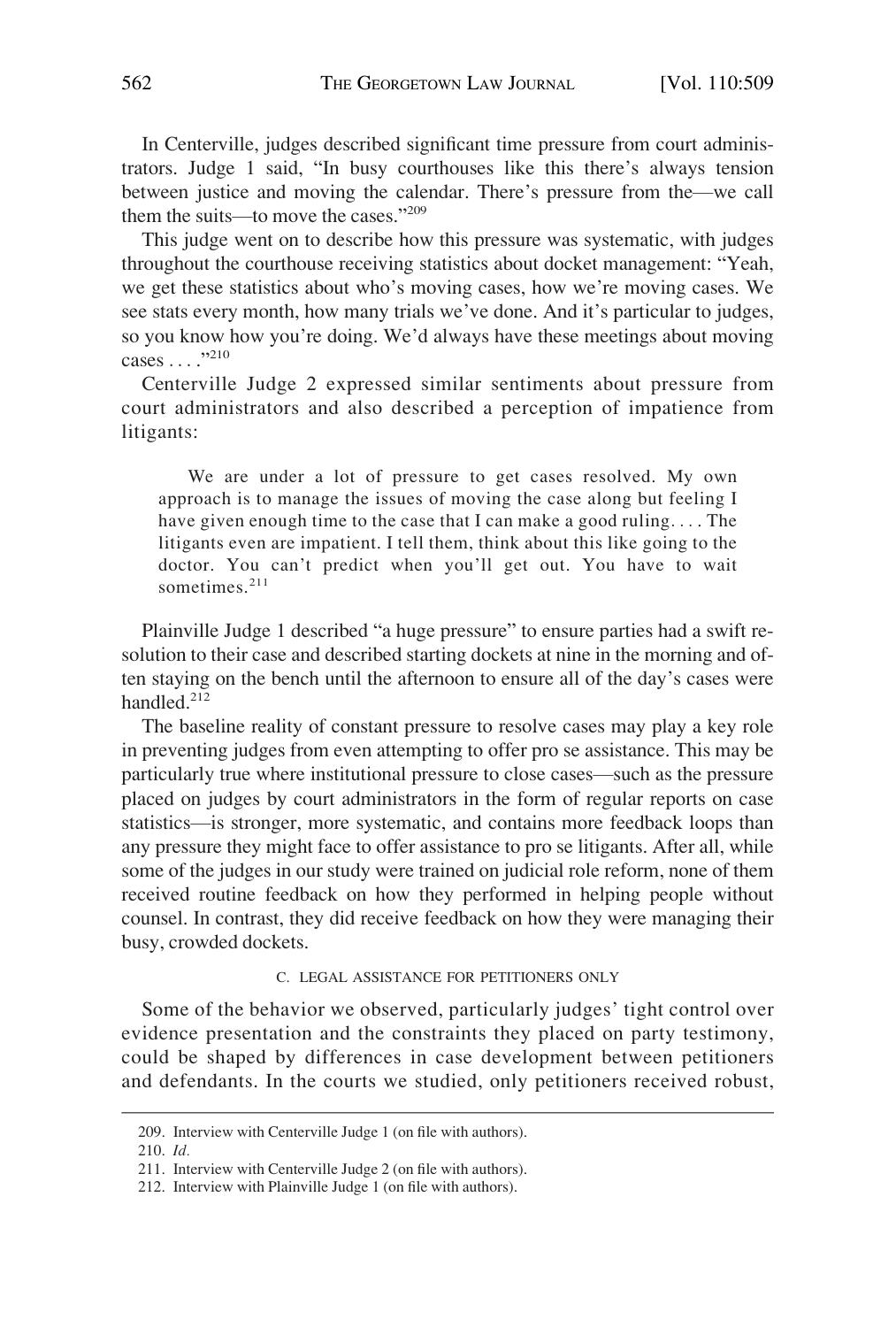<span id="page-55-0"></span>systematic, pre-hearing case development assistance.<sup>213</sup> Defendants did not. As a result, petitioners' pleadings were the only written articulation of factual and legal allegations in any given case. Judges leaned heavily on these pleadings to shape how they controlled and managed evidence presentation.

Petitioners' cases were succinctly and predictably presented in a form pleading, which may have, unconsciously or consciously, led judges to rely on them and constrained their thinking about the possible universe of claims or defenses in a given case. This possibility, combined with docket pressure, may have influenced judges to take the most straightforward, efficient route to put facts on the record: relying on the petition, asking leading questions, and limiting party narrative. While that behavior may not be ideal from a pro se assistance or due process perspective, it is consistent with the tangible pressures that judges face.<sup>214</sup>

Even as judges relied on pre-hearing case development for petitioners to share hearings, they did not offer counter-balancing assistance to defendants in developing defenses during hearings. A possible reason is that judges did not believe they were permitted to provide such support in their role as judges. Ethical confusion, assumptions about the judges' proper role, and lack of clarity about acceptable behavior may have stood in the way of judges offering case development support to defendants.

#### **CONCLUSION**

This Article highlights a key symptom of what ails lawyerless courts: the judicial role's failings.<sup>215</sup> Both the vision for judicial role reform and the pragmatic, day-to-day reality of lawyerless courts ask state civil court judges to maintain fidelity to impartiality and adversarial procedures and deliver substantive justice while simultaneously assisting parties with no training in law and deep personal interests in litigation outcomes. Today's judges are asked to navigate this ethical trap in the context of a system designed for lawyers to drive all aspects of litigation from the most mundane document filings and the development of a factual record and legal arguments to the drafting, entering, and enforcement of a final order. In this

<sup>213.</sup> For a complete discussion of petitioner assistance and the lack of defendant assistance in the courts we studied, as well as the implications of this imbalance, see Steinberg et al., *supra* note 125. In addition, the limited appellate case law on protective orders in our study has been powerfully shaped by the small group of legal services lawyers who systematically advocate for petitioners. Defendants have no such systematic advocacy.

<sup>214.</sup> For a fuller discussion of due process issues for defendants in this study, see *id.*; and see also *supra* Section III.A.2.

<sup>215.</sup> Shanahan & Carpenter, *supra* note 11, at 134. The failure is embedded in the role and how it fits within the legal framework and culture of adversarial civil litigation. Our data do not suggest that any one individual judge is personally to blame or that our study reveals "bad apples" behavior. In fact, exactly the opposite. The similarity of judge behavior across three jurisdictions point to a systemic—not individual or personality-based—diagnosis for the problems we observed.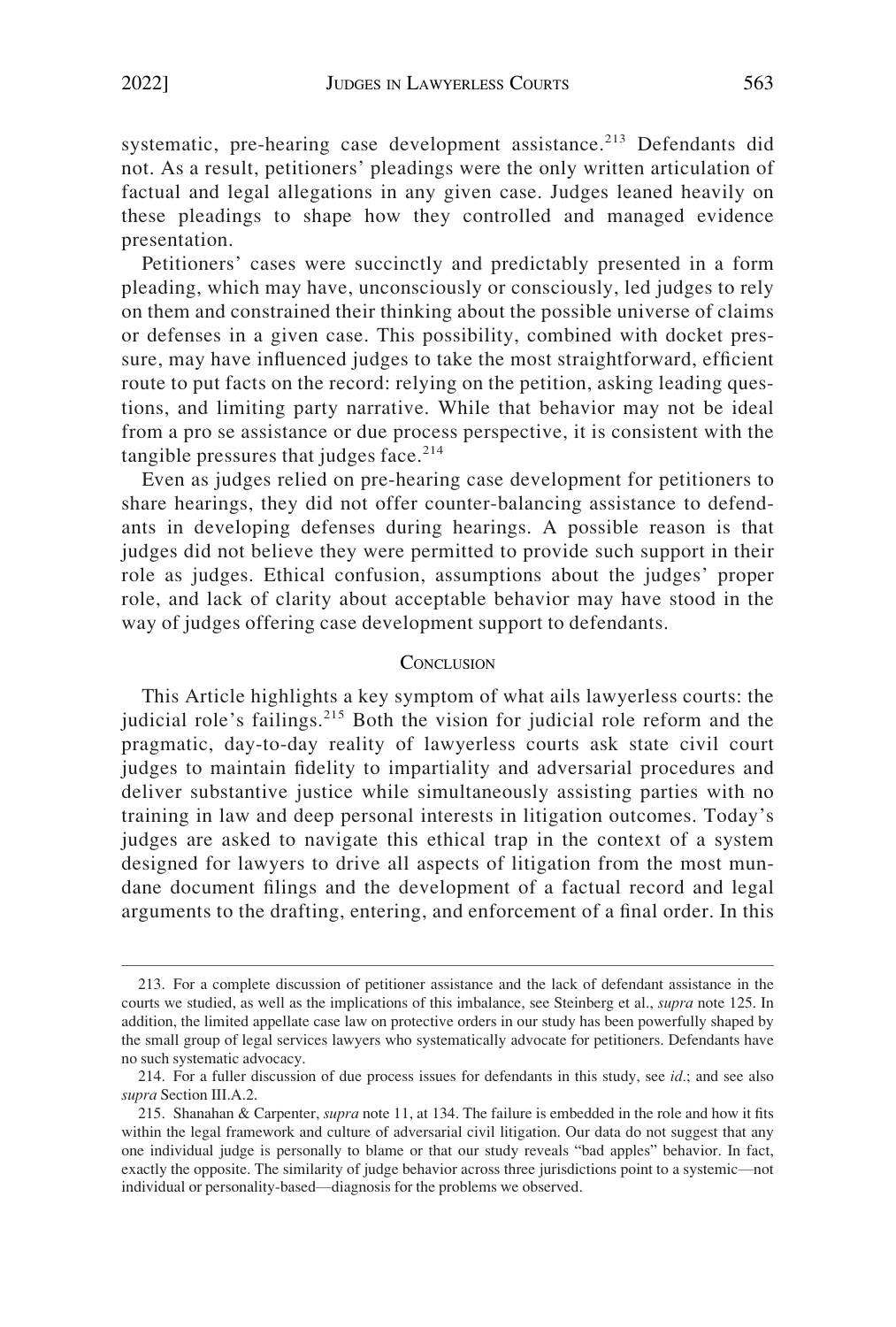context, it is no wonder that any judge would fail to deliver accommodation, information, and simplification—along with procedural and substantive justice—for all parties on a thirty-case lawyerless docket that must be cleared in a single morning. The principles are conflicting, the rules are designed for a different purpose, and beyond closing cases, the goals are fuzzy at best. Today, state civil trial judges are being asked to do something that may not be possible given the facts, rules, cultural context, and structural incentives that currently shape their role.

Civil trial courts' troubles run much deeper than the symptoms of judicial role failure this Article reveals. The core problem in state civil trial courts is the disconnect between what state civil courts were designed to do solve legal disputes through lawyer-driven, adversarial litigation—and what these courts are asked to do—help people without lawyers navigate complex social, economic, and interpersonal challenges, most of which are deeply tied to systemic economic, gender, and racial inequality.<sup>216</sup> As we have argued in the past, there is a fundamental, unresolved mismatch between civil courts' adversarial, litigation-based dispute resolution design (which the principle of judicial impartiality was designed to support) and the nature, scope, and depth of the actual problems litigants bring to the courthouse door.<sup>217</sup>

Based on our previous research and the findings of this study, we see multiple paths forward, including many important questions for future research and possibilities for reform.

The first is a long-term path that considers the broader structural challenges facing state civil courts as institutions within a democratic system of governance. This is a radical project of rethinking state civil courts' role. It requires reconsidering which problems belong in courts, which should be prevented or mitigated through upstream solutions and interventions, and which require new problemsolving frameworks.

The second is a more immediate path that focuses on judges. Here, researchers, policymakers, and court leaders can explore questions about how best to influence and shape the future of judging. For example, future work could explore and test the relationship between formal legal and ethical guidance aimed at compelling behavior change, training that increases capacity for new or different behaviors, and resources that help other, nonjudge actors play a role in supporting a changed role for judges and better experiences for litigants. Such work is necessarily empirical and grounded in

<sup>216.</sup> *Id.* at 129–31. For a critical view of the role lawyers and courts play in perpetuating inequality, including a critical analysis of the extent to which market power shapes how law is developed and deployed, and by whom, see Sabbeth, *supra* note 22.

<sup>217.</sup> Shanahan & Carpenter, *supra* note 11, at 129–31.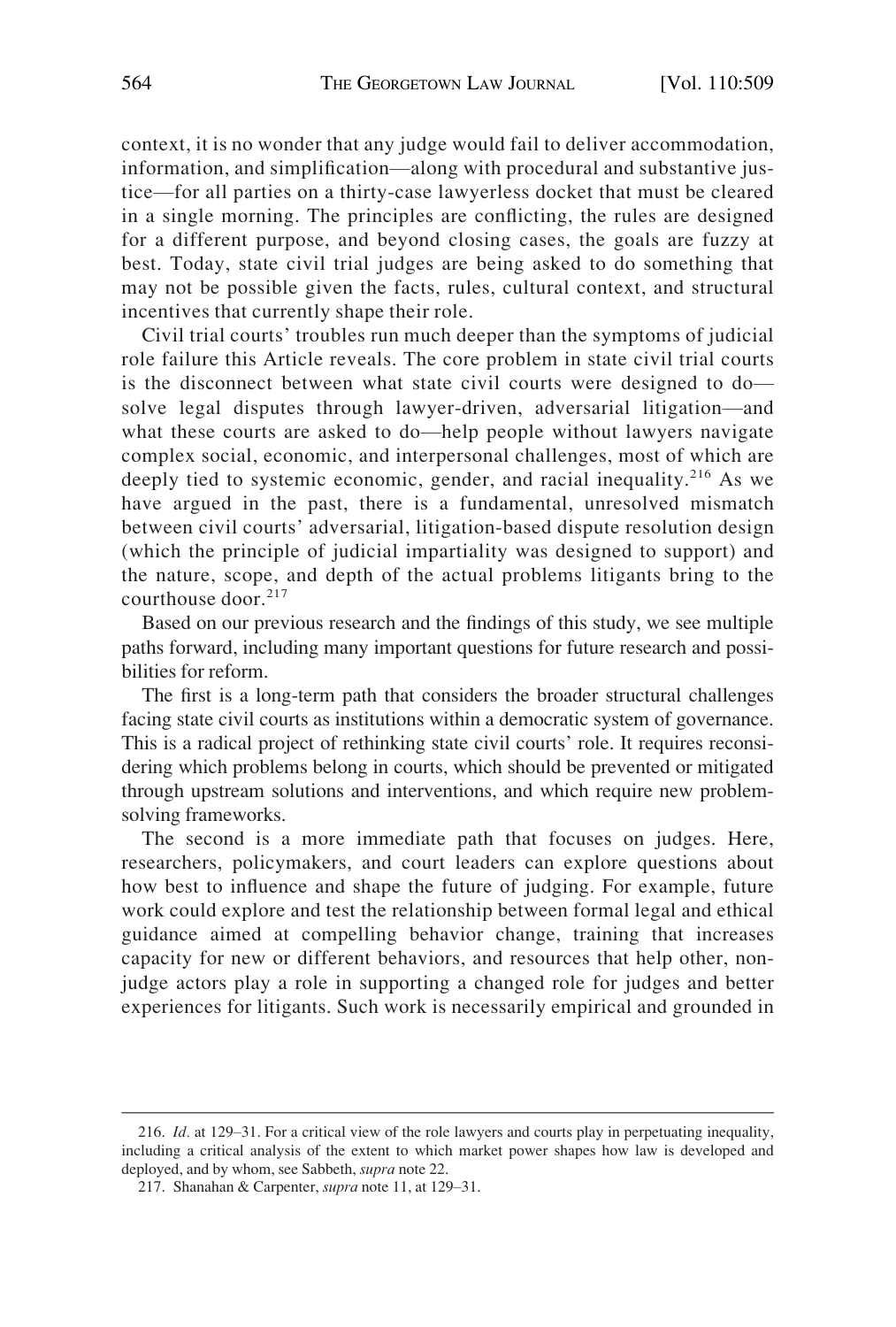real-world, real-time experimentation. Fortunately, state courts have never been more motivated or invested in experimentation to improve civil justice systems.218 The time is ripe for researchers, including socio-legal scholars, to partner with courts in this work.

<sup>218.</sup> *See, e.g.*, Bridget Mary McCormack, Essay, *Staying Off the Sidelines: Judges as Agents for Justice System Reform*, 131 YALE L.J.F. 175 (2021) (arguing judges are obligated to engage in efforts to improve justice systems); *see also* Shanahan et al., *supra* note 189, at 11–12.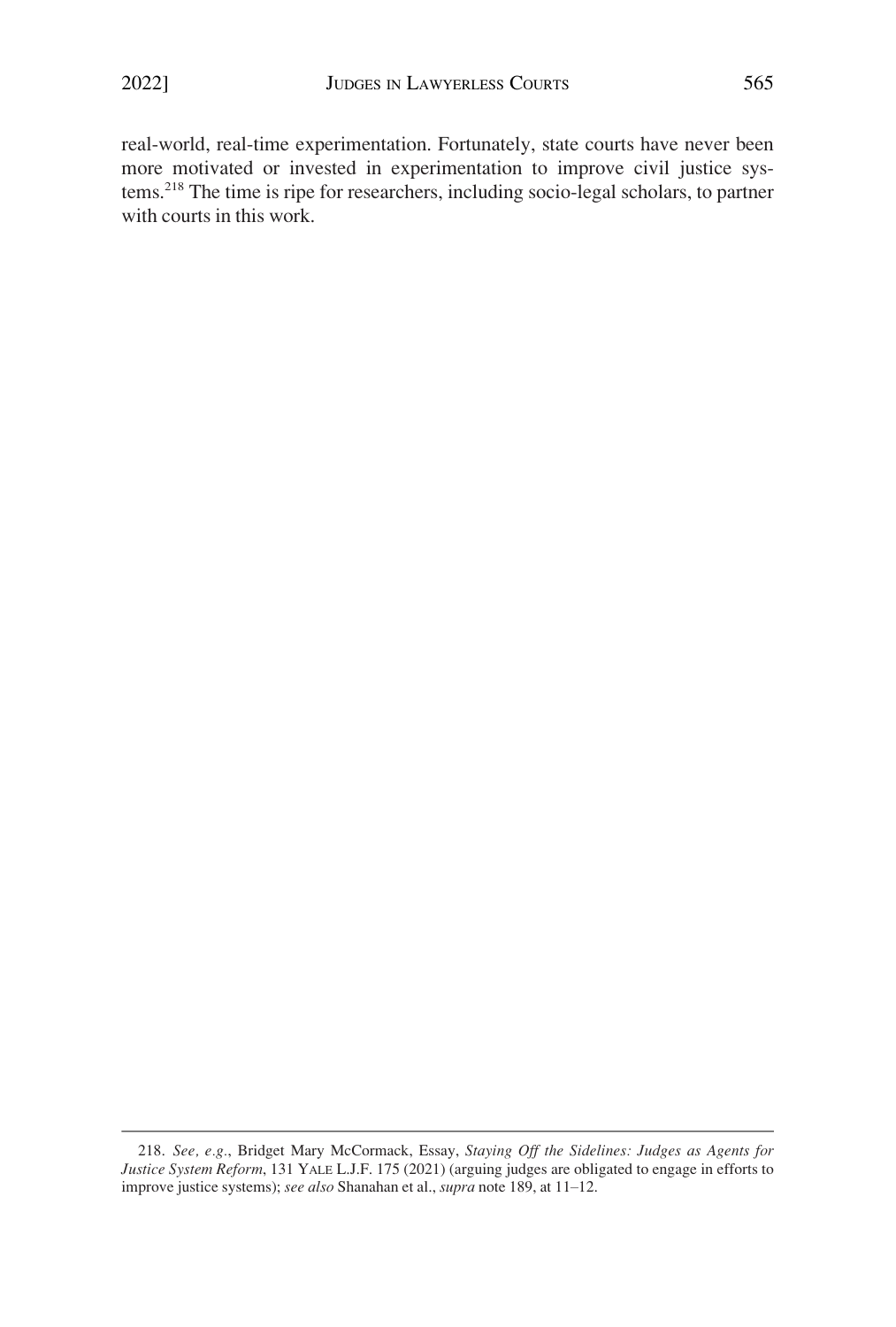APPENDIX A: SURVEY OF STATE JUDICIAL CANONS

# <span id="page-58-0"></span>Definitions<sup>219</sup>

Silent: States where judicial ethics rules or comments to the rules have not been amended to add any language clarifying that assisting or accommodating people without counsel is not a violation of a judge's duty of impartiality.

Permissive: States that follow the formula laid out by the ABA's amendments to Rule 2.2 by adding language clarifying that "reasonable accommodations" do not violate impartiality.<sup>220</sup>

Encouraging: States with ethical rules that urge judges to consider offering accommodations and assistance by outlining specific actions a judge may take and explicitly urging judges to consider taking such actions.

# Listing of States<sup>221</sup>

Silent: 11 States

Permissive: 29 States

Encouraging: 11 States

|                         | Silent      |
|-------------------------|-------------|
| Alaska — Silent         |             |
|                         |             |
|                         |             |
| California — Permissive |             |
|                         |             |
|                         |             |
|                         |             |
|                         |             |
|                         |             |
| Georgia Permissive      |             |
|                         |             |
|                         |             |
|                         |             |
|                         |             |
|                         |             |
|                         |             |
|                         |             |
|                         |             |
|                         |             |
| Maryland Permissive     |             |
|                         | Encouraging |

<sup>219.</sup> For a discussion of these categories, see *supra* notes 67–68 and accompanying text.

<sup>220.</sup> MODEL CODE OF JUD. CONDUCT r. 2.2 cmt. 4 (AM. BAR ASS'N 2020).

<sup>221.</sup> These data were gathered over a period of several weeks from August 2021 to October 2021 using information from state court websites.